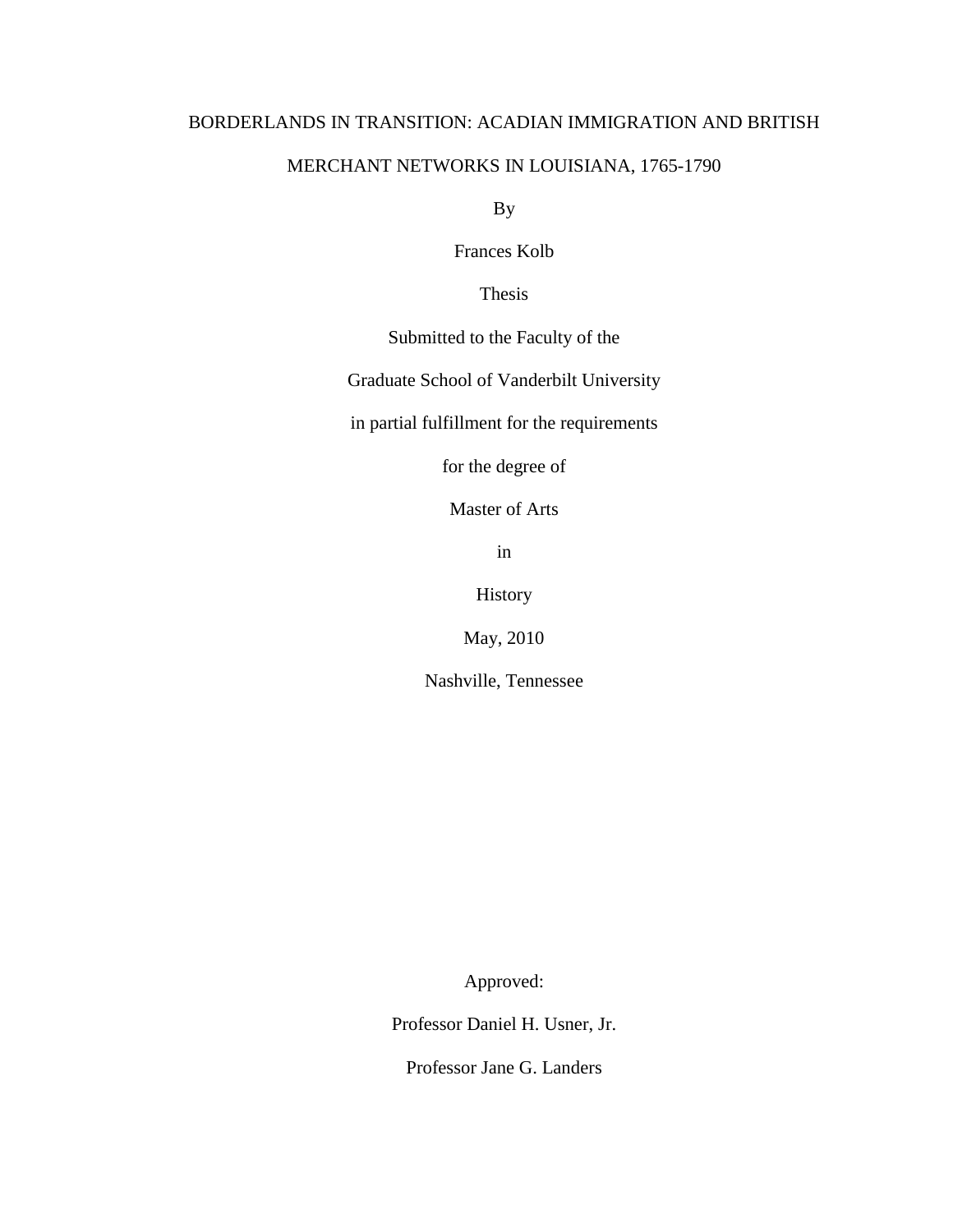# TABLE OF CONTENTS

|         |                                              | Page |
|---------|----------------------------------------------|------|
| Chapter |                                              |      |
| I.      | AN UNLIKELY BORDER COLONY: HOW ACADIANS AND  |      |
|         | COLONIAL LOUISIANA SHAPED SPANISH IMPERIAL   |      |
|         |                                              |      |
| Н.      | BRITISH AND AMERICAN MERCHANTS AND EXPANDING |      |
|         | TRADE NETWORKS IN THE BORDERLANDS OF THE     |      |
|         |                                              | 34   |
|         |                                              |      |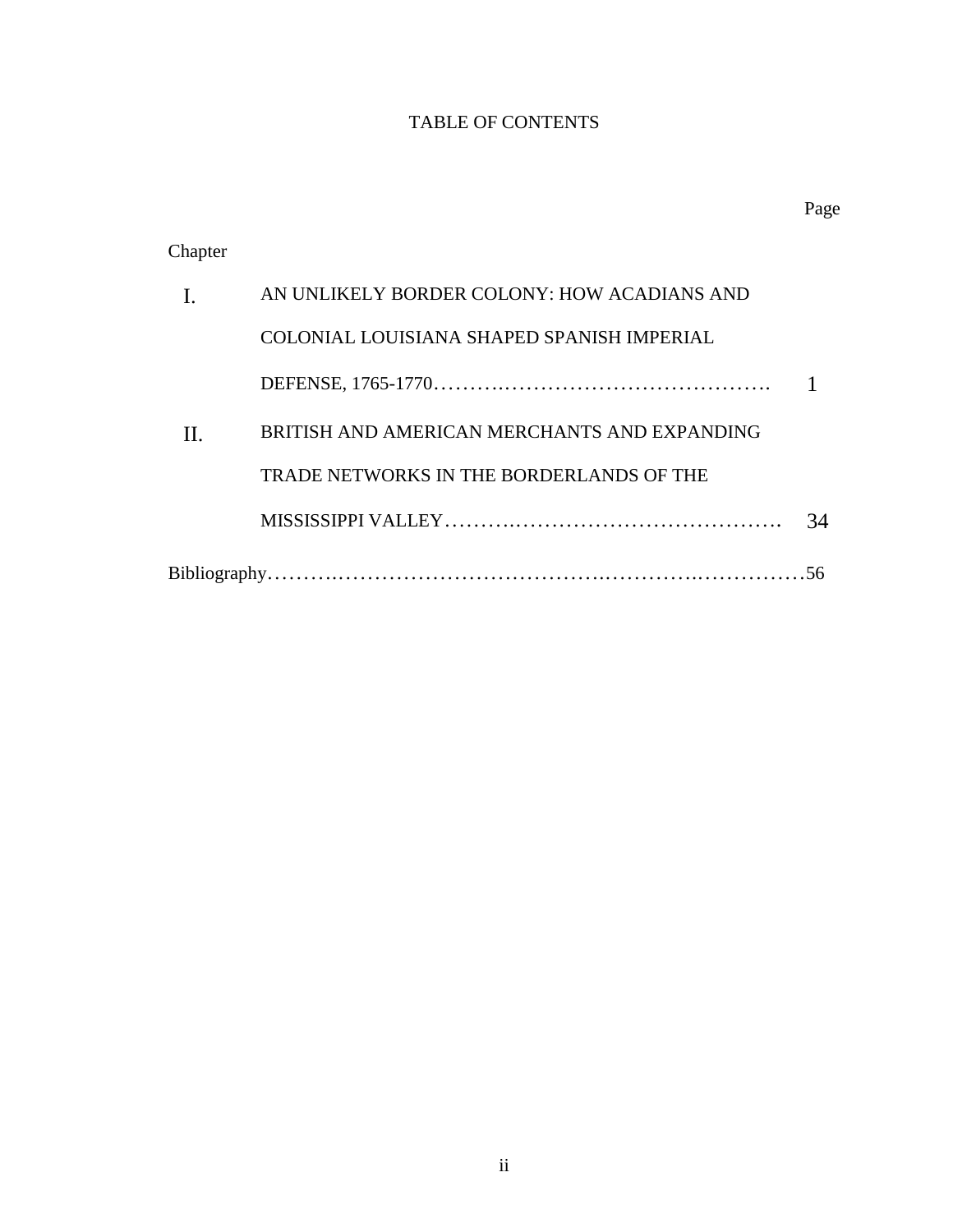### CHAPTER I

## AN UNLIKELY BORDER COLONY: HOW ACADIANS AND COLONIAL LOUISIANA SHAPED SPANISH IMPERIAL DEFENSE, 1765-1770

From the close of the Seven Years War in 1763 until about 1770, the colony of Louisiana began a transitional period between French and Spanish dominion at the same time as approximately 1000 Acadians immigrated to the colony. In 1763, the Treaty of Paris divided French North American holdings between the British and the Spanish Empires. It reaffirmed the cession established by the Treaty of Fontainebleau in 1762 of all lands west of the Mississippi and the Isle of Orleans to Spain. Other than the Isle of Orleans, all French territory east of the Mississippi was transferred to British dominion. Thus, the Mississippi became an international border, and the newly inherited Spanish lands became the Spanish colony of Louisiana.

From 1765 until 1770, the Spanish colonial authorities attempted to implement defense policy, to shape Louisiana as a buffer, and to integrate Louisiana into the Spanish imperial system. All the while, Acadian experiences in their borderland homeland of Acadia and of their diaspora contributed to their approach to settlement in Louisiana. Their response to Spanish policy was reflected in their economic role in the colony, their participation in trade networks, and their interaction with colonial officials, local Indians, and colonists. The Acadian experience of settlement in early Spanish colonial Louisiana and of contact with officials and groups within the colony, therefore, illuminates local ability to impact the development and realization of imperial plans for the colony.

1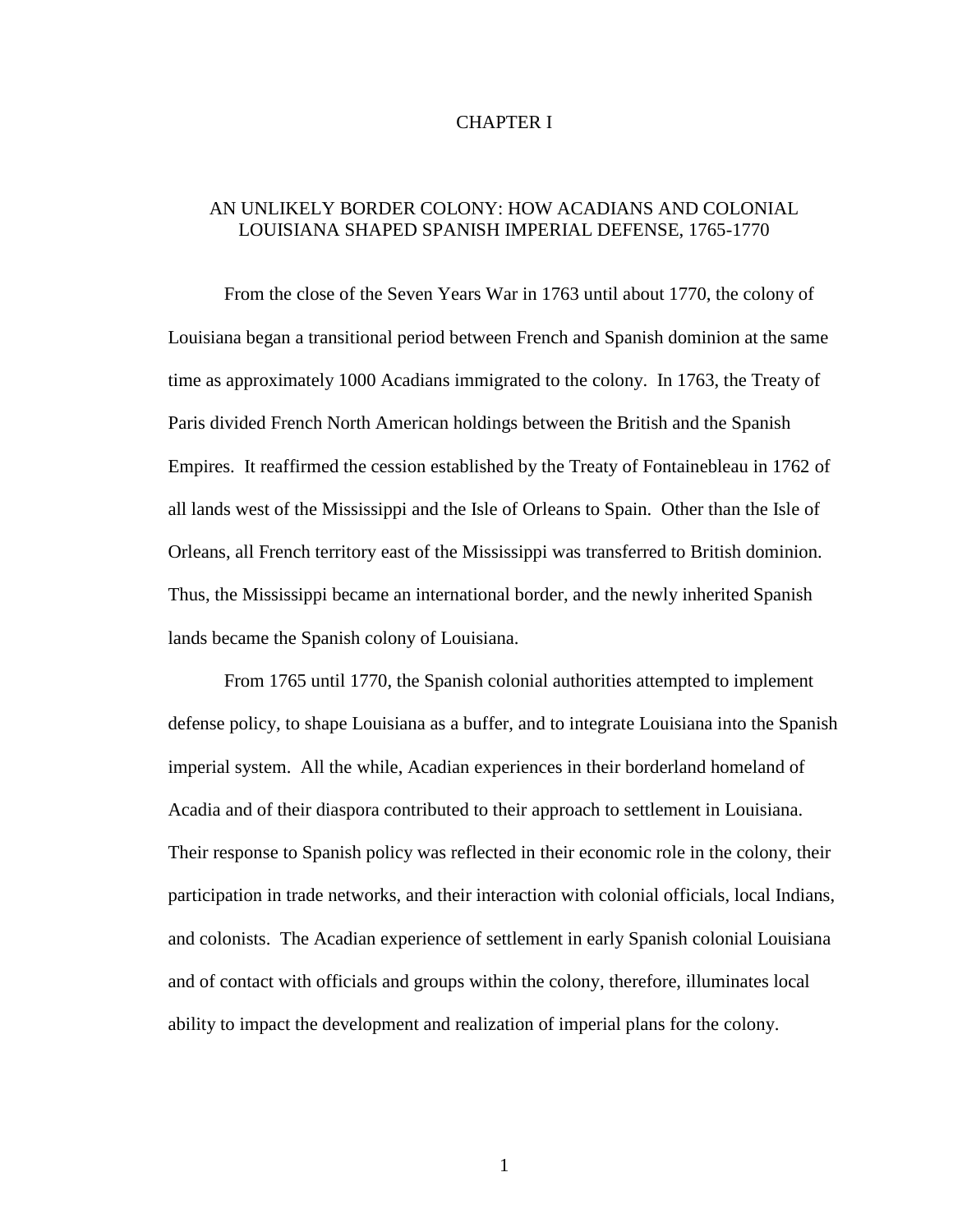The Acadians were a New World people who had developed over the course of the seventeenth and eighteenth centuries in Acadia, a colony located about the Bay of Fundy. Between 1755 and 1763, the British expelled them from their colonial homeland in an event known as the Grand Dérangement. Acadian allegiance to their own distinct community developed as a result of their shared colonial borderland experience.<sup>1</sup> The Acadians had emerged from groups of settlers, fishermen, traders, trappers, and adventurers predominantly of French, but also of Basque, Portuguese, Irish, and Scottish origins who had also intermarried during the early years with the local Micmac Indians.<sup>2</sup> The first French settlers arrived during the 1630s, and by the early eighteenth century the colonists were identifying themselves as "Acadian."<sup>3</sup>

Acadian shared sense of identity encompassed several practices: including settlement based upon kinship; the use of petition as a means to collectively negotiate with officials; Catholicism practiced without consistent contact with clergy; and political neutrality.<sup>4</sup> Neglected by colonial officials, the Acadians became self-reliant and interdependent.<sup>5</sup> Rather than serving as agents of empire, the Acadians acted chiefly out

<sup>1</sup> Naomi Griffiths, *From Migrant to Acadian: A North American Border People*, *1604-1755* (Montreal & Kingston: McGill-Queen"s University Press, 2005), 125, 184, 238, 254.

<sup>2</sup> Barry Jean Ancelet, Jay D. Edwards, and Glenn Pitre, *Cajun Country* (Jackson, MS: University Press of Mississippi, 1991), xv; James H. Dorman, *The People Called Cajuns: An Introduction to an Ethnohistory* (Lafayette, LA: The Center for Louisiana Studies, University of Southwest Louisiana, 1983), 8-9; John Mack Faragher, *A Great and Noble Scheme: The Tragic Story of the Expulsion of the French Acadians from their American Homeland* (New York: WW Norton & Company, 2005), 46-7, 63; Naomi E.S. Griffiths, *The Acadians: Creation of a People* (New York: McGraw Hill Ryerson, 1973), 3; Naomi E.S. Griffiths, "Acadian Identity: The Creation and Recreation of Community," *Dalhousie Review* 73, no. 3 (1993): 331.

<sup>&</sup>lt;sup>3</sup> Faragher, *A Great and Noble Scheme*, 43-4; Griffiths, "Acadian Identity," 329.

<sup>4</sup> Carl A. Brasseaux, *The Founding of New Acadia: The Beginnings of Acadian Life in Louisiana, 1765- 1803* (Baton Rouge, LA: Louisiana State University Press, 1987), 3, 153; Dormon, *The People Called Cajuns*, 11; Faragher, *A Great and Noble Scheme*, 154, 168, 252-254, 275; Griffiths, *The Acadians*, 23; Griffiths, "Acadian Identity," 331-2; Naomi E.S. Griffiths, "Acadians in Exile: The Experiences of the Acadians in the British Seaports," *Acadiensis* 4 (1974), 118-9; Griffiths, *From Migrant to Acadian*, 184. <sup>5</sup> Dormon, *The People called Cajuns*, 9, 12.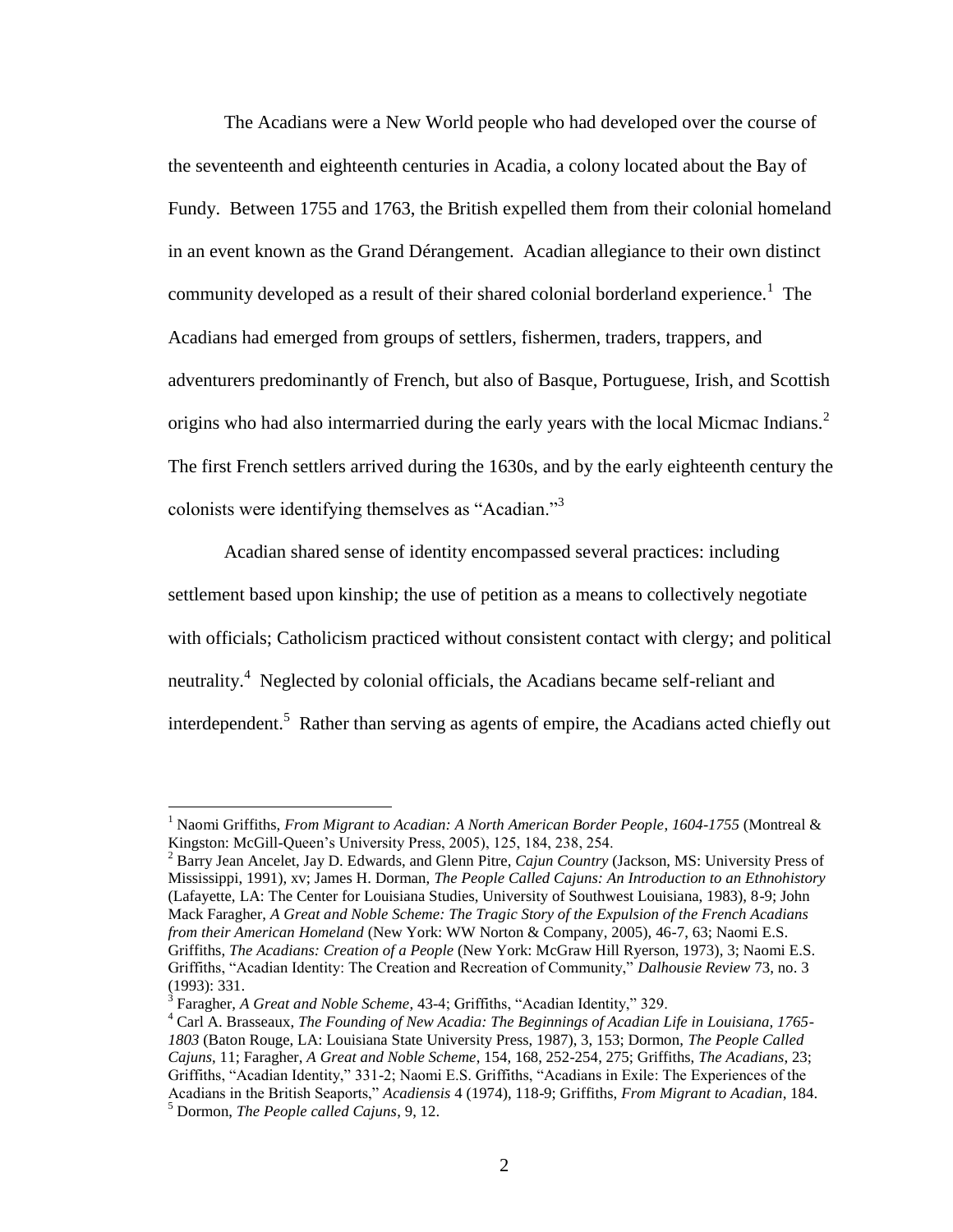of concern for their own community and existence.<sup>6</sup> Settlements were centered upon kinship and trade extended through the colony along networks of  $kin.$ <sup>7</sup> Mostly agrarian in their subsistence, the Acadians nevertheless participated in trade for manufactured goods with the merchants of New England. $8$ 

The French and British vied for control of Acadia, transferring it from one empire to the other by treaty or conquest ten times before  $1710$ .<sup>9</sup> In 1713, the Treaty of Utrecht placed the colony under British dominion. A contested borderland, Acadia was never securely in the hands of either imperial power, and its inhabitants were unsure of which power would maintain hold of the colony.<sup>10</sup>

Consequently, the Acadians operated for themselves as "French neutrals" rather than for the French or the British within this constantly shifting imperial context. In addition, those living in British territory believed that their neutrality protected them from Indian and French reprisal in the event of another war.  $11$  Indeed, the Acadians, viewing themselves primarily as a people with a shared history rather than members of an empire, attempted to negotiate the tense border zone of the French and English in the northeast in order to protect themselves from violence inflicted by either empire.<sup>12</sup> Acadian neutrality precluded them from submitting to oaths of loyalty to Great Britain. Acadians came into

<sup>6</sup> Griffiths, "Acadian Identity," 333.

<sup>7</sup> Faragher, *A Great and Noble Scheme,* 64, 76; Griffiths, *From Migrant to Acadian*, 125.

<sup>8</sup> Dorman, *The People called Cajuns,* 10; Faragher, *A Great and Noble Scheme*, 95.

<sup>9</sup> Carl A. Brasseaux, "*Scattered to the Wind":Dispersal and Wanderings of the Acadians, 1755-1809* (Lafayette, La: the Center for Louisiana Studies, USL, 1991), 1.

<sup>10</sup> John G. Reid, "An International Region of the Northeast," in *Atlantic Canada before Confederation*, ed. P.A. Buckner, Gail G. Campbell, and David Frank (Fredericton: Acadiensis Press, 1985), 38; Griffiths, *From Migrant to Acadian*, 184.

<sup>11</sup> Faragher, *A Great and Noble Scheme*, 146-7.

<sup>12</sup> Reid, "An International Region of the Northeast," 33; Griffiths, *The Acadians*, 23; Griffiths, Naomi "Acadians in Exile," 118.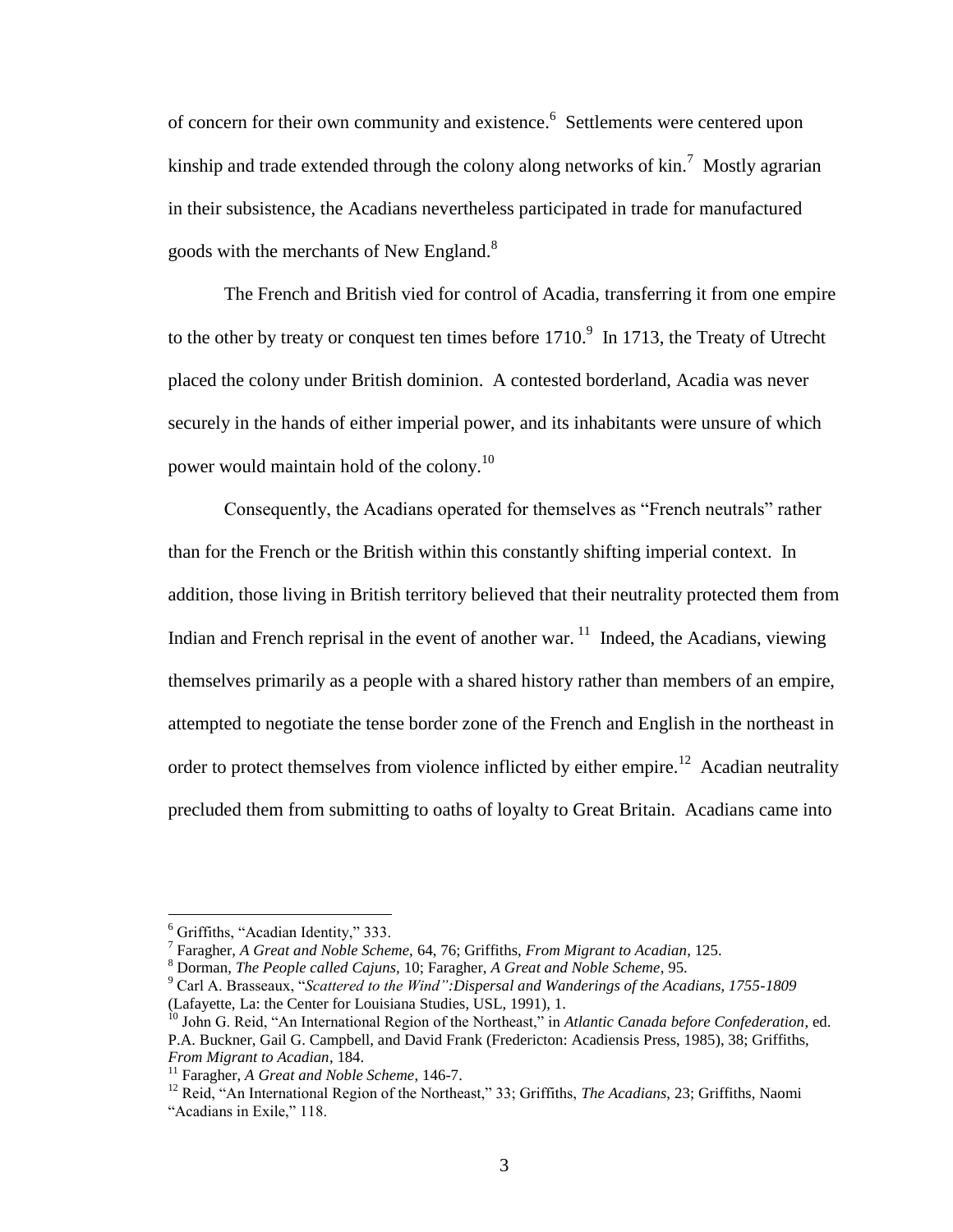conflict with British officials because the officials perceived Acadian neutrality to be inconsistent with loyalty to Great Britain.<sup>13</sup>

As the British officials in the New World began to anticipate the outbreak of the Seven Years War, they regarded the Acadians as suspicious subjects who might ally with the French. Without consulting their superiors in England, British colonial officials born in the New World and holding positions in Acadia and New England designed, promoted, and enacted a plan to disperse the Acadians. $14$  Begun in 1755, the Grand Dérangement eventually expelled between 6,000 and 7,000 Acadians from Acadia.<sup>15</sup>

The Acadians became a diaspora people. First, they were shipped to the British North American colonies and were dispersed throughout the Atlantic World to England, France, and the West Indies. Rather than destroy Acadian ethnicity, however, the Grand Dérangement only reinforced the sense of common identity among the exiles. Within the British colonies engaged in the French and Indian War, the exiles stood apart as a French and Catholic colonial people, unwelcome, and resistant to assimilation. In Europe, this frontier population accustomed to subsistence farming, fishing, and hunting did not fit into any existing social or economic niche. Throughout their dispersal then, the Acadians remained a distinct minority population, which only served to reinforce group identity. <sup>16</sup> As they immigrated to colonial Louisiana, the Acadians sought specifically to re-establish their communities.<sup>17</sup>

<sup>13</sup> Griffiths, *The Acadians*, 23, 27; Faragher, *A Great and Noble Scheme*, 154, 168, 252-254, 275.

<sup>14</sup> For a detailed description of the events leading up to the expulsion see Faragher, *A Great and Noble Scheme.*

<sup>15</sup> Brasseaux, *Scattered to the Wind*, 7.

<sup>16</sup> Dormon, "The Cajuns: Ethnogenesis and the Shaping of Group Consciousness," in *The Cajuns: Essays on their History and Culture,* ed. Glenn R. Conrad (Lafayette, La: USL, 1983), 235; Dormon, "America and the Americas: Louisiana"s Cajuns," *History Today*, june 1984, 39; Griffiths, "Acadian Identity," 337; Dorman *The People called Cajuns,* 18; Griffiths, "Acadian Identity," 337.

<sup>17</sup> Brasseaux, *The Founding of New Acadia*, 73.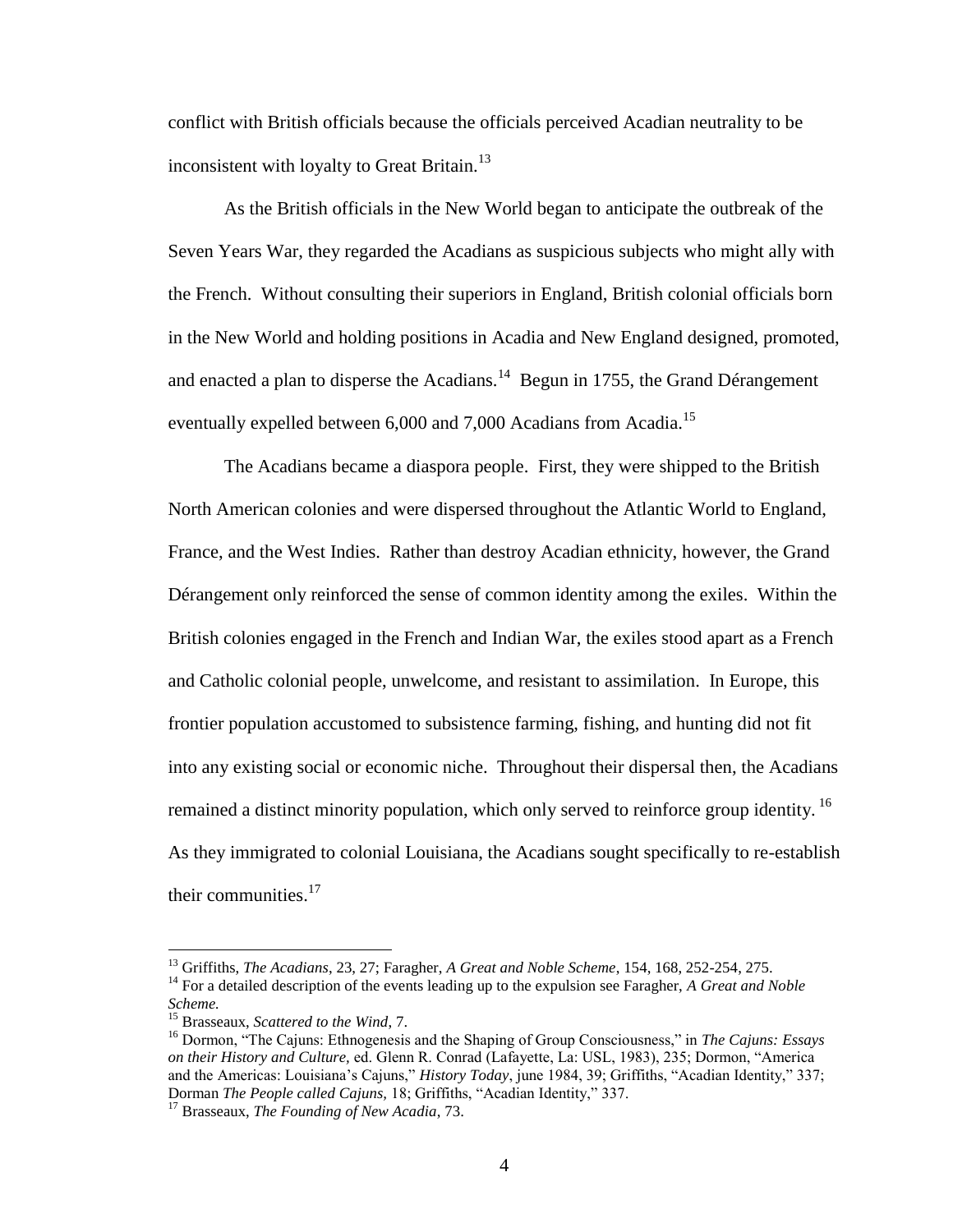Although hesitant at first, encouraged by his ministers, Spanish monarch Carlos III acquired colonial Louisiana west of the Mississippi and the Isle of Orleans to prevent British encroachments into Spain's more valuable New World holdings and trade routes. The defeat of the French in the Seven Years War guaranteed their exit from North America. Spain"s concern over British expansion naturally increased. Unlike the French, who had also held on to Louisiana for strategic purposes to protect Canada and its Caribbean colonies from expansion of other empires, the Spanish intended to militarize its newly acquired colony. Thus, Spain intended that the Mississippi would serve as an imperial border, a "barrier," against the British.<sup>18</sup>

Following the Seven Years War, during the final years of French rule, colonial officials in Louisiana focused their efforts on the partition and transfer of the colony. As governor, Jean-Jacques-Blaise D"Abbadie"s chief objective was to transfer French lands to incoming British and Spanish officials.<sup>19</sup> After D'Abbadie's death in early 1765, Governor Charles-Philippe Aubry and Commissaire-Ordonnateur Denis-Nicolas Foucault assumed leadership of Louisiana. They continued the process of French withdrawal from now British West Florida and anticipated Spanish assumption of power in Louisiana.

French officials struggled to maintain peaceful relations with the newly arrived British and with Indian tribes. British officials took possession of West Florida in the fall

 $\overline{a}$ 

<sup>18</sup> David J. Weber, *The Spanish Frontier in North America* (New Haven: Yale University Press 1992), 198- 9; Ulloa to Grimaldi, New Orleans, 9 July 1766, *Quest for the Promised Land Official Correspondence Relating to the First Acadian Migration to Louisiana, 1764-1769*, ed. Carl A. Brasseaux, trans. Carl A. Brasseaux, Emilio Fabien Garcia, and Jacqueline K. Voorhies. Annotated by Jacqueline K. Voorhies. (Lafayette, Louisiana: Center for Louisiana Studies, University of Southwest Louisiana,1989), 78 quotation; John Francis Bannon, SJ, "The Spaniards in the Mississippi Valley: An Introduction," in *The Spanish in the Mississippi Valley, 1762-1804*, ed., John Francis McDermott (Urbana, IL: University of Illinois Press, 1974), 12; Gilbert C. Din, "Protecting the "Barrera:" Spain"s Defenses in Louisiana, 1763- 1779," *Louisiana History* 19(1978):183.

<sup>19</sup> Carl A. Brasseaux, "Jean-Jacques-Blaise d"Abbadie," in *Louisiana Governors*, ed. Joseph Dawson (Baton Rouge: Louisiana State University Press, 1990), 39.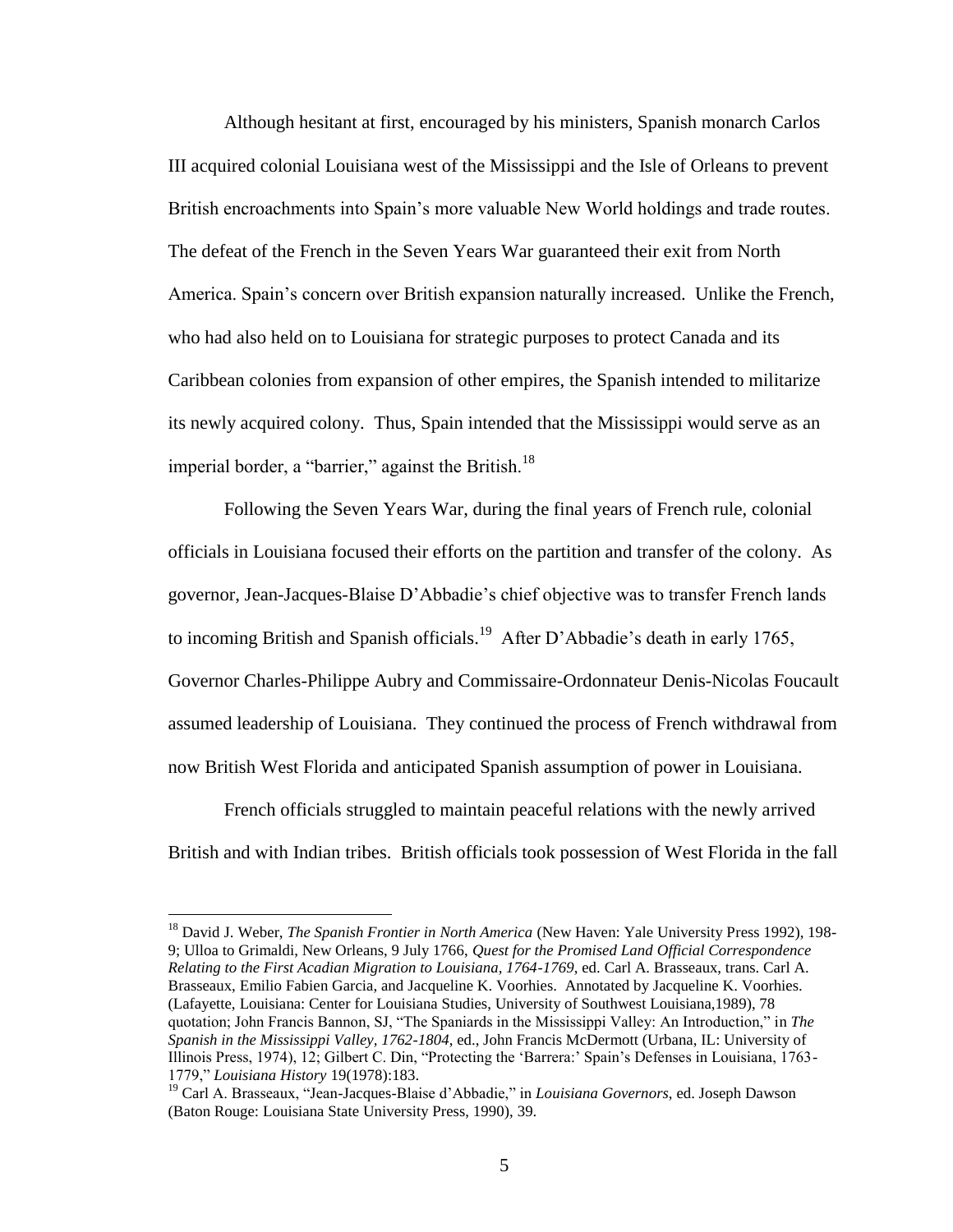of 1763 and began immediately to institute forts and to further their alliances with the region's Indians.<sup>20</sup> Despite D'Abbadie's efforts to maintain a good working relationship with British officials, he lamented that "the English are giving me here, Sir, more trouble than the Indians….They wish to understand by guaranty even the attacks that the Indians might make."<sup>21</sup> Despite joint meetings of French and English officials with Indian chiefs, the Indians formerly allied with the French continued to harass the English in their attempts to journey the Mississippi to the Illinois Country, also newly acquired.<sup>22</sup>

Colonial officials also attempted to monitor the shifting populations of the Lower Mississippi Valley. In 1763, the region was home to approximately "four thousand whites, five thousand Negro slaves, two hundred mulatto slaves, one hundred Indians slaves, and one hundred free people of color," and a local Indian population of approximately  $32,000$ <sup>23</sup> Following the Treaty of Paris, colonists and Indians east of the Mississippi began to relocate to what would become Spanish Louisiana.<sup>24</sup> *Petites nations* tribes allied with the French particularly by "providing essential goods and services" such as the Taensas, Mobilians, Biloxis, and Alibamons were among the Indian tribes that relocated to the Mississippi River and Bayou Lafourche, already home to the Houmas

<sup>20</sup> Major Farmar to the Secretary at War, Mobile, 24 Jan 1764, *Mississippi Provincial Archives: English Dominion, 1763-1766,* 1 vol., ed Dunbar Rowland (Nashville: 1911), 9-10; Aubry to Choiseul-Stainville, 25 Feb 1765, *Quest for the Promised Land*, 29-30.

<sup>21</sup> D"Abbadie to Kerlérec, Mobile, 6 Nov 1763, *Mississippi Provincial Archives: French Dominion*, vol 5., ed. Patricia Galloway (Baton Rouge: Louisiana State University Press, 1984), 291-3.

<sup>22</sup> Minutes of Council with Choctaw, 14 Nov 1763, *Mississippi Provincial Archives: French Dominion*, 298; Aubry to Choiseul-Stainville, 25 Feb 1765, *Quest for the Promised Land,* 29-30.

<sup>&</sup>lt;sup>23</sup> Daniel H. Usner, Jr., *Indians, Settlers, and Slaves in a Frontier Exchange Economy: The Lower Mississippi Valley before 1783* (Chapel Hill, NC: Published for the Institute of Early American History and Culture, Williamsburg, Va, by the University of North Carolina Press, 1992), 108 quotation, 279; Jaqueline K. Voorhies, comp. and trans., *Some Late Eighteenth Century Louisianians* (Lafayette, LA: University of Southwest Louisiana History Series, 1973), 103-4.

<sup>24</sup> Carl A. Brasseaux, "Opelousas and the Alabama Immigrants, 1763-1766," *Attakapas Gazette* 14 (1979): 112; Donald J. LeMieux, "Louis Billouart, Chevalier de Kerlerc," in *Louisiana Governors*, ed. Joseph Dawson (Baton Rouge: Louisiana State University Press, 1990) 34.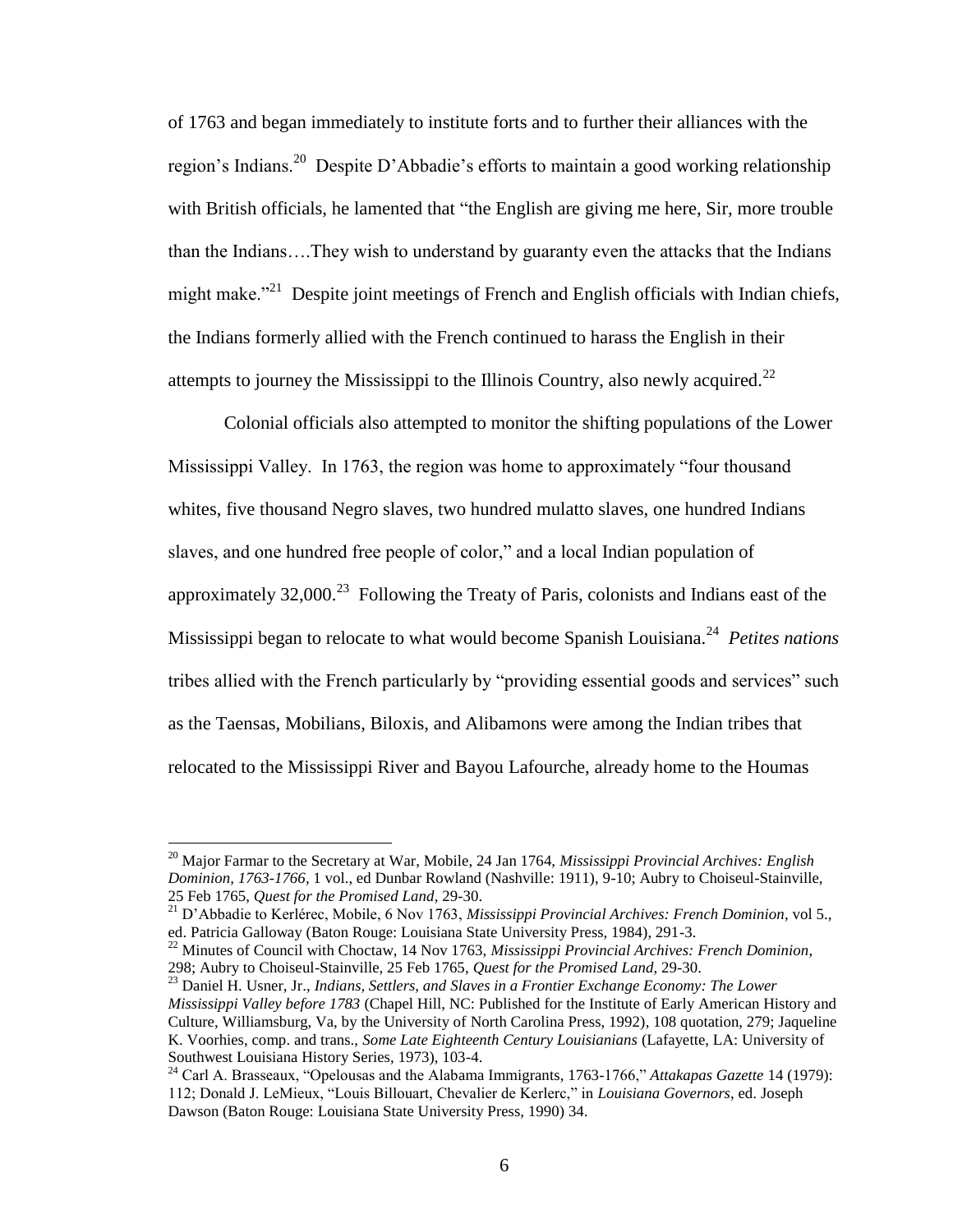and Chetimachas.<sup>25</sup> To complicate matters, many French settlers in West Florida chose to relocate rather than to remain in British territory, in particular the ranchers of Alabama who attempted resettlement first at Pointe Coupee and shortly thereafter again in the Opelousas District.<sup>26</sup> At the same time, the Acadians began to immigrate to Louisiana with the first substantial group arriving from New York in  $1764$ <sup>27</sup>

Financial constraints and shortage of supplies plagued the final French administration as it sought to cope with the strains of transition in the Lower Mississippi Valley. After 1763, France reduced funding as much as possible to Louisiana, which had long suffered from the neglect of its mother country but especially over the course of the Seven Years War. In addition, by 1764, Louisiana was undergoing a flour shortage, and Aubry also complained to superiors of a dearth of "arms and ammunition."<sup>28</sup> French officials hoped that the Spanish would alleviate these problems and quickly take the colony out of their hands.

Antonio de Ulloa, the first Spanish governor of the colony, arrived in March 1766. Approximately ninety Spanish soldiers accompanied him. With this relatively small force, Ulloa felt unprepared to take full possession of the colony, which resulted in an ambiguous joint gubernatorial authority for Ulloa and Aubry.<sup>29</sup>

<sup>25</sup> Usner, *Indians, Settlers, and Slaves*, 45, 130; Donald A. Hesse, "Indians of Louisiana," (research paper, Department of Sociology, Southwestern Louisiana Institute, 1955), 13; Lillian C. Bourgeois, *Cabanocey: the History, Customs and Folklore of St. James Parish*, (New Orleans: Pelican Publishing Company, 1957), 1; William A. Read, *Louisiana Place Names of Indian Origin*, (Baton Rouge: The University Ten Times a Year, 1927), 64.

<sup>&</sup>lt;sup>26</sup> Brasseaux, "Opelousas and the Alabama Immigrants," 112-5.

<sup>27</sup>Dabbadie to Choiseul-Stainville, 6 April 1764, *Quest for the Promised Land,* 16; Brasseaux, *The Founding of New Acadia*, 46, 102.

<sup>28</sup> Carl A. Brasseaux, *Denis-Nicolas Foucault and the New Orleans Rebellion of 1768* (Ruston, La: McGinty Publications, 1987) ,44; Aubry and Foucault to Choiseul-Stainville, New Orleans, 13 May 1765, and Foucault to Choiseul-Stainville, New Orleans 13 May 1765, and Aubry to Choiseul-Stainville, New Orleans, 14 May 1765, *Quest for the Promised Land,* 45, 48, 49-50.

<sup>29</sup> Carl A. Brasseaux, introduction to *Quest for the Promised Land*, xiii.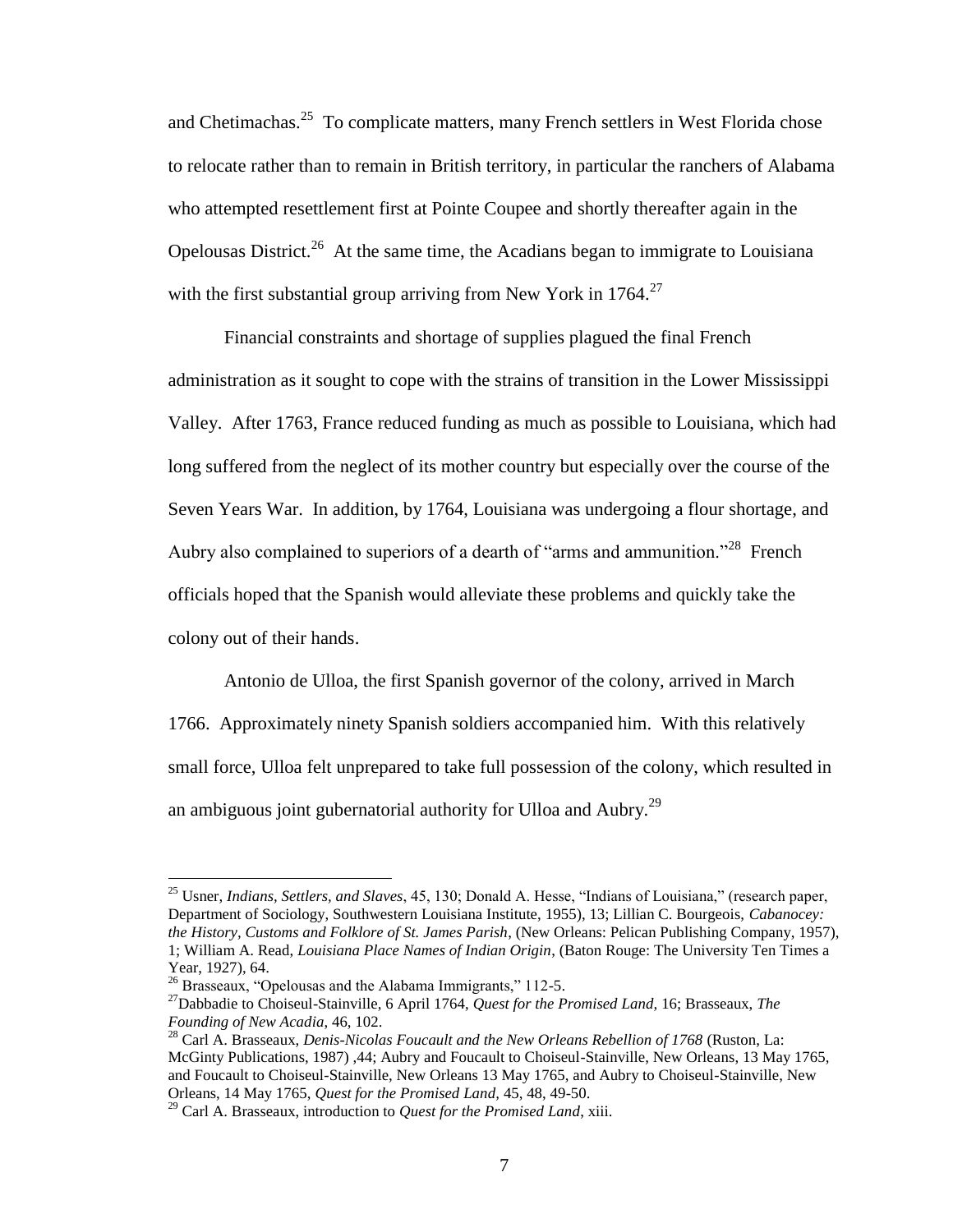The French and Spanish governors expressed agreement over the colony"s deficiencies in the area of defense. Aubry had written in 1765 that because of Louisiana"s lack of defensive infrastructure along the Mississippi, now that the river had become an international border, "In order to match the opposing forces, the Spaniards will be compelled to construct several forts."<sup>30</sup> Aubry also acknowledged that the Spanish would need to garrison troops in the colony to keep the British in check.<sup>31</sup> In the spring of 1766, Ulloa toured Lower Louisiana. Communicated in correspondence with his superiors, Ulloa's observations reflected Aubry's earlier assessment of the colony.<sup>32</sup> British Indian agents were already active attempting to amass Indian allies.<sup>33</sup> The Indians were also a significant, perhaps the most significant, element in colonial defense. Ulloa commented that "it is they who tilt the scales in favor of their allies."<sup>34</sup>

Convinced that the colony must improve its ability to defend itself and thus better serve as "a buffer for the kingdoms of New Spain," Ulloa devised a strategy in which the Acadians played a crucial role.<sup>35</sup> He proposed establishing forts along the Mississippi at key locations: at Isla Real Católica at the mouth of the Mississippi; at Manchac; at Natchez; and at the confluence of the Missouri and Mississippi.<sup>36</sup> The fort Ulloa proposed at Manchac was to be directly across the Iberville from British Fort Bute, and the fort at Natchez would be located across the Mississippi from Fort Panmure.<sup>37</sup> Ulloa

<sup>30</sup> Aubry to Choiseul-Stainville, New Orleans, 24 April 1765, *Quest for the Promised Land*, 41. <sup>31</sup> Ibid., 41.

<sup>32</sup> Ulloa to Grimaldi, New Orleans, 19 May 1766, *Quest for the Promised Land*, 64-70.

<sup>33</sup> Brasseaux, *Founding of New Acadia*, 78; Aubry to Choiseul-Stainville, New Orleans, 27 April 1765, and Aubry to Choiseul-Stainville, New Orleans, 14 May, 1765, *Quest for the Promised Land*, 41, 49.

<sup>34</sup> Ulloa to Grimaldi, New Orleans, 19 May 1766, *Quest for the Promised Land*, 69.

<sup>35</sup> Ulloa to Grimaldi, New Orleans, 29 Sept 1766, *Quest for the Promised Land*, 77-79

<sup>&</sup>lt;sup>36</sup> Din, "Protecting the 'Barerra," 188, 190.

<sup>37</sup> Ibid., 188; "Government Expenses," 1767 in *Spain in the Mississippi Valley, 1765-94: Translations from the Spanish Archives in the Bancroft Library*, vol 1, ed. and trans., Lawrence Kinnaird, (Washington D.C.: American Historical Association, 1949), 16-17.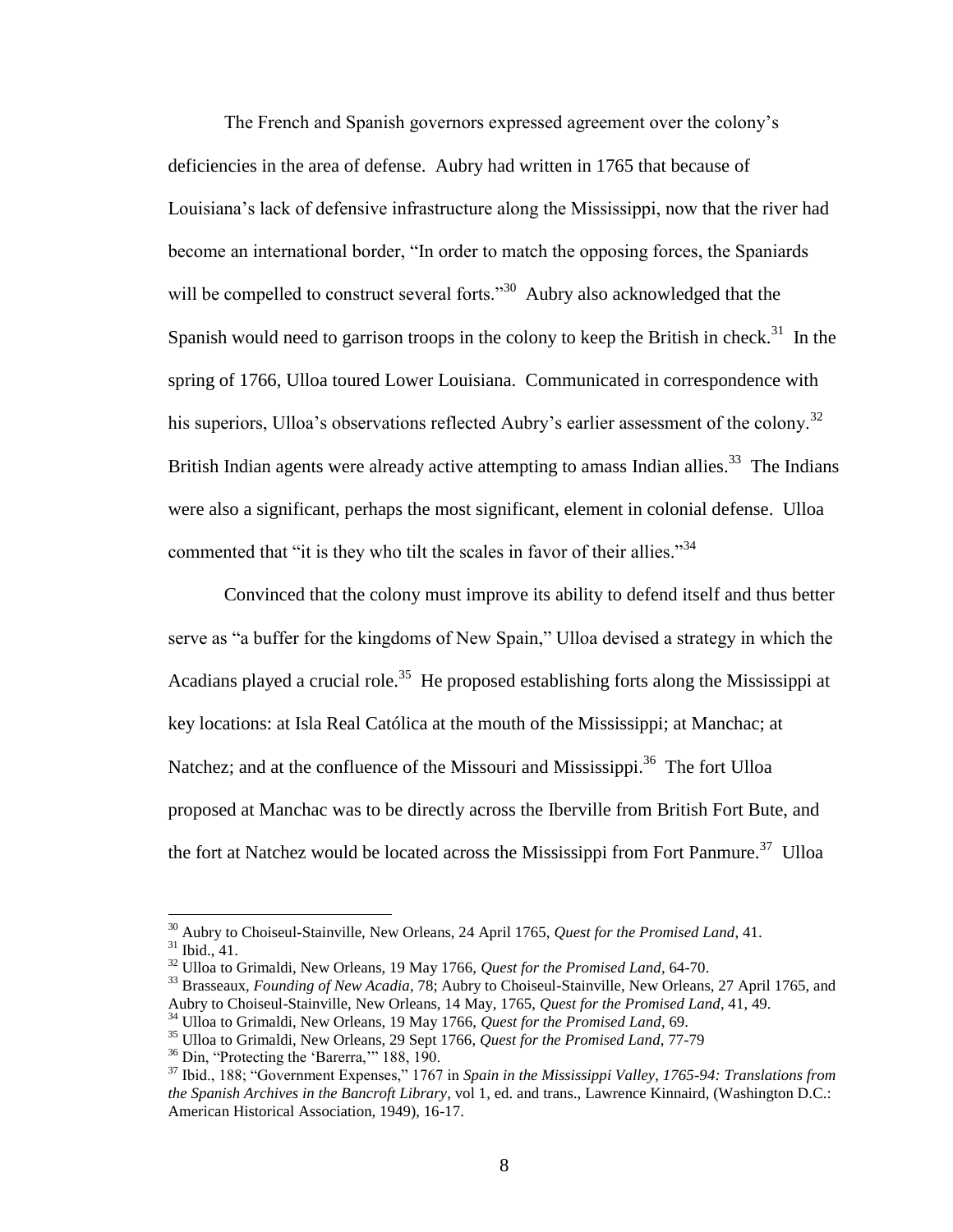intended settlements to accompany these forts, concluding that "the inhabitants, as militiamen, must be considered soldiers settled in the territory."<sup>38</sup> Thus, they could provide militia and a physical buffer along the river against British aggression.<sup>39</sup>

However, Ulloa faced a problem: whom could he settle along the Mississippi? Thus, the Acadians, still arriving in large numbers, provided the perfect solution, or so Ulloa thought. Ulloa proposed settling ten thousand Acadian families yet to immigrate to Louisiana along the Mississippi, and so "to populate the banks as thickly as possible."<sup>40</sup> They would become his buffer settlers. In the end, while the Acadians constituted the majority of settlers near the Spanish forts at Manchac and Natchez, they were not sent to the Missouri, although Ulloa had considered the possibility.<sup>41</sup> Thus the Acadians became an integral ingredient in Ulloa"s defense policy.

Accordingly, Ulloa fostered Acadian immigration to the colony. His superior Grimaldi supported the idea, and he and Aubry granted permission to Acadians in 1766 to invite their relatives and friends to immigrate to Louisiana. $42$  Indeed, in the years following the dispersal, the Acadians had successfully remained in contact with their families and communities dispersed throughout the Atlantic World, as indicated by their networks of correspondence.<sup>43</sup> Responding to encouragement from Acadians settled in

<sup>38</sup> Ulloa to Grimaldi, New Orleans, 19 May 1766, *Quest for the Promised Land*, 65.

<sup>&</sup>lt;sup>39</sup> Din, "Protecting the 'Barerra," 188-9.

<sup>40</sup> Ulloa to Grimaldi, New Orleans, 19 May 1766, *Quest for the Promised Land*, 64-70; "Government Expenses," 1767, *Spain in the Mississippi Valley*, 17.

<sup>&</sup>lt;sup>41</sup> Din, "Protecting the 'Barrera," 188-9.

<sup>42</sup> Ulloa to Grimaldi, New Orleans, 19 May 1766, *Quest for the Promised Land*, 67; Grimaldi to Ulloa Aranjuez, 27 May 1867, *Quest for the Promised Land*, 88; Aubry to Ulloa, New Orleans, 3, June 1767, *Quest for the Promised Land*, 90.

<sup>43</sup> Jerningham to Ulloa, St. Mary"s County, MD, 28 November 1767, *Spain in the Mississippi Valley*, 36;Aubry to Ulloa, New Orleans, 3 June 1767, *Quest for the Promised Land*, 89; Jean Francois Mouhot, "Une Ultime Revenante? Lettre de Jean Baptiste Semer de La Nouvelle Orleans," *Acadiensis* 34 (2005): 124-129; Carl A. Brasseaux, "A New Acadia; Acadian Migration to South Louisiana 1764-1803," *Acadiensis* 15.1 (1985) : 29. According to Brasseaux, the Acadians communicated with each other via a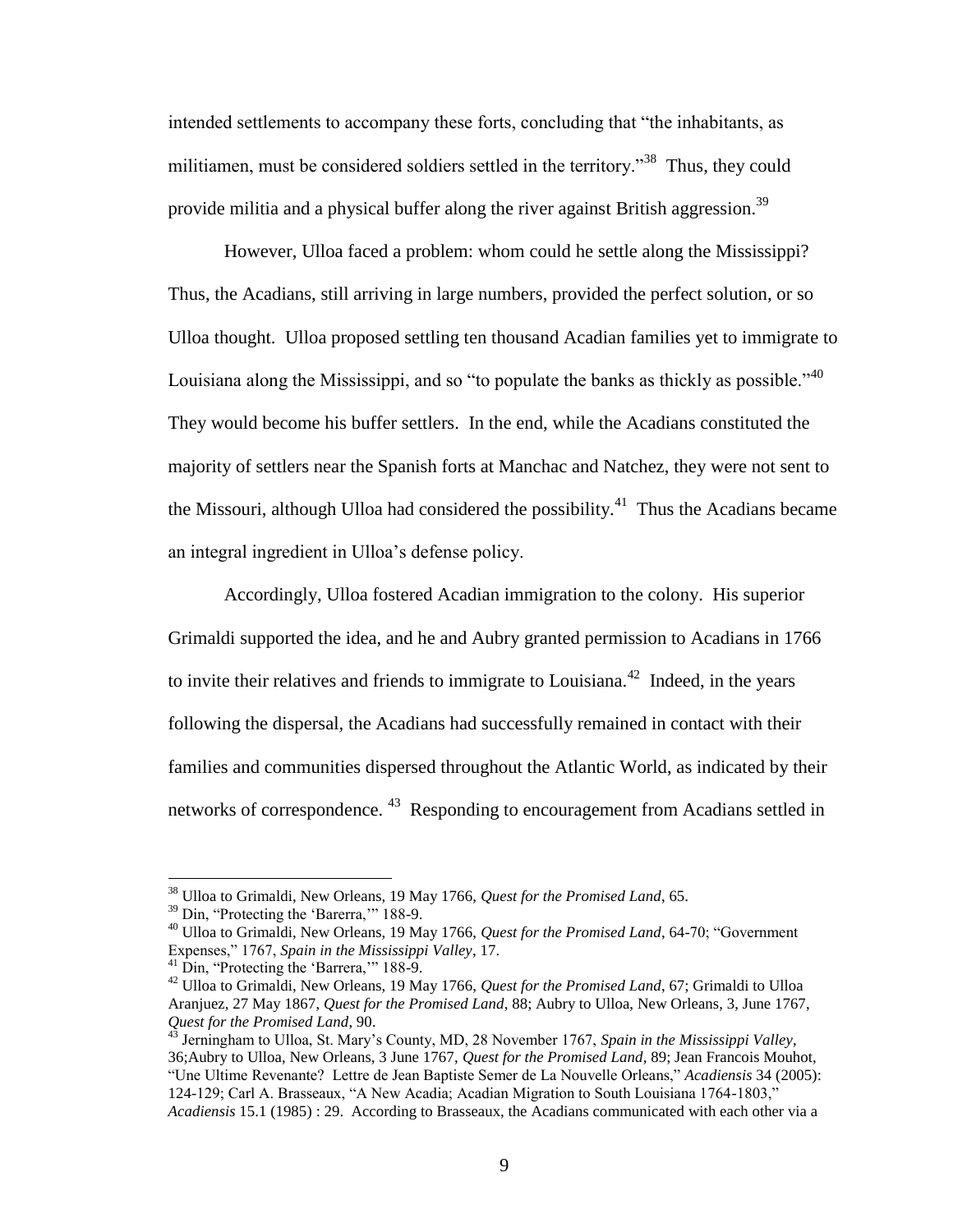Louisiana, several hundred Acadians arrived from Pennsylvania and Maryland from the fall of 1766 through 1770.<sup>44</sup> Reflecting Spain's relative flexibility in its initial approach to integrating Louisiana into its colonial system, Louisiana differed from traditional Spanish approaches to colonization in that the Spanish were willing to foster non-Spanish immigration to the colony.<sup>45</sup>

In 1766, Ulloa permitted the first Acadians to arrive under his watch to settle with kin at St. James.<sup>46</sup> However, Spanish officials directed the subsequent batches of immigrants, who reached the colony after Ulloa had fully developed his defense plan, to Spanish Fort St. Gabriel d"Iberville at Manchac in July 1767 and Fort St. Louis de Natchez in February 1768.<sup>47</sup>

In March 1768, Ulloa promulgated the Royal Decree regulating Louisiana"s commerce. By this decree, Louisiana was granted permission to trade with Spanish peninsular ports, but all other trade was prohibited. This decree signified an end to traditional trade with France and its colonies. To the Spanish, the regulations that governed commerce in Louisiana appeared liberal; the colonists did not have to pay a series of duties and taxes on imports and exports required in other colonies.<sup>48</sup>

On October 28, 1768, a revolt of a conglomeration of colonists led by French colonial elite expelled Ulloa, ending the first Spanish regime.<sup>49</sup> However, within a year,

<sup>&</sup>quot;steady flow of correspondence that crossed the Atlantic in the 1760s, 1770s, and 1780s." Mouhot has found some such correspondence in the French Archives.

<sup>44</sup> Brasseaux, *Founding of New Acadia*, 104.

<sup>45</sup> Lawrence Kinnaird, introduction to *Spain in the Mississippi Valley*, vol 1., xix; Bannon, "The Spaniards in the Mississippi Valley," 12-13.

<sup>46</sup> Ulloa to Grimaldi, Balise, 6 December 1766, *Quest for the Promised Land*, 81.

<sup>47</sup> Ulloa to Grimaldi, 23 July 1767, *Quest for the Promised Land*, 92; Brasseaux, *Founding of New Acadia*, 78, 81.

<sup>48</sup> "Regulation of Louisiana Commerce," 23 March 1768, *Spain in the Mississippi Valley*, 45-50.

<sup>49</sup> Reinhart Kondert "The German Involvement in the Rebellion of 1768" *Louisiana History* 26 (1985), 394.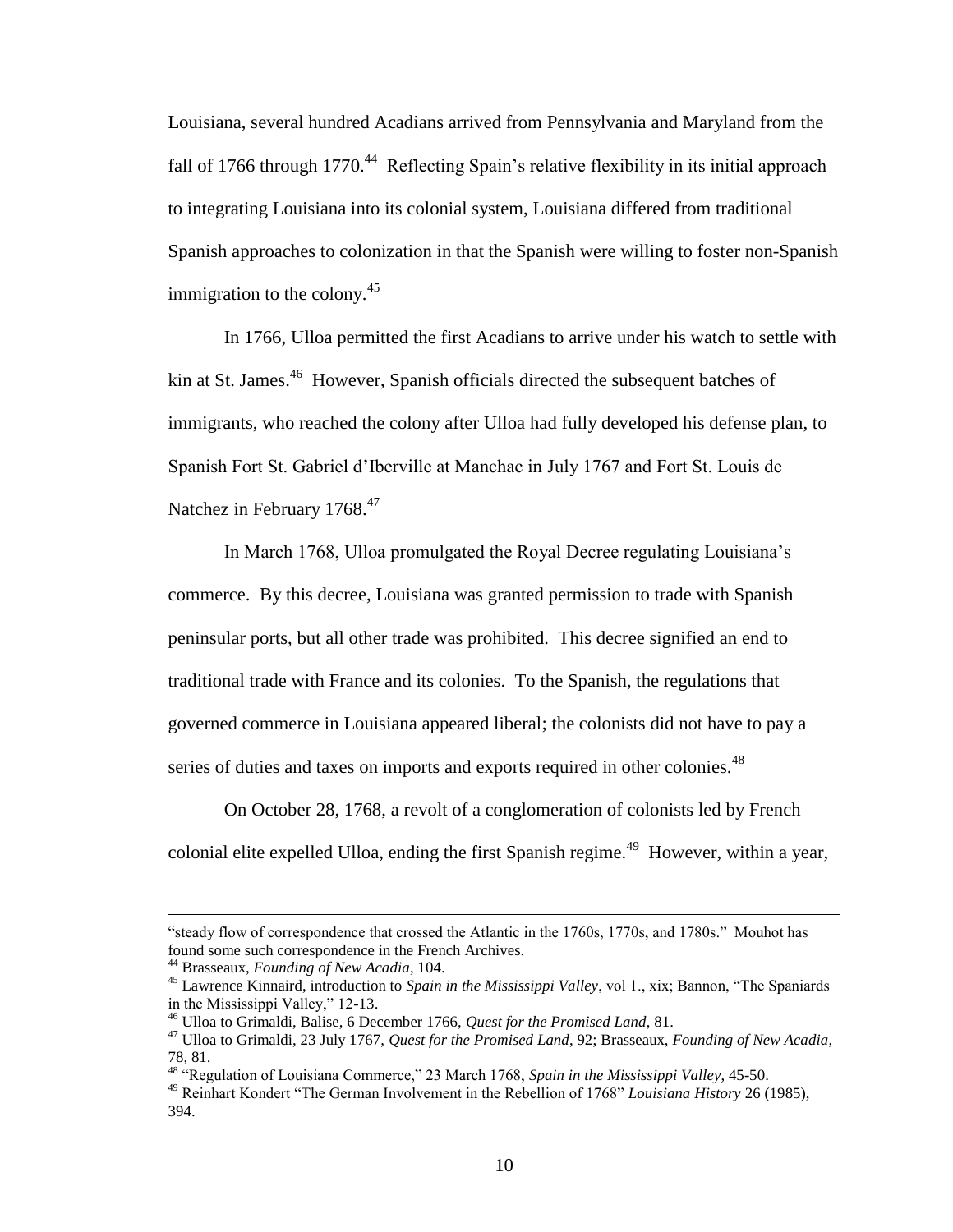Spain re-asserted its authority when Alejandro O"Reilly arrived on August17, 1769 with two thousand soldiers.

Although brief, O"Reilly"s administration more fully incorporated Louisiana into the Spanish Empire. He restructured the colonial government, eliminating the vestige of French rule that was the Superior Council, which he replaced with the Cabildo. The successful functioning of a *cabildo,* or town council, in New Orleans differentiated Louisiana from other Spanish colonies, where these councils had lost their prominence in governing.<sup>50</sup> Although he punished the leaders of the Revolt, O'Reilly pardoned most participants including the Acadians.<sup>51</sup> He also demanded that Louisiana colonists take an oath of loyalty to the Spanish crown, a request to which the Acadians adhered.

O"Reilly began by reassessing Ulloa"s defense policy. He chose to dismantle Ulloa"s system of forts: in doing so, he decided to abandon Isla Real Católica; to leave Fort St. Gabriel in the hands of several German settlers and to withdraw troops; and to allow the Acadians at Natchez to relocate.<sup>52</sup> In place of Ulloa's plan, O'Reilly suggested simply a standing colonial militia.<sup>53</sup>

Ulloa had initiated Spanish relations with the Indians, and under the subsequent governors, the Spanish persisted in their attempts to maintain peaceful alliances with the Indians in their domain. In meetings with the Indian chiefs, O"Reilly reaffirmed Spanish friendship and promised "punctuality of the annual presents."<sup>54</sup> Indeed, O'Reilly

<sup>50</sup> Weber, *The Spanish Frontier in North America*, 324-5.

<sup>51</sup> Brasseaux, *The Founding of New Acadia*, 89.

<sup>52</sup> O"Reilly to Arriaga, New Orleans, 29 Dec 1769, *Spain in the Mississippi Valley*, 144-8.

<sup>53</sup> Kinnaird, introduction, and O"Reilly to Grimaldi, New Orleans, 10 Dec 1769, *Spain in the Mississippi Valley*, xxii, 29.

<sup>54</sup> O"Reilly to Arriaga, New Orleans, 17 Oct 1769, *Spain in the Mississippi Valley,* 98, 101-103.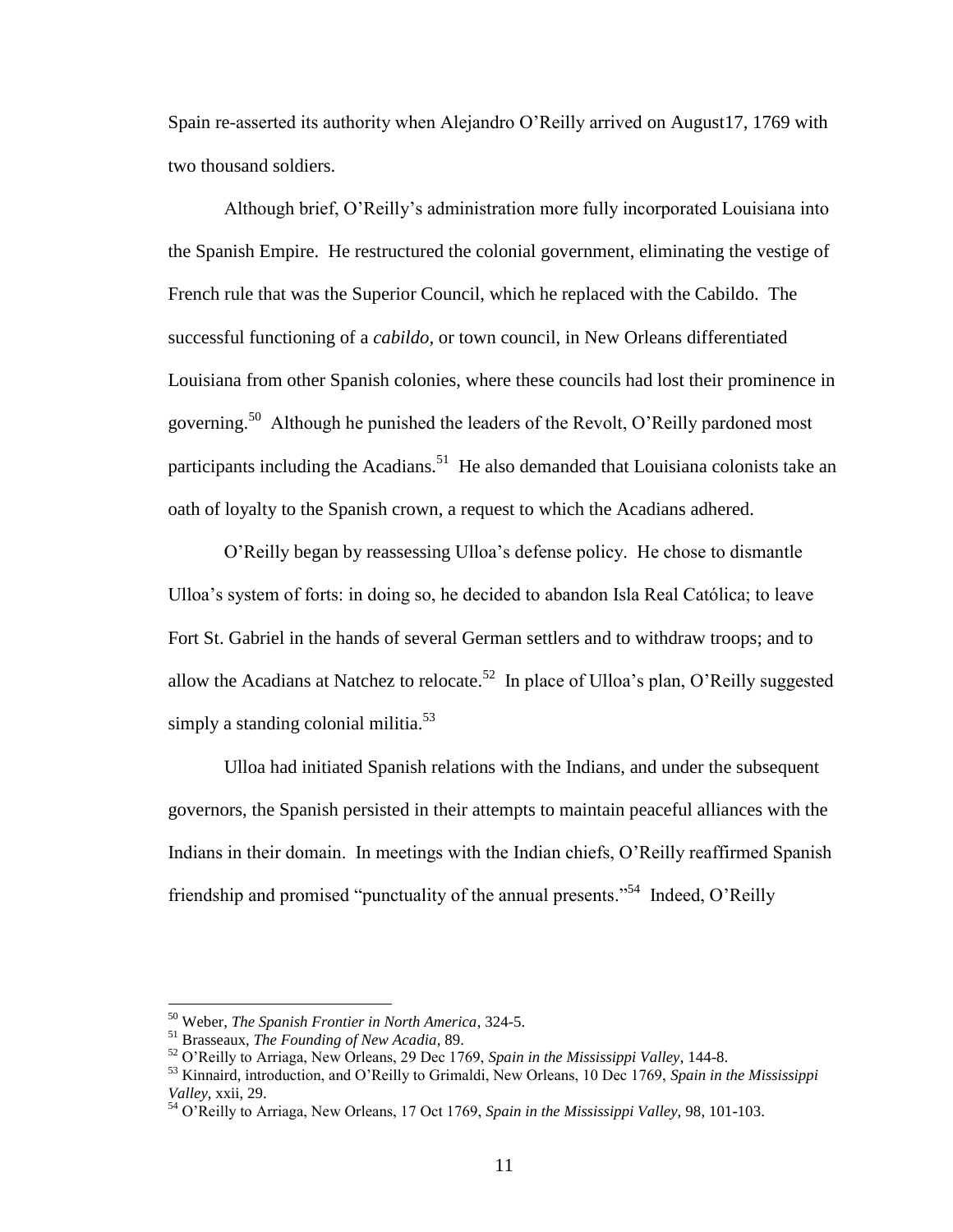promptly saw to the distribution of 1,270 pesos worth of gifts to the Indians, many of which were years overdue.<sup>55</sup>

One of O"Reilly"s chief objectives was to implement the economic policies Ulloa had decreed in 1768 on behalf of the Spanish Crown, which meant the elimination of trade between Louisiana and its British neighbor and the French West Indies.<sup>56</sup> Within a few weeks of arriving in New Orleans, O"Reilly expelled British merchants and traders from the colony. These merchants only needed to remove to British West Florida, which only served to exacerbate the forbidden trade.<sup>57</sup>

Leaving the colony in the hands of Governor Luis de Unzaga, O"Reilly"s departure for Cuba in March 1770 marked the transition of Louisiana into the jurisdiction of the Captaincy General of Cuba, and its integration into the Spanish Empire. Havanna had served as Spain's main base in the struggle for the North American Southeast, Gulf Coast, and Caribbean and would continue to do so.

Spain accepted Louisiana from the defeated French Empire in 1763 solely for strategic purposes. In September of 1770, O"Reilly noted: "I consider Louisiana very useful and desirable for the king to have, for the reason that it assures his realms on that side indisputable boundaries.<sup> $.58$ </sup> The policies implemented by the early Spanish governors of the colony reflect this perspective.

Spanish policies also oftentimes reflected the failure of officials and policy makers to consider the realities of life in the colony or the concerns of the colonists involved. Consequently, this failure created tensions between local interests and imperial

<sup>&</sup>lt;sup>55</sup> O'Reilly to Arriaga, New Orleans, 29 Dec 1769, and "Statement of Payment for Indian Presents," New Orleans, 9 Jan 1770, *Spain in the Mississippi Valley*, 147-8, 154-5.

<sup>56</sup> John G. Clark, *New Orleans 1718-1812: An Economic History* (Baton Rouge: LSU Press, 1970) 172-173 <sup>57</sup> Ibid., 171-73.

<sup>58</sup> O"Reilly to Grimaldi, Madrid, 30 Sept 1770, *Spain in the Mississippi Valley*, 183-186.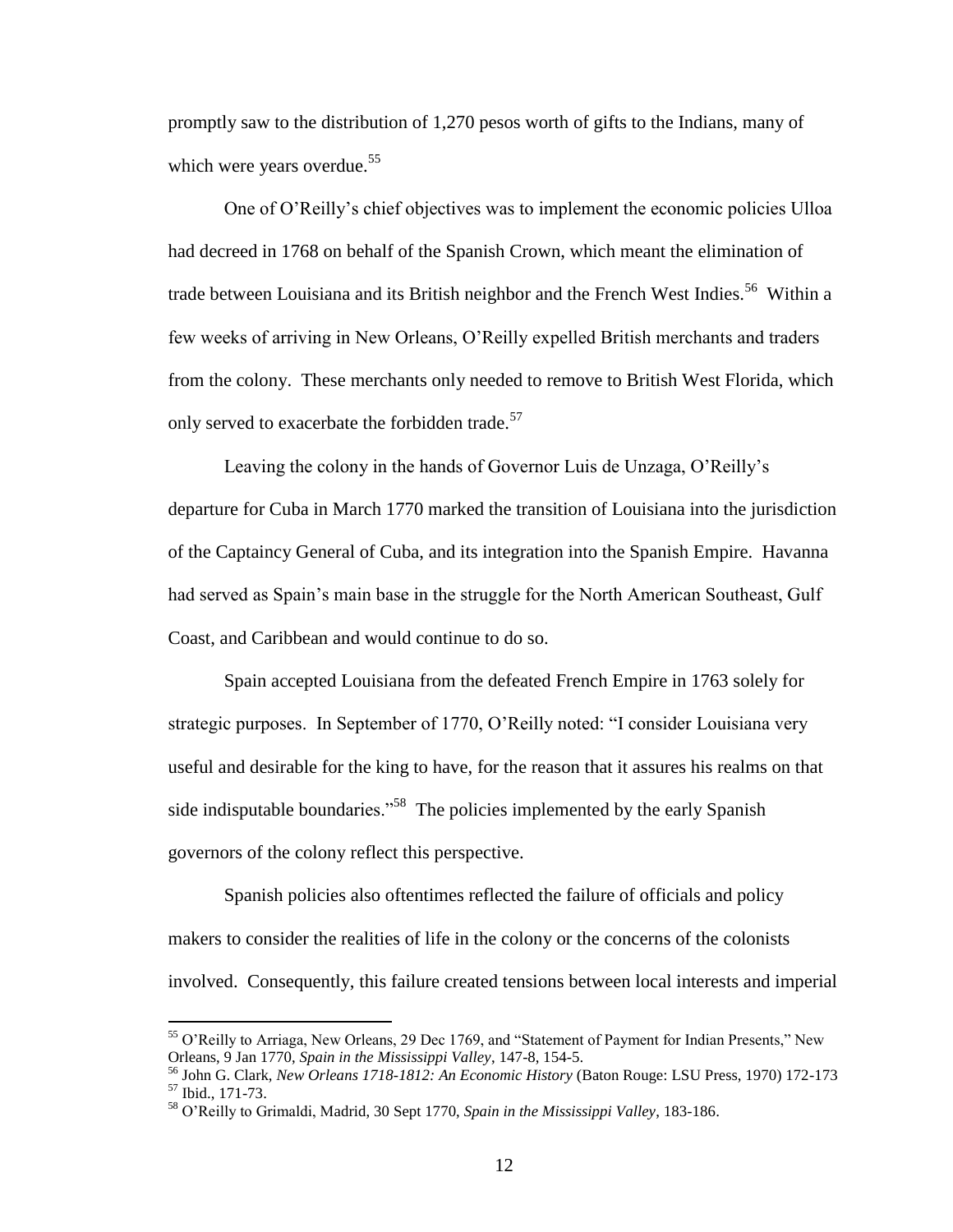designs. Circumstances on the ground in Louisiana, including Acadian settlement and integration into the colony, conflicted with Spanish plans for the colony.

In Louisiana, imperial-local tensions produced a departure from the specific dictates of Spanish policies for the colony and its inhabitants. Several factors contributed to this development. Despite the insistent nature of Spanish policy and the sometimes unbending attitude of officials, the failure of the Spanish Empire to provide financing to the colony inhibited the realization of policy goals. In addition, Spanish plans were further hampered by Acadian interests and expectations, particularly an anticipation of settling in kinship groups, the interaction of the immigrants with other colonists, with Indians, and with officials, and the trade networks in which the colonists engaged for survival and profit. Along with other inhabitants of the colony, the Acadians through their active resistance, the pursuit of their own interests, and the process of relative integration into the colony prevented Spanish policy from being realized in the way intended by officials and policy makers. At the stage of policy implementation, local realities and interests were able to divert the realization of policy from its intended course.

During the final years of French possession of Louisiana and throughout the Ulloa administration, financial constraints limited the ability of officials to seek the defense interests of the Spanish Empire. Initially, both the French and the Spanish administrators sought to provide supplies to assist the Acadians in establishing themselves. However, Ulloa"s attitude towards the Acadians underwent a major shift as he became increasingly pressed for funds. Interestingly, the French officials were more willing to alter their plans than to blame the immigrant Acadians for the deficiencies of the administration.

13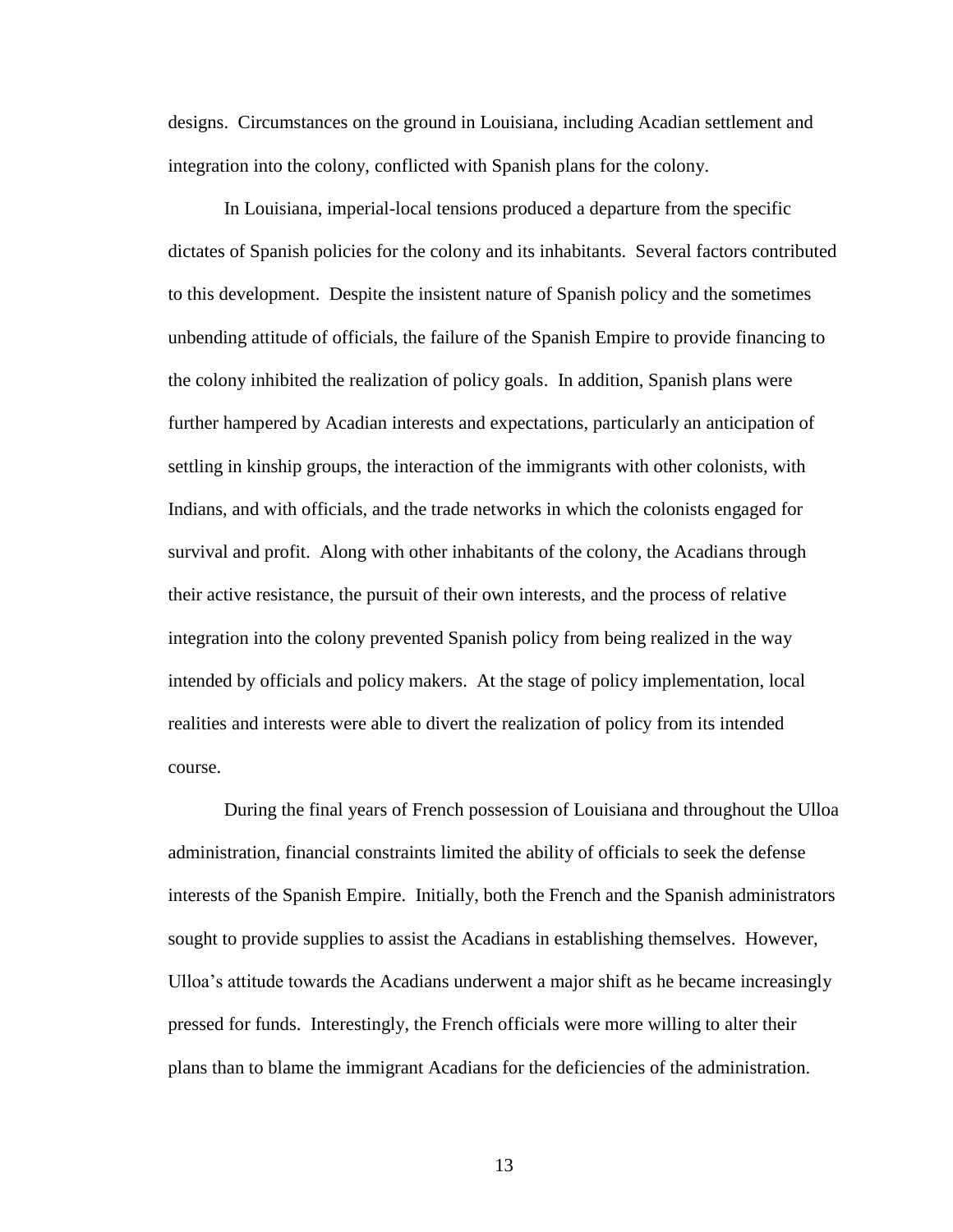Although the French attempted to consider both the Spanish strategic and local interests, shortages of supplies forced them to reconsider their plans on occasion. In February of 1765, Aubry settled approximately 230 Acadians in the western district of the Attakapas in large part because of the shortages the colony was facing at the time. Under the leadership of Joseph Broussard "Beausoleil," these Acadians had traveled from Nova Scotia via Saint Domingue.<sup>59</sup> Aubry's initial intention was to settle them along the Mississippi River where "their presence will be essential to the Spaniards."<sup>60</sup> However, because of floods along the Mississippi, he realized that it would be less costly to the colony to send the Acadians west. Consequently, he and Foucault assisted them with supplies and sent them to the Attakapas District. Although forced to abandon their original settlement plans for this party of exiles, Aubry and Foucault hoped that the Acadians would nevertheless serve Spanish interests in the western districts by contributing to the development of ranching. $^{61}$  In May 1765, while Aubry and Foucault had intended to settle eighty Acadians in the western districts with the Beausoleil party, the restrictively low supplies in New Orleans forced them to settle these Acadians along the Mississippi with earlier groups of Acadian immigrants instead. $^{62}$ 

During Ulloa"s administration, funding for Louisiana was supposed to come through Mexico. However, it never materialized. $63$  The French colonial government was already in debt when Ulloa arrived. In addition to assuming French debt, Ulloa began to institute the costly defense plan and the accompanying settlement plan for the Acadians,

<sup>59</sup> Brasseaux, *Founding of New Acadia*, 34, 74.

<sup>60</sup> Aubry to Choiseul-Stainville, 25 Feb 1765, *Quest for the Promised Land,* 31.

<sup>&</sup>lt;sup>61</sup> Aubry to Choiseul-Stainville, New Orleans, 24 April 1765, and Foucault to Choiseul, New Orleans, 13 May 1765, *Quest for the Promised Land*, 40, 48; Brasseaux, *Founding of New Acadia*, 74; Brasseaux, *Denis-Nicolas Foucault*, 44.

 $62$  Foucault to Choiseul-Stainville, New Orleans, 13 May, 1765; Aubry to Choiseul-Stainville, New Orleans, 14 May 1765, *Quest for the Promised Land* 44-51. Brasseaux, *The Founding of New Acadia*, 77. <sup>63</sup> Kinnaird, introduction to *Spain in the Mississippi Valley*, xvii.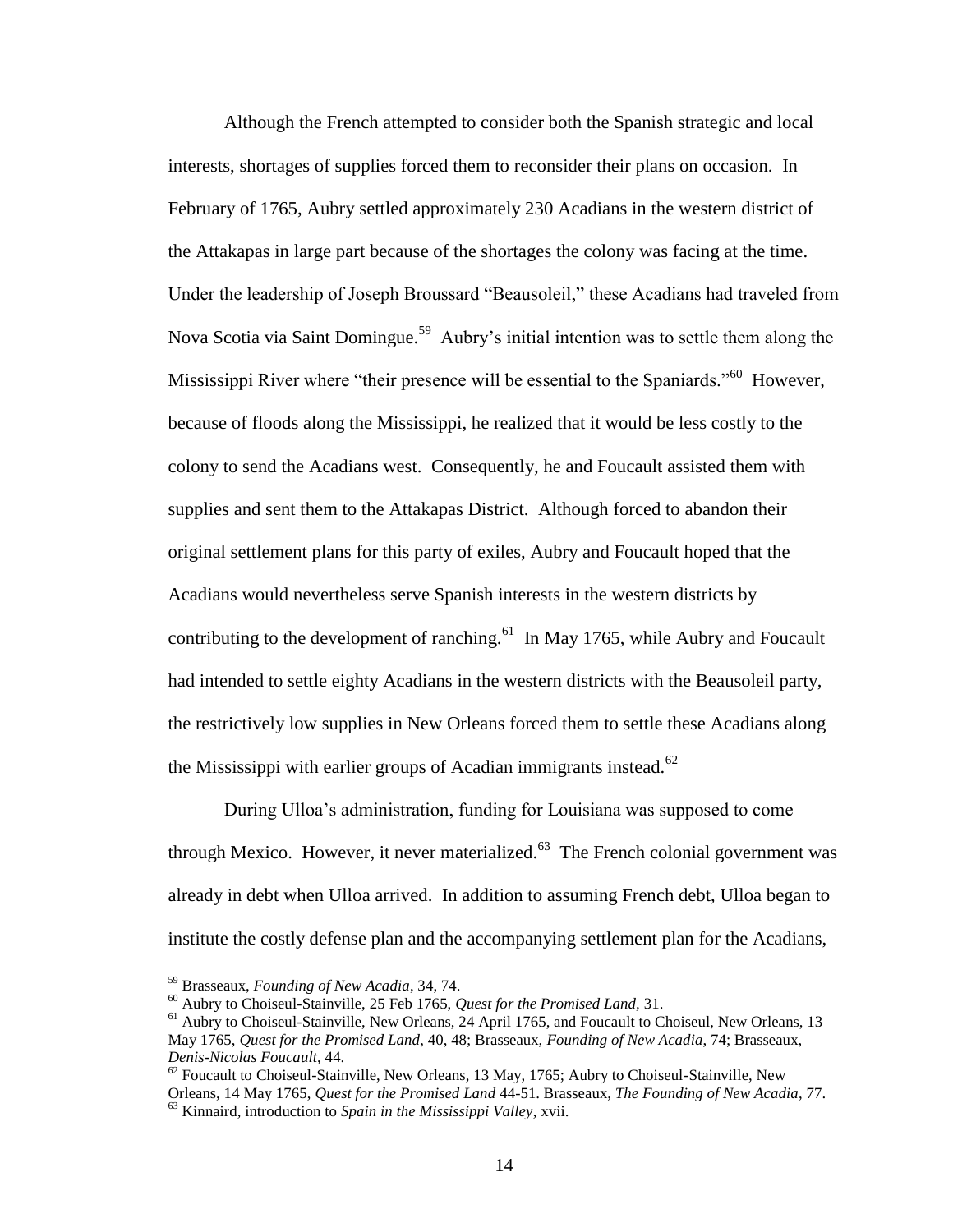which included the building of forts, settlement expeditions, and supplies for the impoverished immigrants. At the same time, the governor attempted to provide for the general costs of governing, to pay for Spanish civil and military officials in Louisiana.

Because of the scarcity of resources available for the French colonial administration by the end of the Seven Years War, by the time Ulloa arrived in Louisiana, the colony was several years in debt to the powerful Choctaws. Ulloa noted that the Choctaw, now living in British territory, began demanding their gifts for the years 1761 and 1762, "threatening war if denied."<sup>64</sup> In comparison to the 25,000 pesos he suggested to finance aid to the Acadians at this time, Ulloa requested an 8,000 peso allotment for the gifts to the Indians. $65$  Indeed maintaining payments of gifts to the Indians was key to maintaining peaceful alliances with them, otherwise the Indians, particularly the Choctaw, might resort to aggression, as the French officials advised the early Spanish administration. However, by 1767, Ulloa"s financial constraints, like those of the French colonial government that had preceded him, prevented him from repaying the gifts for the years of 1761 and 1762. Just as they had previously with the French, the Choctaw responded with threats of waging war against the Spanish if they did not receive their backpayment of gifts. $66$ 

Ulloa passed 1767 and 1768 lamenting "the peril in which the colony finds itself," begging his superiors to send funding to pay off the creditors who had been growing in number since before his arrival in the colony, and noting that improvements in colonial

<sup>64</sup> Governmental Expenses, New Orleans, 1767, *Spain in the Mississippi Valley*, quotation 18; Ulloa to Grimaldi, New Orleans, 9 May 1766, *Quest for the Promised Land*, 58.

<sup>65</sup> Governmental Expenses, New Orleans, 1767, *Spain in the Mississippi Valley*, 18-9.

<sup>66</sup> Ibid., 18; Aubry to Choiseul-Stainville, New Orleans, 24 April 1765, and Ulloa to Grimaldi, 9 May 1766, *Quest for the Promised Land*, 41, 58.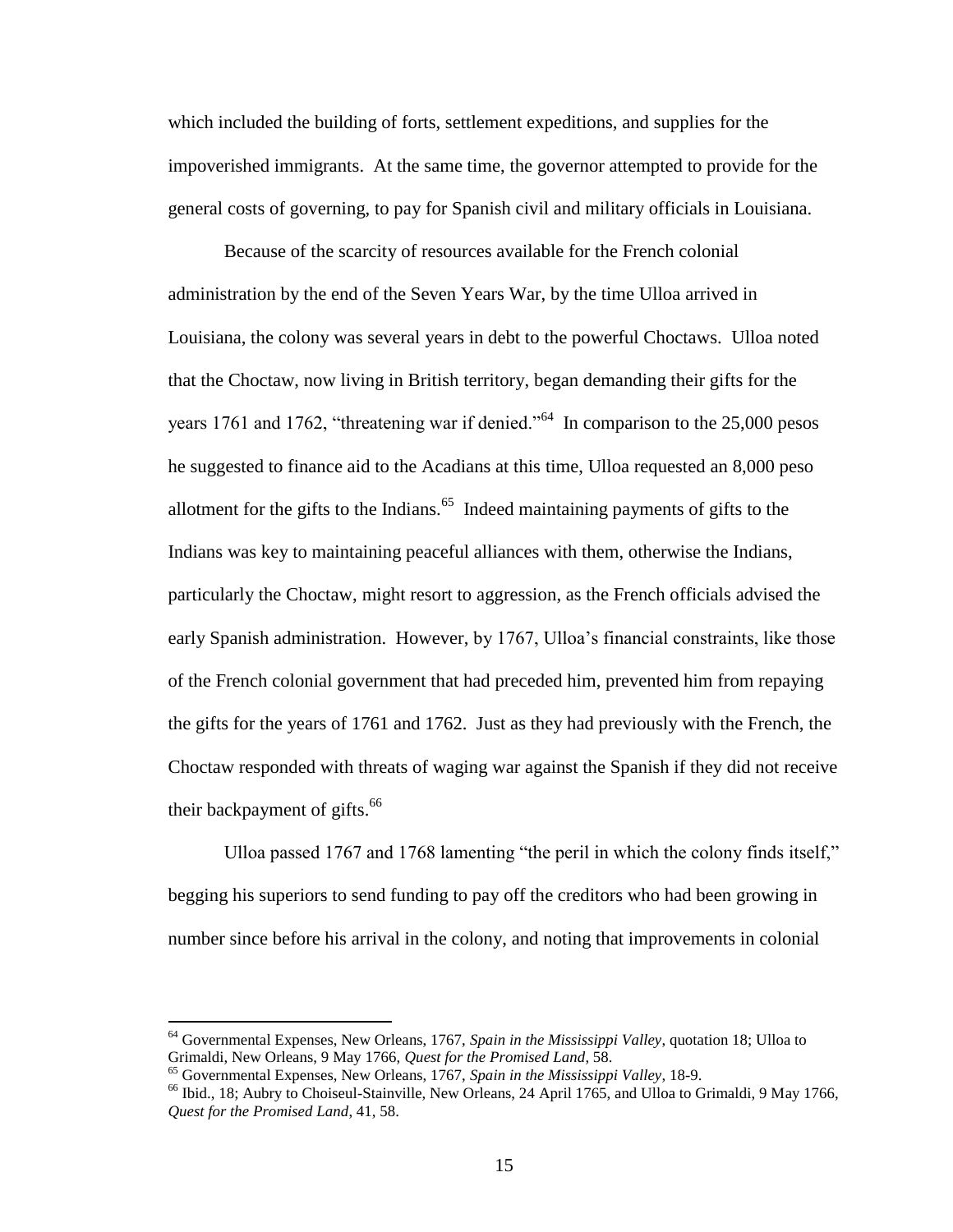defense and infrastructure required greater expenditure.<sup>67</sup> Ulloa received several allotments from Cuba in response to his pleas, but never enough to stabilize the colony.<sup>68</sup>

During August and September 1768, the British withdrew from Fort Panmure and Fort Bute.<sup>69</sup> Ulloa had based his entire defense strategy around British presence on the Mississippi River. He had expended increasingly precious resources implementing his plans.

These British actions caused Ulloa both relief and consternation. On one hand the proximity of the British threat had been removed. However, on the other hand, Ulloa worried that "our cares will be increased by the Indians dependent upon the two English forts and who are on their side, as it is probable that they will come to our side, or even here, to beg as is their custom."<sup>70</sup> Thus, the financial burden on Spanish settlements would increase. Ulloa had been suspicious of the British, but shortly after their withdrawal, he argued that they had offered the Spanish a viable model: "England now teaches us to economize by abandoning whatever it considers unable to produce any advantage, and without renouncing its dominion or rights, reduces its government to a civil one... $\cdot$ <sup>71</sup> Such a policy would significantly reduce Spanish expenses.

The financial constraints that Ulloa faced continued to worsen and influenced shifts in his attitude toward the Acadians and policy of colonial Louisiana. Indeed, Ulloa extended his frustration to the Acadians. Previously he had lauded the Acadians for their

<sup>67</sup> Ulloa to Bucareli, 17 June 1767, 28 Aug 1767, 21 Sept 1767, 25 Dec 1767, 20 Feb 1768, 22 June 1768, 20 Jul 1768, 10 Aug 1768, 6 Oct 1768, and Ulloa to Grimaldi 6 Oct 1768, *Spain in the Mississippi Valley,*  31, 32, 35, 38, 40, 42, 52-3, 55, 62-3, 75.

<sup>68</sup> Ulloa to Bucareli, 28 Aug 1767, 21 Sept 1767, 2 Dec 1767, 20 July 1768, 20 Aug 1768, *Spain in the Mississippi Valley*, 32, 35, 38, 55, 62.

 $^{69}$  Duplessis to Ulloa, Pointe Coupée, 13 Aug 1768, and Delavillebeuvre to Duplessis, San Luis, 18 Sept 1768, *Quest for the Promised Land*, 151, 160; Ulloa to Grimaldi, New Orleans, 23 Aug 1768, *Spain in the Mississippi Valley*, 69.

<sup>70</sup> Ulloa to Grimaldi, New Orleans, 23 Aug 1768, *Spain in the Mississippi Valley*, 69-70.

<sup>71</sup> Ulloa to Grimaldi, New Orleans , 6 Oct 1768, *Spain in the Mississippi Valley*, 73.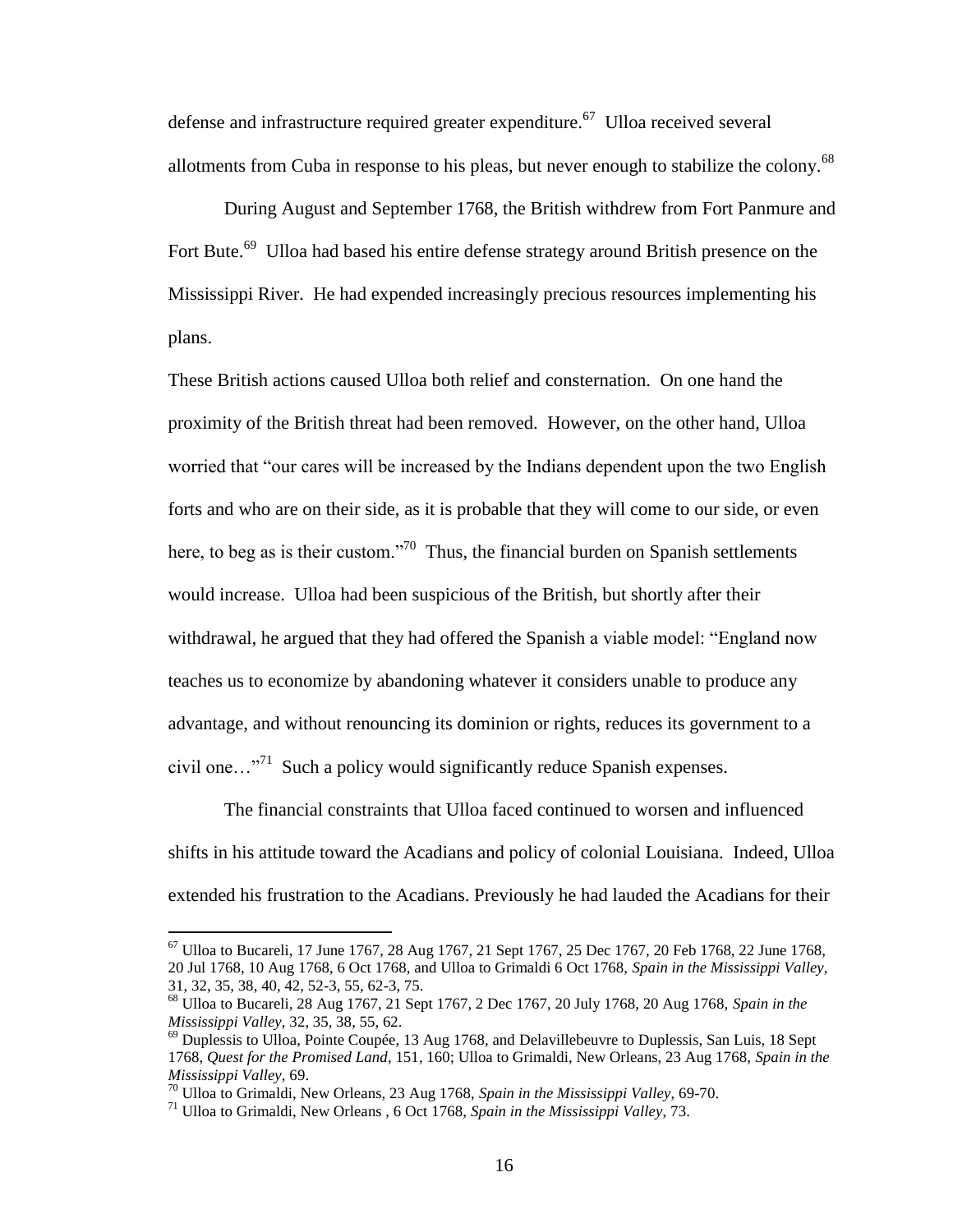industry, now he lamented the expenditure they had cost him.<sup>72</sup> In October of 1768, Ulloa lamented the colony"s expenditure on the Acadian settlements "which are dependent upon them and must be protected from the attacks they might suffer from the Indians."<sup>73</sup>

The financial crisis that engulfed the colony during the French years extended into the first years of Spanish rule. While the shortages in supplies altered French plans for Acadian settlement, the failure of the Spanish to provide funding to Ulloa undermined his authority within the colony and made the realization of his defense policy untenable.

Two key factors contributing to the Revolt of 1768 were the overwhelming state of bankruptcy of the colony and its inhabitants, and the restrictive Spanish commercial policies Ulloa issued in March 1768.

The Revolt of 1768 represented collective colonial resistance to the Spanish policies during Ulloa"s regime. Colonists of Louisiana, including a large number of Acadians took part in the revolt. Acadians joined colonial planters, merchants, and German Coast residents in opposing the Spanish administration. In conjunction with his defense policy, Ulloa"s refusal to take official possession of Louisiana, his lack of funding, and Spanish commercial policy, all motivated Louisiana"s colonists to unite in the Revolt of 1768 that ended Ulloa"s term in Louisiana.

Led by leading merchants and planters, the Revolt of October 1768 was primarily the response of colonists to Spanish commercial policies promulgated by Ulloa. These instigators lamented that the products of Louisiana had no economic niche in the Spanish Empire as they did within the French Empire and the French Caribbean. In addition,

<sup>72</sup> Ibid., 75-6; Ulloa to Grimaldi, New Orleans, 19 May 1766, *Quest for the Promised Land*, 66.

<sup>73</sup> Ulloa to Grimaldi, New Orleans , 6 Oct 1768, *Spain in the Mississippi Valley*, 74.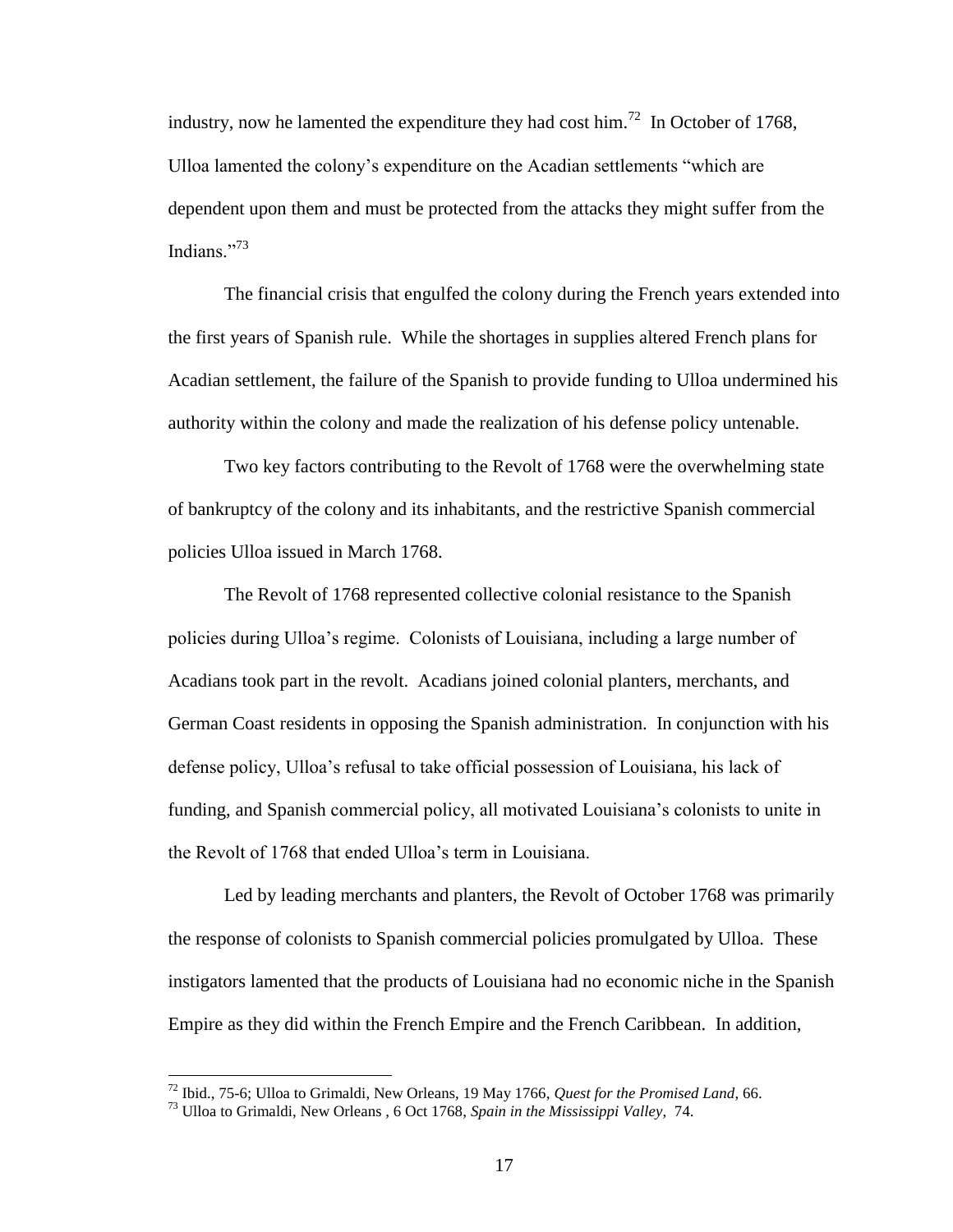many merchants and planters were precariously in debt.<sup>74</sup> Conspirators built on German Coast residents" displeasure with Ulloa"s commercial regulations, which dictated the markets to which German Coast settlers could export their tobacco, cotton, and indigo. In addition, the conspirators circulated rumors among the Germans and Acadians that the colonial government would not reimburse the colonists for the grain it had confiscated to feed the incoming Acadians.<sup>75</sup>

Acadian suspicion of the Spanish colonial government had been mounting during 1767 and 1768 as they increasingly came into conflict over Ulloa"s defense-settlement plans. In the fall of 1768, the conspirators of the revolt indicated to the Acadians that Ulloa intended to sell them to the British to cover the expenses he had incurred to settle them. While such tales were inaccurate, Ulloa had corresponded with the British in West Florida about indenturing the Acadians, justifying Acadian suspicion.<sup>76</sup> While most free peoples rebel against loss of freedom, for the Acadians, the threat built upon particular predisposition to fear abuse and misuse at the hands of imperial colonial authorities. The rumors may have touched upon a fear of indentured servitude among the Acadians. One of their grievances while under British rule in the thirteen colonies was the intention of the British to separate parents and children by means of indenturing Acadians.<sup>77</sup> Further, Acadian suspicion of colonial governments in general is likely given their experiences of abuse in Acadia and after the expulsion. The Acadians were possibly wary of abuse at the hands of the Spanish, who had already separated kinship groups in their settlement plan. Acadian distrust of the Spanish must have been noted enough for leaders of the

<sup>74</sup> Clark, New Orleans. 167-8;Usner, *Indians, Settlers, and Slaves in a Frontier Exchange Economy*, 116. <sup>75</sup> Kondert "The German Involvement in the Rebellion of 1768," 384, 388-90; Kinnaird, introduction, and

Ulloa to Grimaldi, New Orleans, 26 Oct 1768, *Spain in the Mississippi Valley*, xx, 78-9.

<sup>76</sup> Brasseaux, *Denis-Nicolas Foucault*, 72-3.

<sup>77</sup> Brasseaux, *Scattered to the Wind,* 21, 24.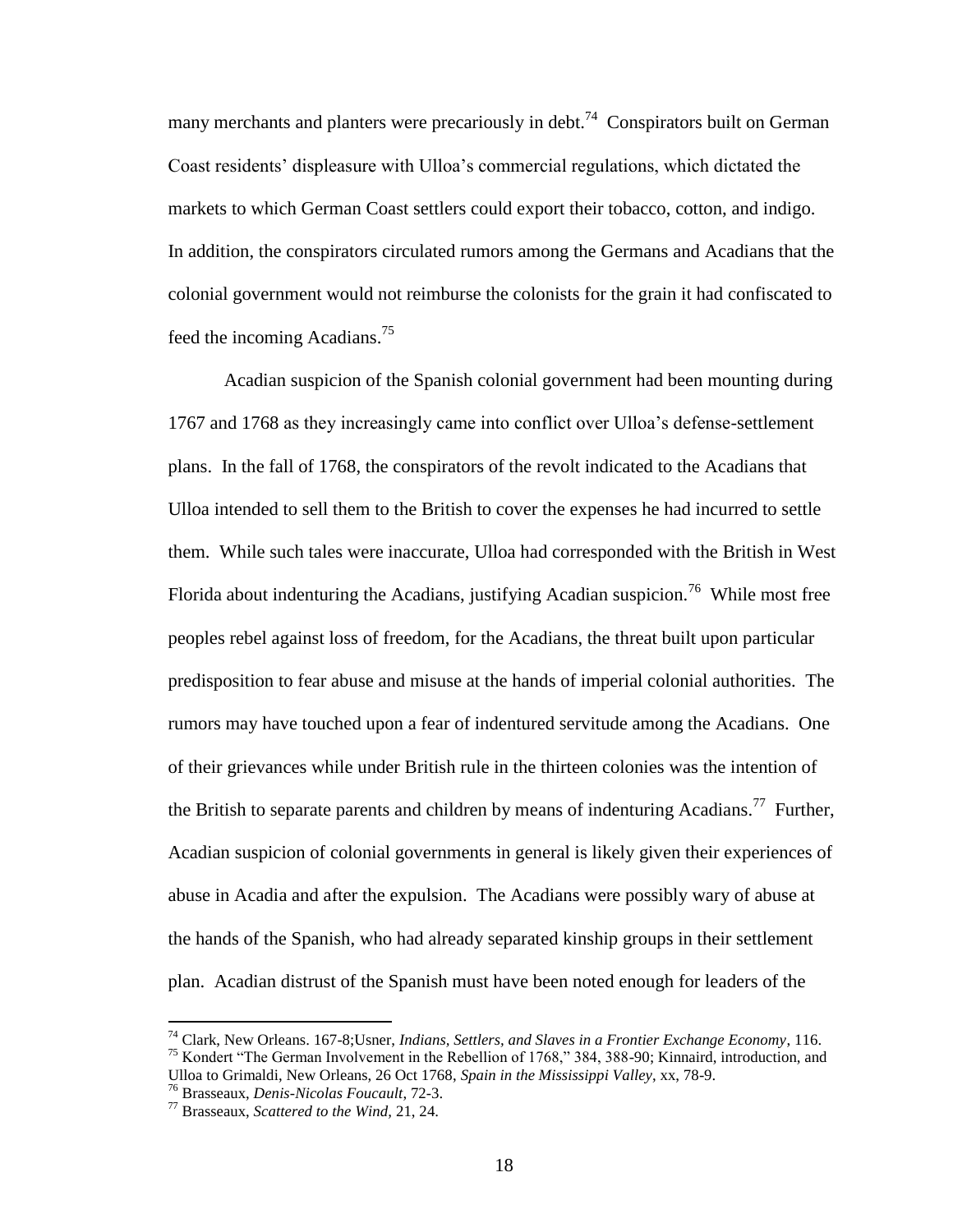revolt to take advantage of it. Approximately two hundred Acadians from the First and Second Acadian Coast participated in the Revolt of 1768.<sup>78</sup> Given that the census of Cabahannocé of 1769 listed 163 "men bearing arms" in the district, a high percentage of Acadian men from the district most likely participated in the Revolt, which underlines their displeasure with the Spanish regime.<sup>79</sup> In the end, Ulloa's policy of forced settlement backfired. His intention of defending colonial Louisiana from attack with a system of forts and settlements actually incited disloyalty and suspicion among the Acadian colonists. Acadian participation in the Revolt of 1768 revealed the extent to which they opposed Ulloa as a group and sheds light on other points of contention between provincial concerns and the policies implemented by Ulloa.

Despite conflict between the Acadians and other colonists of Louisiana, Acadian participation in the Revolt of 1768 indicates a certain level of integration and cohesion of the immigrants with the colony. The challenges that the Spanish regime appeared to pose to the colonists served as a uniting force against Spanish defense and commercial policy that the colonists believed contradicted their own interests. The extreme debt in which the colony found itself, the inadequate funds from Cuba and the promulgation of Spanish commercial policy contributed to instability in the colony and fostered the Revolt of 1768.<sup>80</sup> Instead of bringing Louisiana into the Spanish Empire, the commercial policy spurred the colonists on to Revolt against Spain altogether, and some even to petition France to take back the colony.<sup>81</sup>

<sup>78</sup> Ulloa to Grimaldi, New Orleans, 25 June 1766, *Quest for the Promised Land*, 116n.

<sup>79</sup> Voorhies, *Some Late Eighteenth Century Louisianians*, 468.

<sup>80</sup> Kinnaird, introduction to *Spain in the Mississippi Valley*, xviii.

<sup>81</sup> John Preston Moore, *Revolt in Louisiana: The Spanish Occupation, 1766-1770* (Baton Rouge: Louisiana State University Press, 1976), 167-8.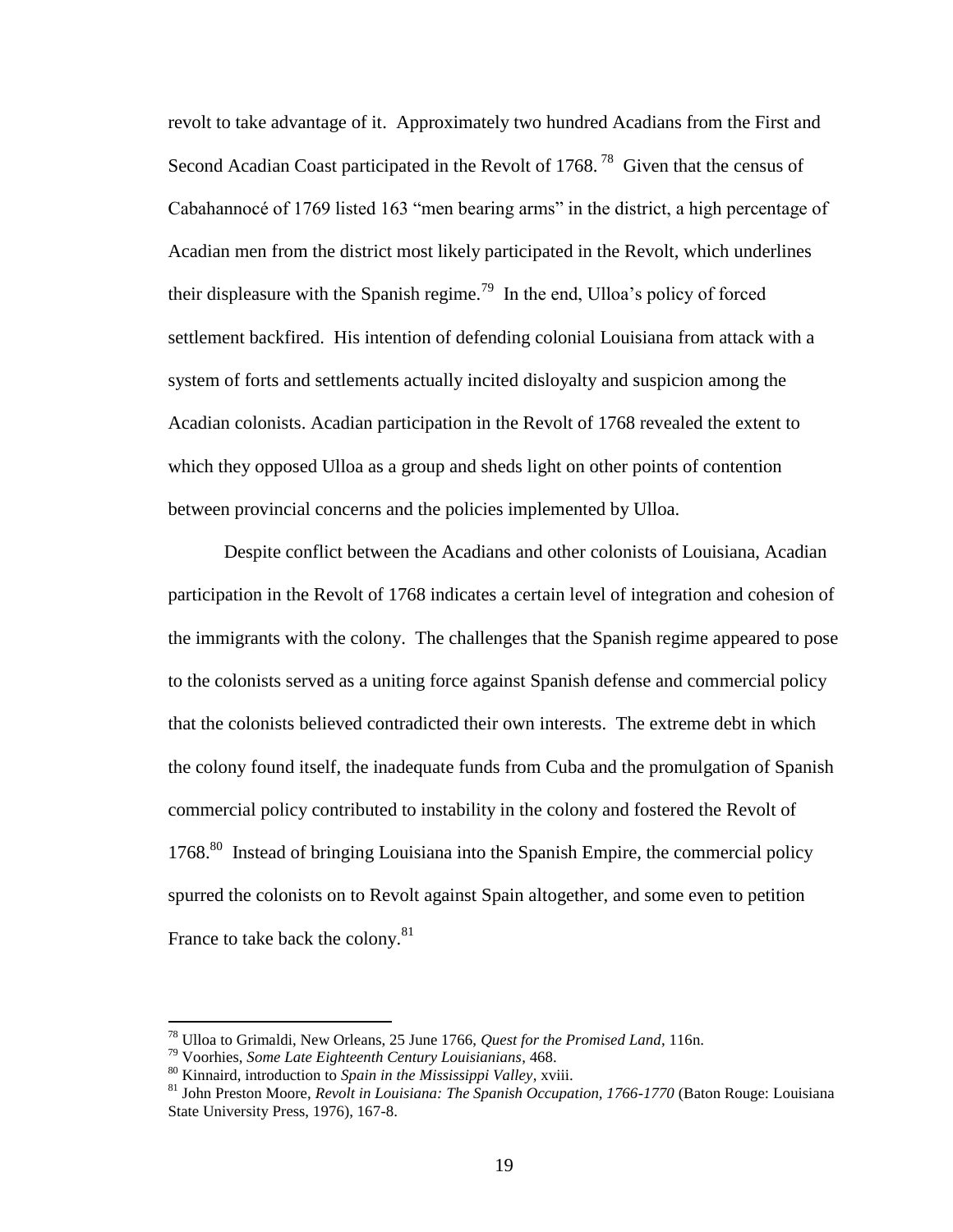Relations between the colony and the Indians of the Lower Mississippi Valley and between the Acadians and the Indians further complicated Spanish aspirations for the colony. The British and Spanish both hoped to sustain significant networks of Indian alliances, a situation that only served to exacerbate tensions along the Mississippi River where Ulloa intended to settle the Acadians in 1767 and 1768. Ulloa had anticipated that immigrant Acadians, eager for land grants, would simply settle according to the dictate of his defense plan in return for Spanish generosity. However, Ulloa"s strategizing had not accounted for the possibility of Acadian resistance, even though Fort St. Gabriel and Fort St. Louis de Natchez were both dangerous frontier posts exposed to Indian raids.

The experiences of the Acadians whom Ulloa settled at St. Gabriel and St. Louis de Natchez made them wary of Indians in general. These Acadians originated from the Minas Basin in Acadia, which had been an area particularly subject to French and Micmac raids from the 1740s onward.  $82$  In New England, the French and English had a long history of striking at one another's colonies by promoting their Indian allies to wage war and conduct raids against their enemies.<sup>83</sup> Having previously been victims of intercolonial violence, the Acadians who settled at St. Gabriel and St. Louis sought to avoid settlements that might replicate such hazardous conditions. $84$ 

Nor were the Acadians at St. Louis de Natchez and St. Gabriel unjustified in their fear of Indian attack. Prior to their arrival at Fort St. Gabriel, the commandant José de Orieta noted that Indians of various tribes, such as the Biloxi and Choctaw, frequented the post for gifts, food, and cloth, and further he indicated that the Indians told him that

<sup>82</sup> Faragher, *A Great and Noble Scheme*, xxiv-xxvii, 218-220; Brasseaux, *Founding of New Acadia*, 179-80. <sup>83</sup> *Atlantic World* 297.

<sup>84</sup> Griffiths, *From Migrant to Acadian, 184;* Brasseaux, *Founding of New Acadia* 179-80.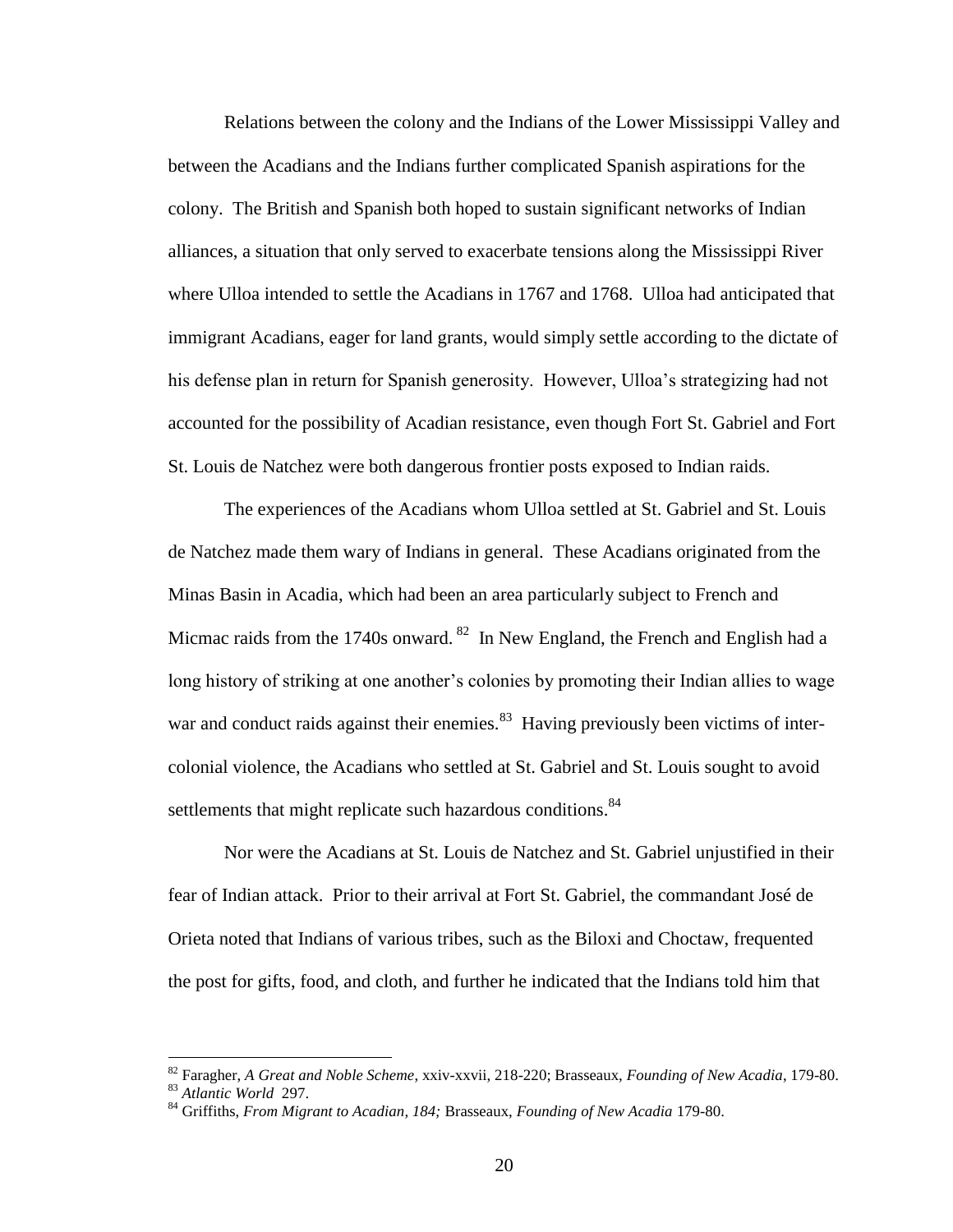the fort was their land.<sup>85</sup> The Alabama and Houma were also in close proximity.<sup>86</sup> The British traded with these Indians, providing them brandy in particular, after the consumption of which they arrived at the St. Gabriel post intoxicated.<sup>87</sup> St. Gabriel was situated enough among local Indians that Ulloa and Aubry were compelled to find an interpreter who could speak several Indian languages.<sup>88</sup> Ulloa's instructions to Pedro Piernas for the settlement of the Acadians at Natchez included a provision that the settlers learn how to defend themselves against an Indian attack. Indian raids were a strong enough possibility that the settlements along the Mississippi River were provided canons, which they could use to signal danger of such an attack.<sup>89</sup> When Piernas issued land grants to the Acadians in May 1768, he provided them with instructions on the meaning of different cannon and flag signals from the fort, where to go "in the event of an Indian raid," and how to conduct themselves with the Indians "to insure their own security."<sup>90</sup> Colonial officials were aware of the dangers that the frontier posed to colonists.

Tensions between Acadians and the Indians also emerged at St. James and Ascension. The Houmas and the Tensas, became concerned that expansion of Acadian settlements would jeopardize their own villages and displace them.<sup>91</sup> The Tensas complained to Ulloa of conflict with the commandant Nicolas Verret and the Acadians at Cabahannocé, causing Ulloa to beseech Verret "not to harass them in any way and on the

<sup>85</sup> R.E. Chandler, "The St. Gabriel Acadians: the First Five Months," *Louisiana History* 21 (1980): 128. <sup>86</sup> Clark, *New Orleans,* 164.

<sup>87</sup> Chandler, "The St. Gabriel Acadians," 288.

<sup>88</sup> Aubry to Ulloa, 9 March 1767, New Orleans, *Quest for the Promised Land*, 84.

<sup>89</sup> R.E. Chandler, "Odyssey Continued: Acadians Arrive at Natchez," *Louisiana History* 19 (1978): 449; Judice to Ulloa, Cabannocé, 18 Nov 1767, *Quest for the Promised Land*, 106.

<sup>90</sup> Piernas to Ulloa, San Luis de Natchez, 29 May 1768, *Quest for the Promised Land*, 140.

<sup>91</sup> Brasseaux, *Founding of New Acadia*, 181-2; Carl A. Brasseaux, "Acadian Life in the Lafourche Country," in *The Lafourche Country*, ed. Philip Uzee, (Thibodeaux, LA: Lafourche Heritage Society, Inc., 1985): 37; Ulloa to Judice, New Orleans, 19 Nov 1768, *Quest for the Promised Land*, 106.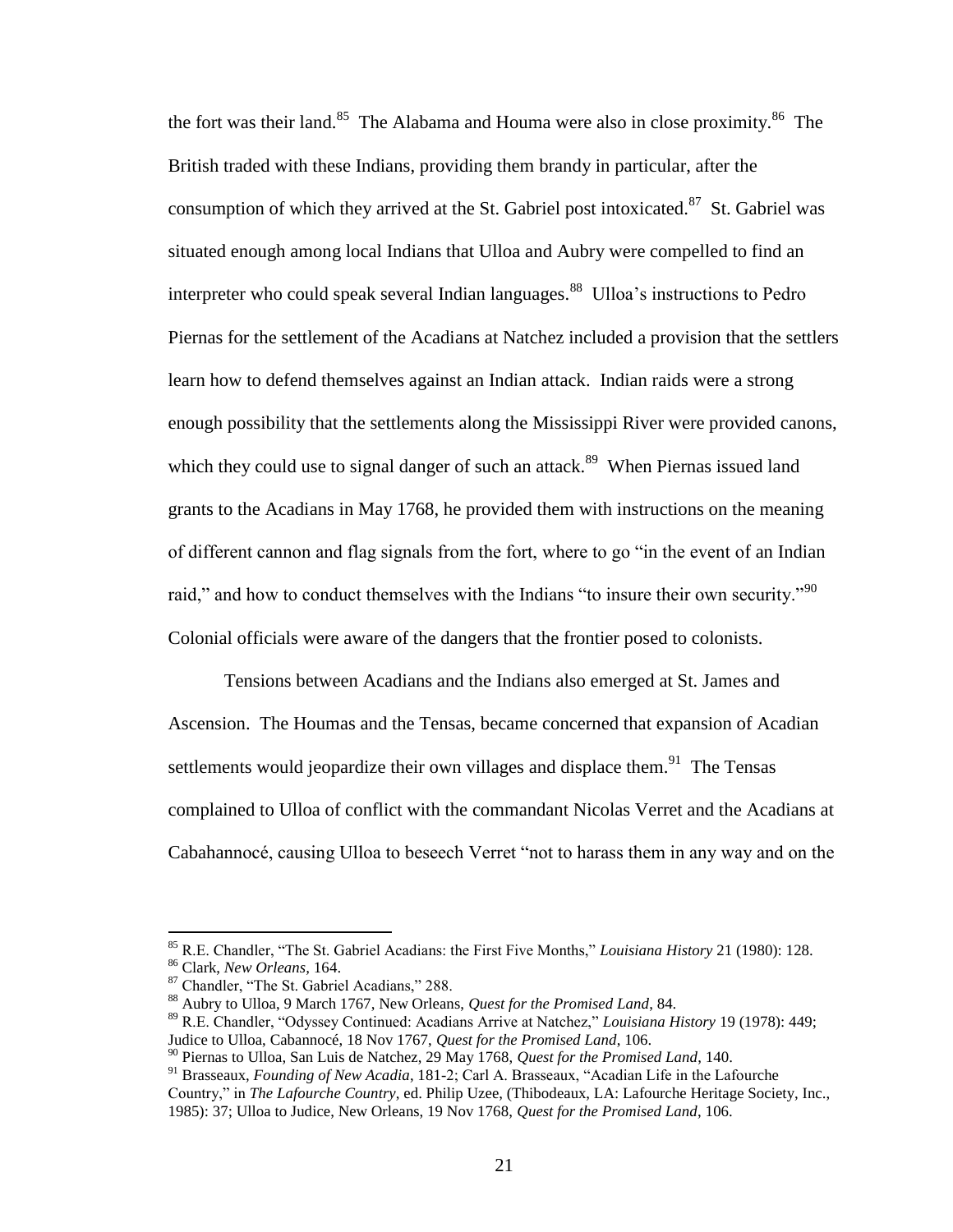contrary, to be well disposed toward them<sup> $192$ </sup> By late 1767, Judice and Verret were prepared to use cannons to signal alarm, "if the Indian tribes should decide to raid the residents in the settlement."<sup>93</sup>

The close proximity of the British enemy across the river and the competition among the British and Spanish for Indian alliances served to reinforce Acadian anxieties along the emerging militarized border. As the Spanish and British Indian agents vied for Indian loyalty in the region, relations among the colonists and Indians became increasingly tense.<sup>94</sup> Indeed, the British at Fort Panmure were building an alliance with both the Choctaw and Chickasaw, the most powerful and populous Indians of the region.<sup>95</sup> Ulloa recognized the power that the Choctaws wielded: "this is a tribe which could destroy various settlements of the colony."<sup>96</sup> He also recognized that the British settlement could not "control the Indians" without military presence.<sup>97</sup> At St. James and Ascension, both Indians and settlers of Louisiana lived in trepidation of the Creek, also allies of the British.<sup>98</sup> Thus, the Acadians feared the Indians both in Louisiana and across the Mississippi.

Indeed, the Acadians settled along the Mississippi do not appear to have joined the Spanish in cementing alliances with Indians in Louisiana proper, nor did they express a particular willingness to prove themselves "good marksmen…capable of effectively waging war against the Indians."<sup>99</sup> Instead, the Acadians of St. James and Ascension and

<sup>92</sup> Ulloa to Judice, New Orleans, 19 Nov 1768, *Quest for the Promised Land*, 106.

<sup>93</sup> Judice to Ulloa, Cabannocé, 12 Sept 1767, and Ulloa to Judice, New Orleans, 19 Nov 1768, *Quest for the Promised Land*, 98, 106; Chandler, "Odyssey Continued," 449.

<sup>94</sup> Brasseaux, *Founding of New Acadia*, 181-2; Brasseaux, "Acadian Life in the Lafourche Country," 37.

<sup>95</sup> Brasseaux, *Founding of New Acadia*, 181.

<sup>96</sup> Governmental Expenses, New Orleans, 1767, *Spain in the Mississippi Valley*, 18.

<sup>97</sup> Ulloa to Grimaldi, New Orleans, 23 Aug 1768, and 6 Oct 1768, *Spain in the Mississippi Valley, 70, 71.*

<sup>98</sup> Brasseaux, *Founding of New Acadia*,182.

<sup>99</sup> Ulloa to Grimaldi, New Orleans,19 May 1766, *Quest for the Promised Land*, 67.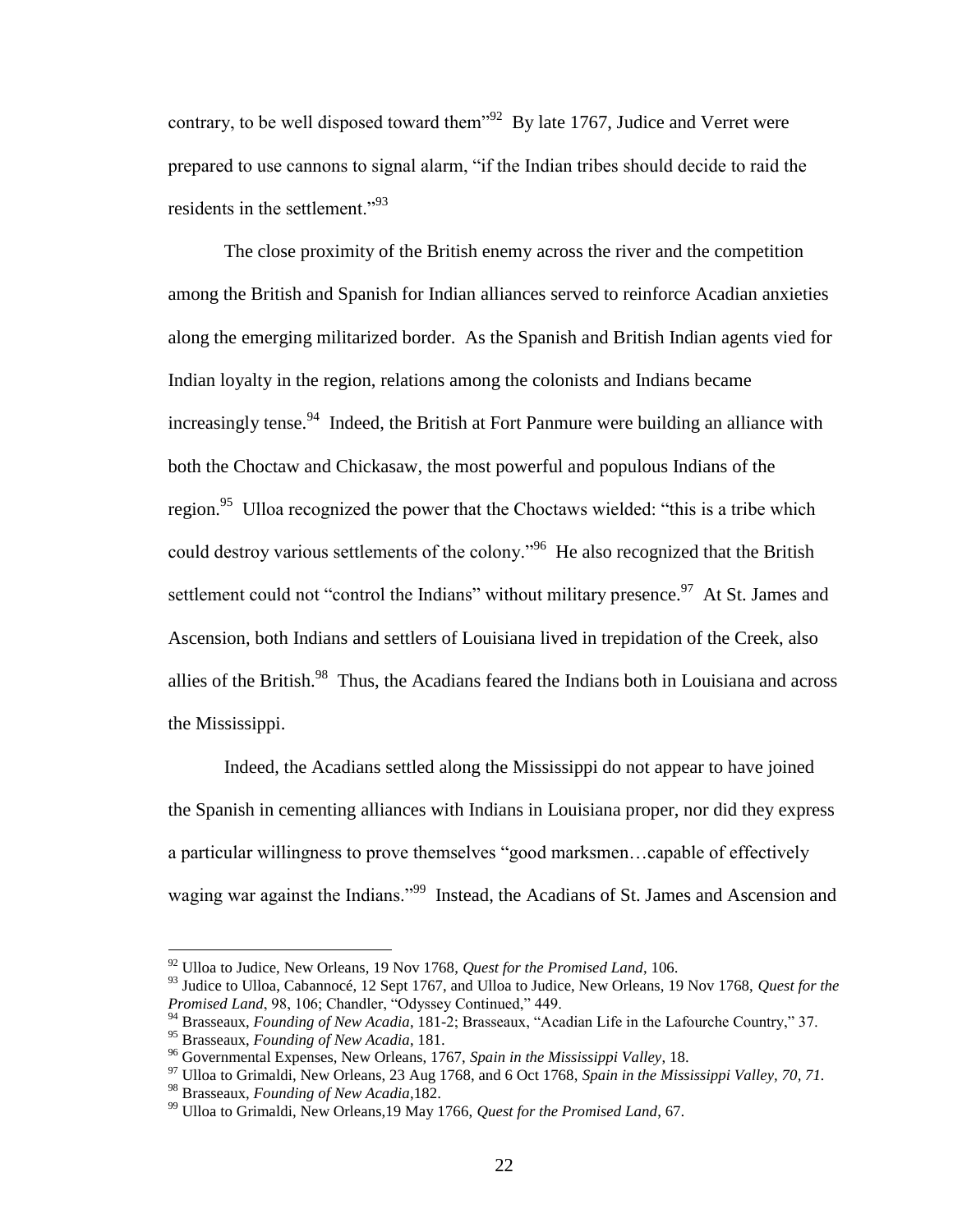the neighboring Indians came into conflict, and the Acadians of Fort St. Louis de Natchez and Fort St. Gabriel expressed apprehension over their exposure to potential Indian attack and argued that it was reason enough for the Spanish to allow them to relocate. Thus, along the Mississippi River, Acadian-Indian relations undermined colonial-Indian alliances, which the Spanish viewed as crucial to any plan of defensive success. In addition, exposure to Indian aggression gave the Acadians reason to protest Ulloa"s settlement plan.

Acadians actively resisted Ulloa"s defense policy. As they had in Acadia and throughout the diaspora, the Acadians in Louisiana employed petitions as their means to express grievances to colonial officials. Fear of exposure to the Indian attack continued to motivate them. In addition, many arrived in Louisiana anticipating settlement in kinbased communities of their choosing.

The Acadian immigrants who disembarked in 1767 and 1768 arrived unaware of their role in Ulloa"s defense plan. They believed that they would be allowed to settle with relatives already established in the colony. Ulloa may have unwittingly bolstered the false hopes of many of these Acadians when during 1766 he granted lands to incoming Acadians "next to those who are already settled," in keeping with precedents set by the outgoing French colonial government.<sup>100</sup> Nevertheless, maintaining French settlement precedents was not Ulloa"s interest, especially not after he fixed his sights on buttressing Louisiana"s defense by settling the exiles as buffers along the Mississippi. Ulloa overlooked Acadian intent to reestablish their communities, kinship based

<sup>100</sup> Ulloa to Grimaldi, Balise, 6 Dec 1766, *Quest for the Promised Land*, 81.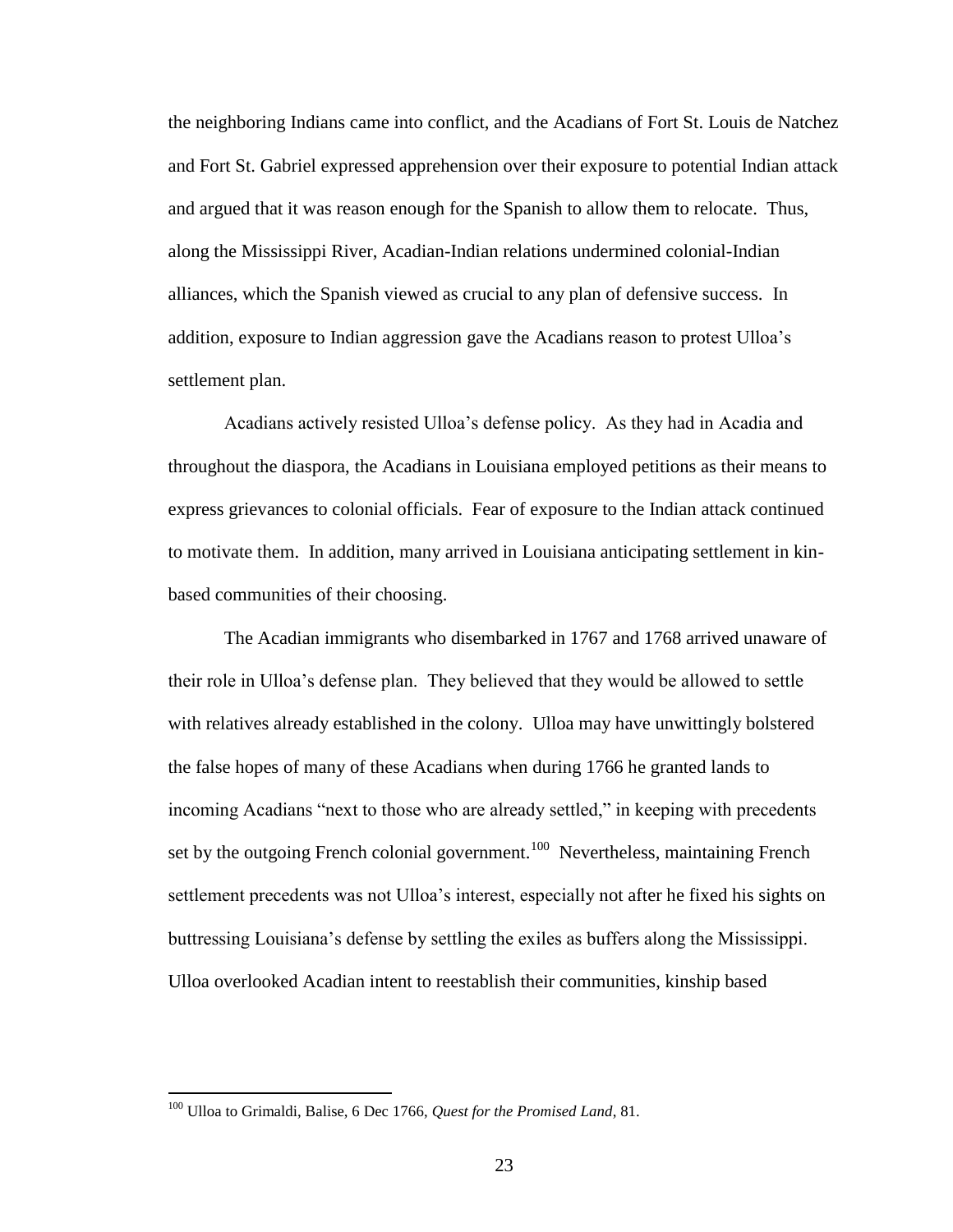settlements as had been their tradition in Acadia before the expulsion. As a result, conflict between Acadians and colonial officials ensued.<sup>101</sup>

Spanish officials resorted to coercion in response to Acadian resistance to settlement near Manchac. With regard to the 210 Acadians who arrived from Maryland in July of 1767, Ulloa noted that "we had all of the trouble in the world to subject them to our arrangements," namely to force them to settle near Fort St. Gabriel rather than with relatives at St. James.<sup>102</sup> According to Ulloa, it was only by threat of deportation that he could persuade these Acadians to accept settlement at Fort St. Gabriel.<sup>103</sup>

Acadian resistance to travel to St. Louis de Natchez appears to have been even greater. This group of about 150 Acadians, also sailing from Maryland, arrived in New Orleans in February 4, 1768 and like the Acadians who preceded them were promptly granted rations and assistance by Spanish colonial officials.<sup>104</sup> They began to demonstrate opposition to the plan after stopping at Cabahannocé on their way to St. Louis de Natchez, where perhaps they became better informed about the proposed settlement site and of the coercion experienced by the Acadians sent to St. Gabriel. The Acadians en route to St. Louis de Natchez were themselves a kin-based community hoping to re-congregate with extended family already separated between the Cabahannocé and St. Gabriel posts.<sup>105</sup> Pedro Piernas indicates in correspondence from 1768 that he also threatened this group of Acadians with deportation should they

<sup>101</sup> Carl A. Brasseaux, "A New Acadia; Acadian Migration to South Louisiana 1764-1803," *Acadiensis* 15.1 (1985): 126-7.

<sup>102</sup> Brasseaux, *Founding of New Acadia*, 78, 81; Piernas to Ulloa, St. Louis, 6 June 1767, *Quest for the Promised Land*, 91; Chandler "The St. Gabriel Acadians," 287.

<sup>103</sup> Brasseaux, *Founding of New Acadia*, 81.

<sup>104</sup> Ibid., 78, 81; Chandler, "Odyssey Continued," 447; Loyola to Ulloa, New Orleans, 8 February 1768, trans. Angelita Garcia Alonzo, *Papeles Procedentes de Cuba*, legajo 109, reel 1, Center for Louisiana Studies, University of Louisiana Lafayette.

<sup>105</sup> Brasseaux, *Founding of New Acadia*, 81-2, 87.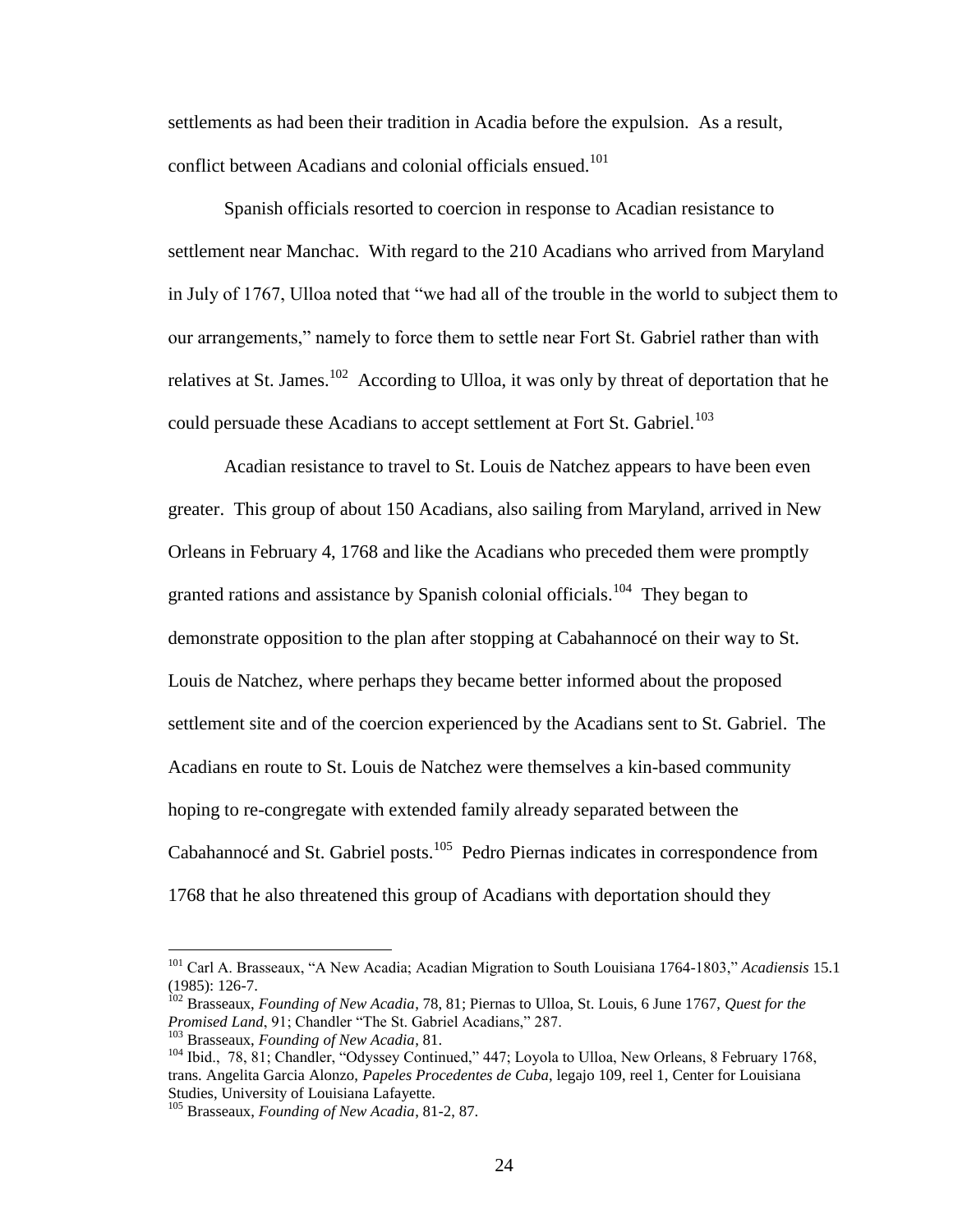challenge the settlement plans for them.<sup>106</sup> Over the course of the Mississippi River voyage to their destination, they protested, and several families attempted to leave the expedition at St. Gabriel.<sup>107</sup> In an attempt to counteract Acadian attitude towards the prescribed settlement sites, Ulloa gave his officials instructions to remind the Acadians of "the great advantages afforded by settlement in this colony." Nevertheless, the Acadians at St. Louis de Natchez persisted for several years in their complaints about the hazards of the frontier where they were stationed.<sup>108</sup>

Acadians at St. Louis de Natchez revealed their perception of the Indians as a threat through their petitions and complaints to officials, a continuation of their traditional practice for conducting negotiations with colonial officials. Immediately upon reaching St. Louis, the Acadians expressed to Verret and Piernas their concerns about the isolation of the site and that they "would live in constant fear" because of the threat of Indian attack.<sup>109</sup> After settlement sites had been determined, the Acadians argued that some of their number were too far from the fort for it to provide them any protection in case of attack or danger from the British and the Indians.<sup>110</sup>

Once O"Reilly reached Louisiana in 1769, the Acadians at Natchez lost little time in petitioning him regarding their "desire to abandon" the settlement. The litany of reasons for their request beginning "that they find themselves continually in danger of being killed by the divers Savage Nations who make war." The commandant of the post Jean Delavillebeuvre and the engineer Gui Dufossat corroborated the legitimacy of this

<sup>106</sup> Piernas to Ulloa, St Louis, 1768, *Quest for the Promised Land*, 110.

<sup>107</sup> Piernas to Ulloa, Pointe Coupée, 8 March 1768, *Quest for the Promised Land*, 114.

<sup>&</sup>lt;sup>108</sup> Verret to Ulloa, Cabannocé, 26 March 1768, and Piernas to Ulloa, St Louis, 27 March 1768, and Land Distribution at San Luis de Natchez, *Quest for the Promised Land*, 110, quotation 116, 116-120, 134.

<sup>109</sup> Verret to Ulloa, Cabannocé, 26 March 1768, *Quest for the Promised Land*, 116.

<sup>110</sup> Ibid., 117; Brasseaux, *Founding of New Acadia*, 181.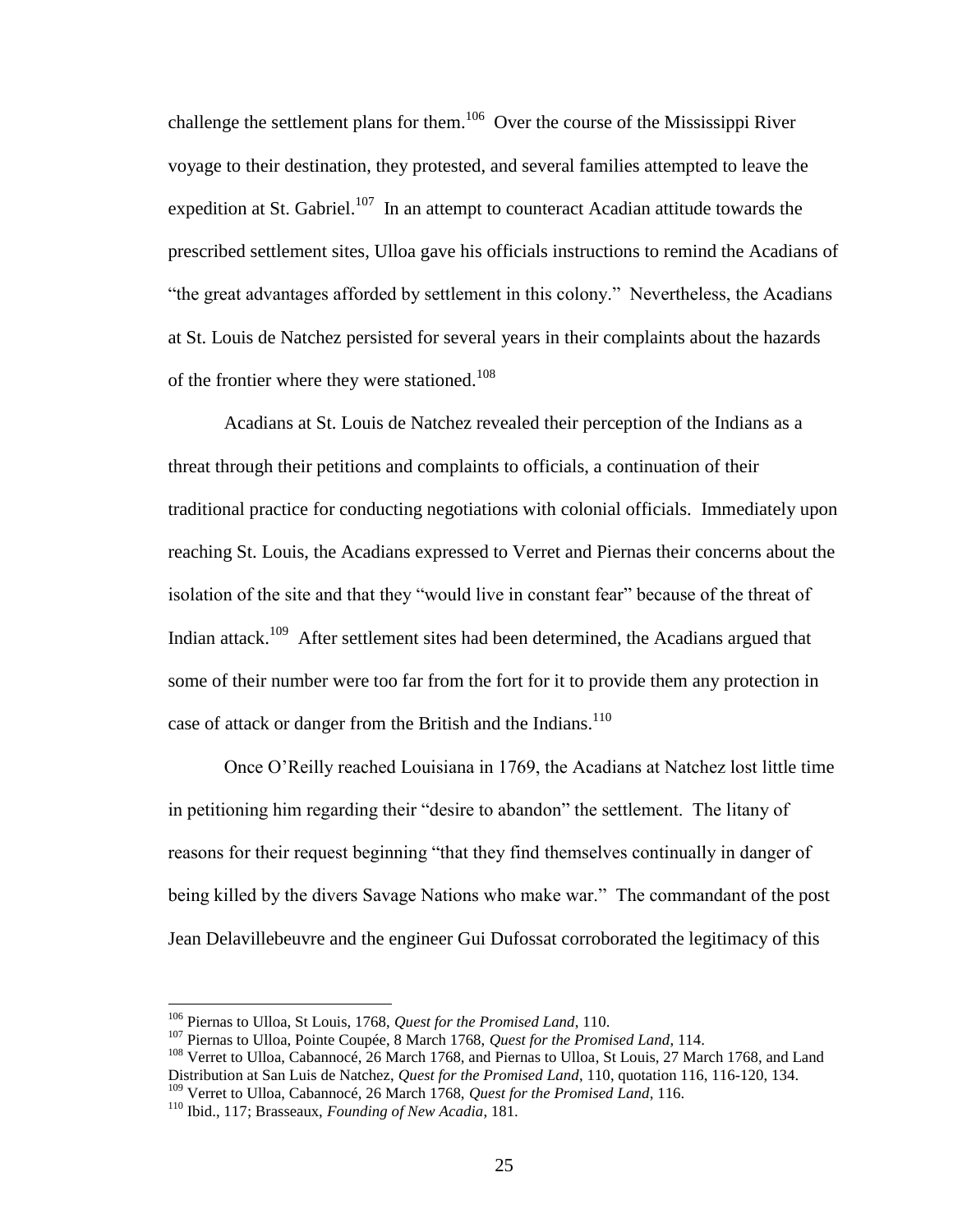fear and coupled it with concern for the quality of the land on which the Acadians had been settled and the great distance between the fort and New Orleans.<sup>111</sup> After consulting Aubry, O"Reilly decided to honor the request of the Acadians, justifying his decision on economic grounds as well as because "the inhabitants settled at Natchez could in no way contribute to the defense or support of the colony." He argued the fort and settlement were an unnecessary cost for the crown and that they "served as a pretext for continual expenditures for the Indians who came there." Paramount to O"Reilly"s concern for the fort was that its removal from the capital would encourage contraband trade.  $^{112}$ 

Through their persistence, the Acadians exhibited that they would not subjugate their own practices and concerns to conforming with Ulloa"s defense-settlement plans but quite the contrary. Ulloa had overlooked the possibility that his new colonists might oppose the dangerous and removed locations of their settlements at Iberville and Natchez, but particularly Natchez. O"Reilly"s decision to allow the Acadians at Natchez to relocate was based in part upon the "indefensible" nature of St. Louis de Natchez and St. Gabriel.<sup>113</sup> His primary objective remained integrating Louisiana into the Spanish system and enabling it to function as an effective barrier. Consequently, he concerned himself with securing the loyalty of Louisiana's colonists, promoting defense, and eliminating contraband trade. Certainly allowing the Acadians to relocate promoted their loyalty to the new Spanish administration. However, the networks of trade in which Acadians engaged did not appear to the Spanish to bespeak of loyalty.

<sup>111</sup> Petition of the Acadians at Natchez to O"Reilly, San Luis de Natchez, 18 October 1769, *Papeles Procedentes de Cuba*, Legajo 181.

<sup>112</sup> O"Reilly to Arriaga, New Orleans, 29 Dec 1769, *Spain in the Mississippi Valley*, 146. <sup>113</sup> Ibid., 144-8.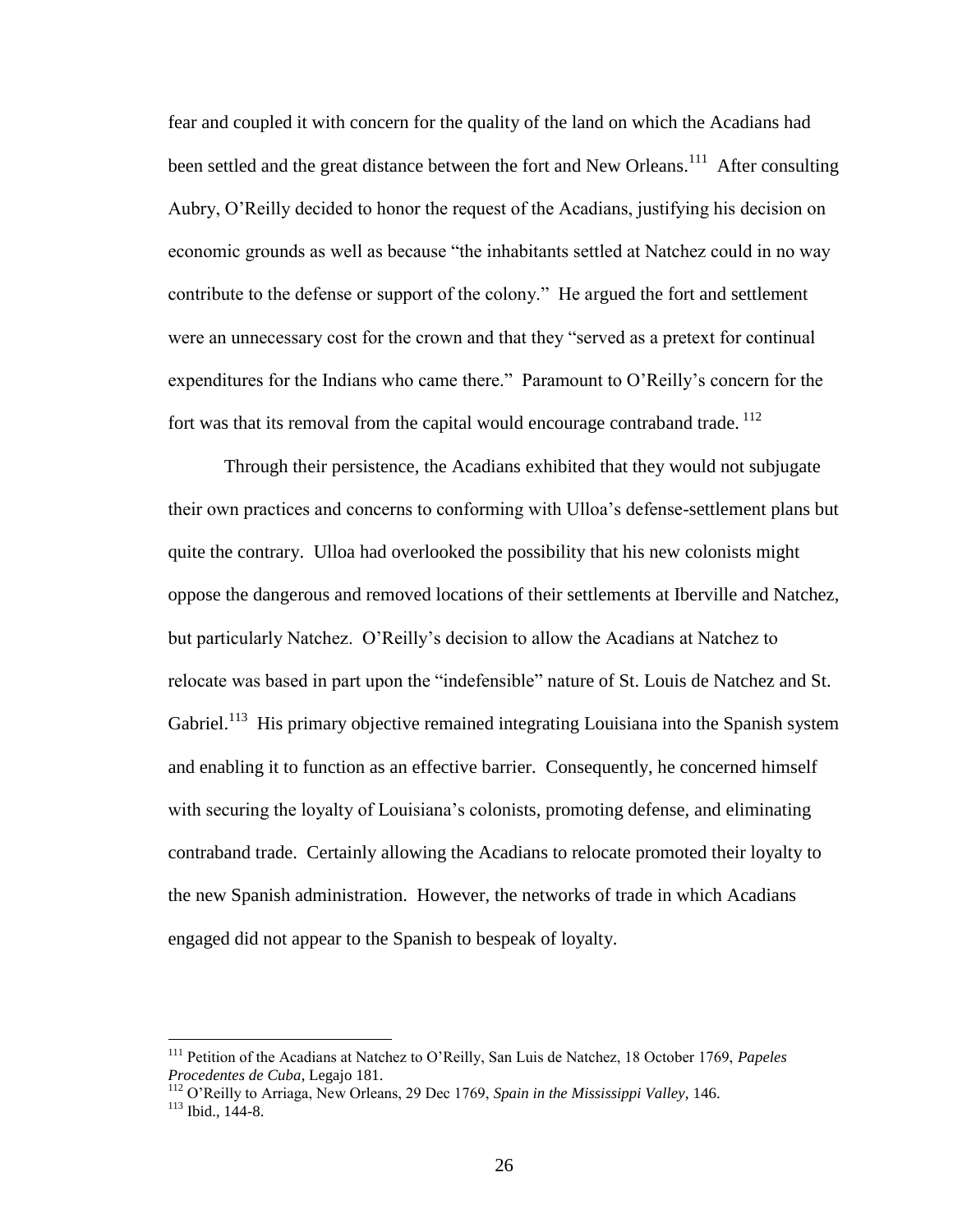Trade networks tied the inhabitants of the Lower Mississippi Valley together, but not necessarily in alliances that conformed to Spanish commercial decree. In reality, trade that best served the interests of colonists, whether those of survival or profit, often contradicted official commercial policy and appeared to also undermine Spanish defense interests.

Ulloa believed that the Acadians were an ideal population to place alongside the expansion-minded British of West Florida because of the turbulent history of Acadian-British relations.<sup>114</sup> However, the hostilities experienced at the hands of the British did not preclude the Acadians from pursuing their own interests, which encouraged them to interact with the British across the river and the Indians, who provided them access to "meat, grease, lard, etc."<sup>115</sup>

Contraband trade and trade with British merchants were not new to the Acadians. In Acadia, they had traded with the British of Massachusetts; in Louisiana, with the British of West Florida.<sup>116</sup> Thus, the Acadians, a people who had developed in a borderland, began to operate adeptly in the new emerging borderland of colonial Louisiana, undermining Spanish defense interests in turn. While Ulloa did respond with instructions to the commandants of the various posts that trade between Spain and England was not sanctioned, official efforts were to little avail.<sup>117</sup>

Unintentionally then, the Spanish undermined their own intentions for establishing Louisiana as a barrier by providing the opportunity and need for illicit trade between Louisiana and West Florida. The Spanish suffered chronically from the inability

<sup>114</sup> Ulloa to Grimaldi, 19 May 1766, New Orleans, , *Quest for the Promised Land*, 67.

<sup>115</sup> Piernas to Ulloa, San Luis de Natchez, 27 March 1768, , *Quest for the Promised Land*, 118.

<sup>116</sup> Brasseaux, *Founding of New Acadia*, 131; Griffiths, *From Migrant to Acadian*, 99, 312, 337; Faragher, *A Great and Noble Scheme*, 53-5.

<sup>117</sup> Piernas to Ulloa, San Louis, 3 Sept 1768, , *Quest for the Promised Land*, 153.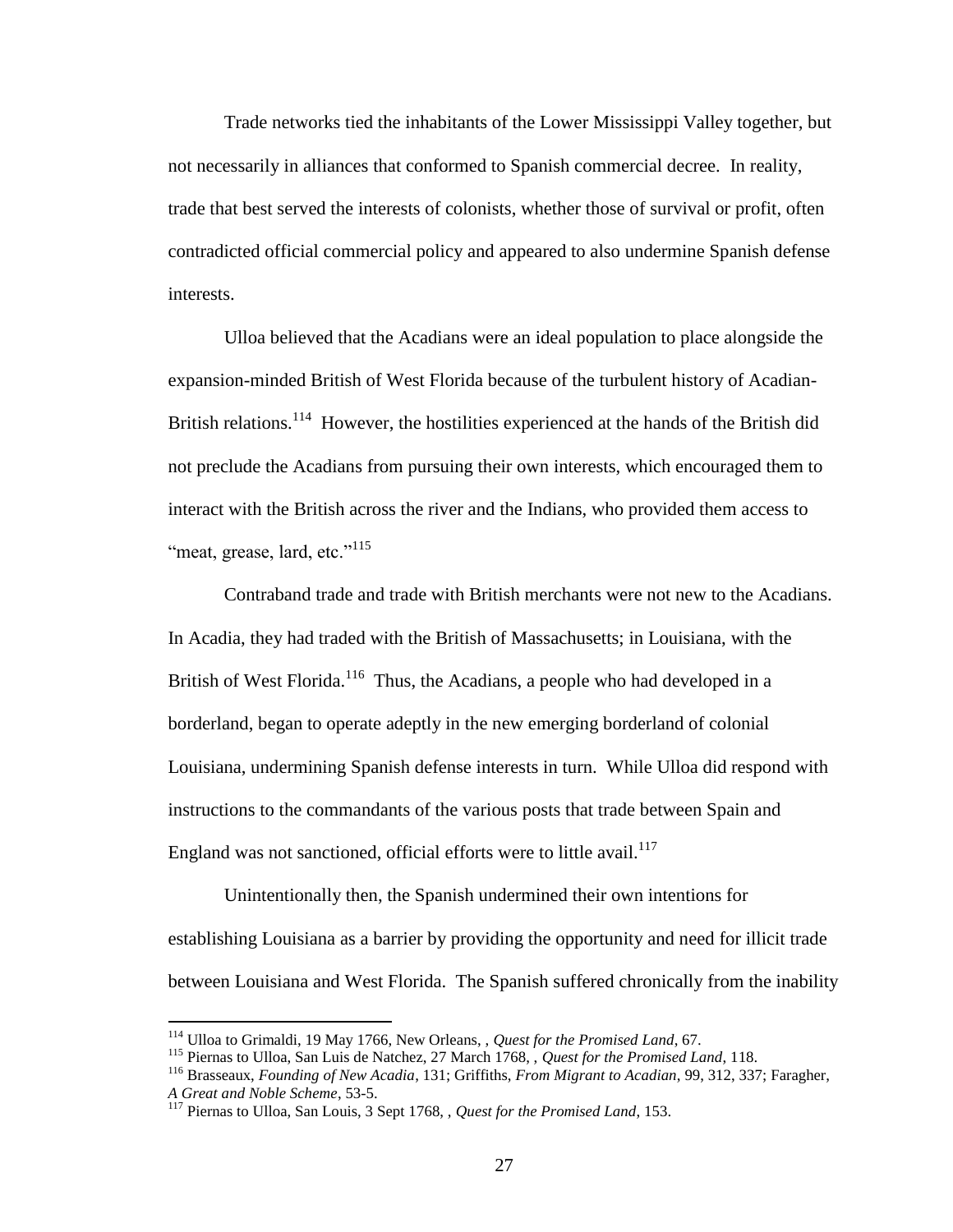to supply their New World colonies with the manufactured goods that they demanded. Governor George Johnstone of West Florida anticipated that the inadequacy of the Spanish supply to Louisiana would encourage the Spanish subjects to turn to West Florida to trade.<sup>118</sup>

Upon his arrival, O"Reilly was greatly distressed at the entrenchment of British merchants within the colony and at the illicit trade occurring along the Mississippi River. He lamented that he "found the English entirely in possession of the commerce of this colony."<sup>119</sup> Indeed, out of necessity, Ulloa had tolerated the presence of British merchants in New Orleans to alleviate the shortage of necessary supplies, such as flour, with which Spain was unable to provide the colony, and to purchase Louisiana's agricultural commodities and furs and skins from their trade with the Indians.<sup>120</sup>

In addition, because the Treaty of Paris in 1763 had granted the British the right to navigate the Mississippi, their presence on the river could not be uprooted, allowing colonists of Spanish Louisiana continual easy access to the goods that they peddled on their floating warehouses.<sup>121</sup> Indeed, to the chagrin of the Spanish, contraband trade continued to be the "lifeblood of Louisiana."  $^{122}$  Although O'Reilly attempted to define Louisiana more exactly as a barrier through stricter implementation of Spanish policy, his efforts were unable to prevent the vibrant contraband trade in the colony from continuing.

Recognizing that the only means of survival for the settlers at Natchez was "illegal trade," O"Reilly argued that removing the Acadians from Natchez furthered the

<sup>118</sup> Governor Johnstone to John Pownall, 4 May 1765, *Mississippi Provincial Archives: English Dominion*, 279; Weber, *The Spanish Frontier in North America*, 174-5.

<sup>119</sup> O"Reilly to Arriaga, New Orleans, 17 Oct 1769, *Spain in the Mississippi Valley*, 104-5.

<sup>120</sup> Clark, *New Orleans*, 161-166.

 $121$  Ibid., 161.

<sup>122</sup> John Preston Moore, "Antonio de Ulloa," in *Louisiana Governors*, ed. Joseph Dawson, 46.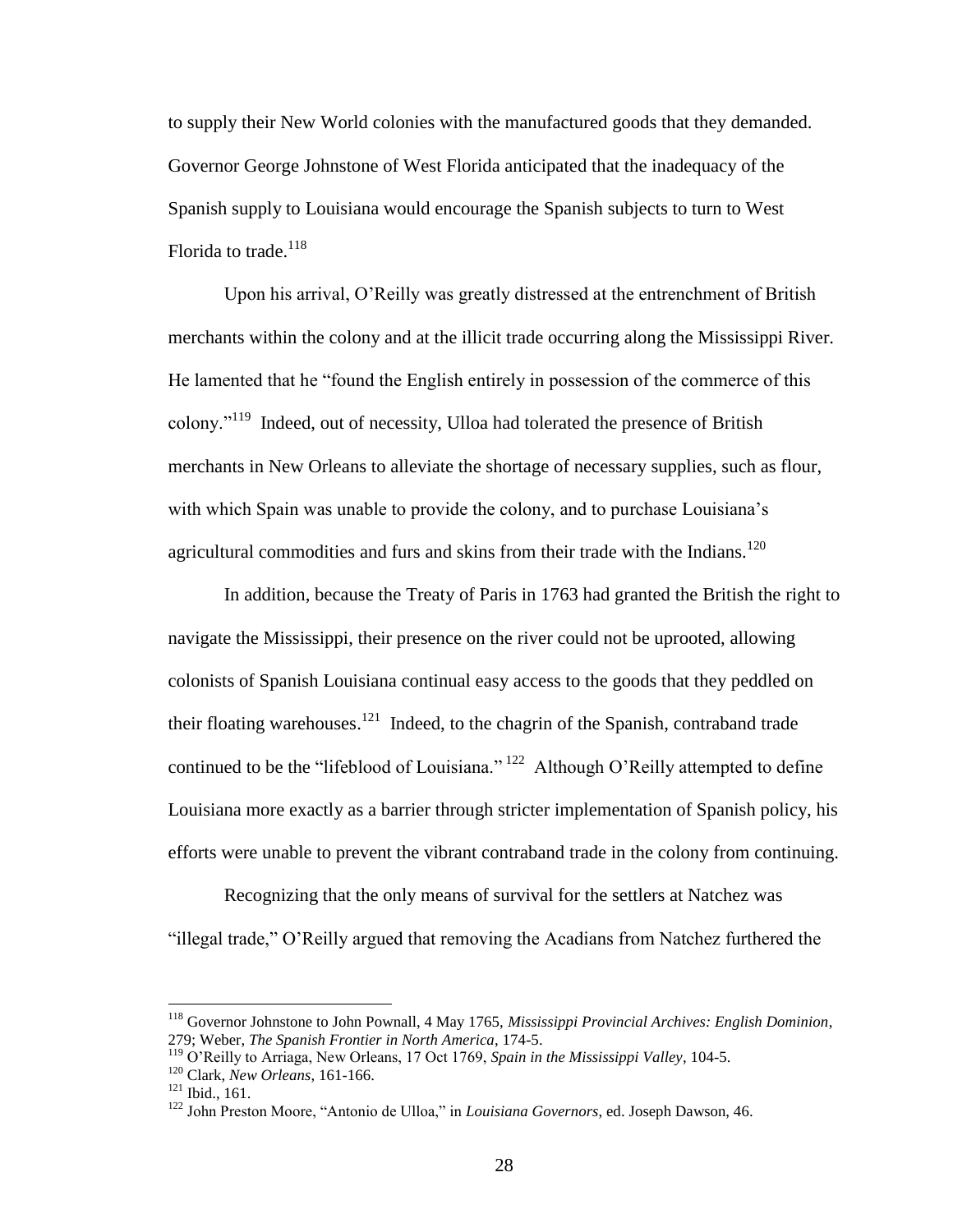interests of the colony.<sup>123</sup> The illegal trade between St. Louis de Natchez and the British across the Mississippi was of international concern. Therefore, he hoped that abandoning the Natchez post would eliminate the problem.

Settled along or near the Mississippi River as they were, the Acadians continued to take advantage of these opportunities for trade, prohibited though they may have been. Particularly well situated, were the British at Manchac. Some commodities such as butter were perishable, so trade with the British was feasible whereas sending such goods to New Orleans was not. <sup>124</sup> Because the Spanish had set price controls for grain in New Orleans, the Acadians faired better trading with the British.<sup>125</sup> Later, Governor Luis de Unzaga lamented during the corn and rice shortage of 1770 that "the farmers do not wish to descend to sell them $126$  Although Verret protested that the residents of his post at Cabahannocé had not in fact traded the precious grain to the enemy across the river, Unzaga would not be convinced, and he instructed Verret to inventory the grain on the farms in his district and send excess grain to New Orleans.<sup>127</sup>

In addition to the grain shortage, Louisiana continued to suffer economically from the implications of Spain"s commercial policies. Although, at O"Reilly"s suggestion, Spain had granted Louisiana trading rights with Havana, the markets and needs of the two ports did not coincide adequately to provide for the needs of Louisiana.<sup>128</sup> In addition, again at O"Reilly"s suggestion, export of tobacco from Louisiana to Havana was

<sup>123</sup> O"Reilly to Arriaga, New Orleans, 29 Dec 1769, *Spain in the Mississippi Valley*, 146.

<sup>&</sup>lt;sup>124</sup> Margaret Fisher Dalrymple, ed. *The Merchant of Manchac*, (Baton Rouge: Louisiana State University Press, 1978), 166.

<sup>125</sup> Brasseaux, *Founding of New Acadia*, 131.

<sup>&</sup>lt;sup>126</sup> Unzaga to Verret, New Orleans, 11 Aug 1770, trans. and ed. Carl A. Brasseaux, "Official Correspondence of Spanish Louisiana, 1770-1803," *Louisiana Review* 7 (1978): 172-3. <sup>127</sup> Ibid., 173-4.

<sup>&</sup>lt;sup>128</sup> Clark, New Orleans, 177.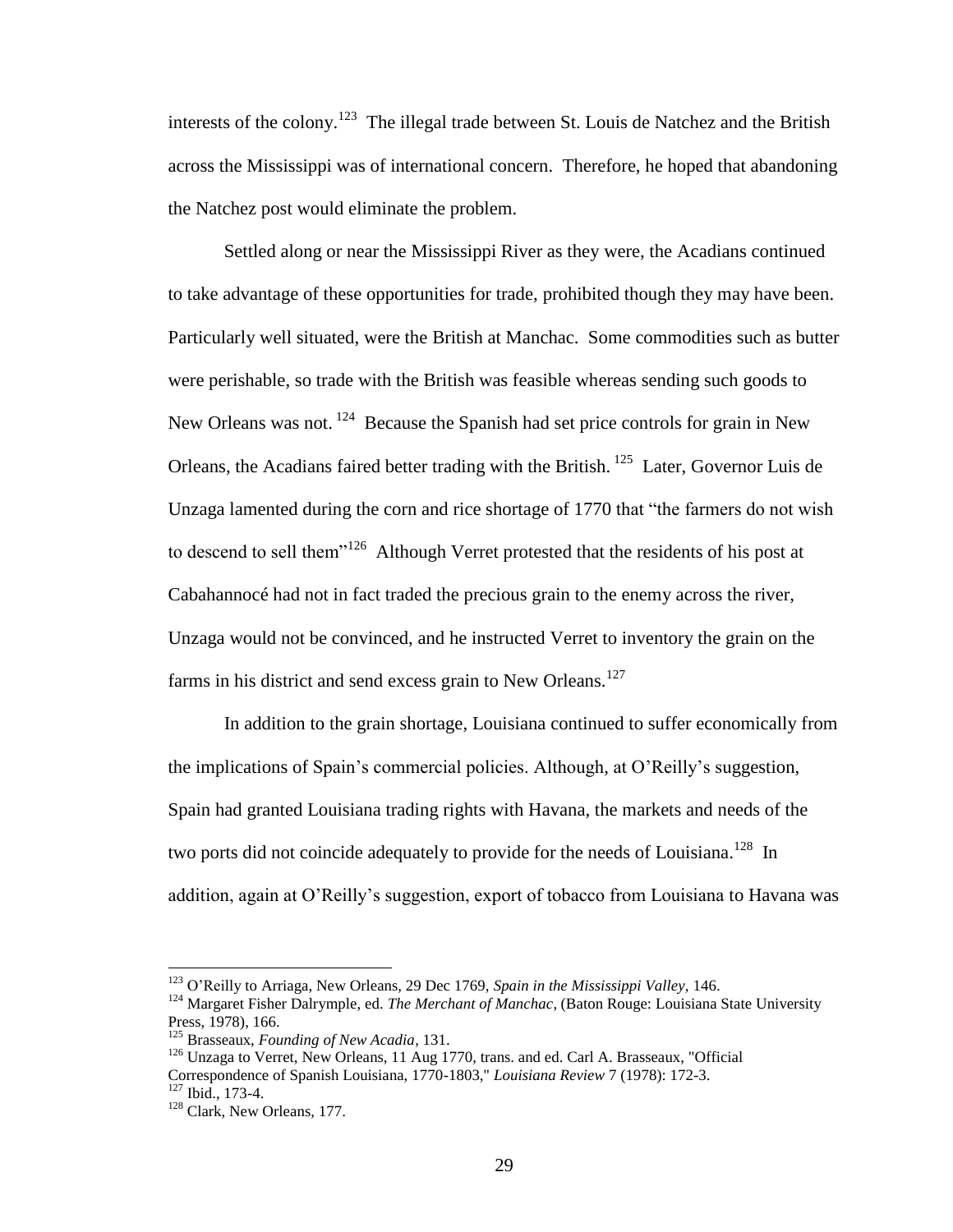forbidden.<sup>129</sup> Louisiana's colonists, such as those at Pointe Coupée, turned then to the British to sell this cash crop.<sup>130</sup> Thus, the contraband trade between the British and Spanish subjects actually grew during Unzaga's governorship.<sup>131</sup>

Similarly, defiance of Spanish trade policies in the western districts also contributed to the strengthening of colonial Louisiana. Indeed, although O"Reilly attempted to crack down on smuggling between Texas and Louisiana, after his departure the trade resumed and increased. Because of the friendly relations between colonists and the Indians of these western districts, trade with the Attakapas and Opelousas Indians particularly in furs, cattle, and horses developed across the colonies of Texas and Louisiana. Indeed, in all probability, the cattle and horses traded in these western districts were stolen from Texas. The Attakapas Indians, settled mostly to the west of the Attakapas and Opelousas settlements, and the Acadians both participated in driving the herds into Louisiana and in raising the livestock in these western districts.  $^{132}$  O'Reilly had hoped to foster the development of vacheries in the Opelousas and Attakapas Districts, particularly as a source of provisions in case of war.<sup>133</sup> Already in 1770, Juan Kelly and Eduardo Nugent, sent by O'Reilly to survey the colony and administer loyalty oaths, noted that in Opelousas "the raising of cattle is the natives' sole occupation," and that in the Attakapas, "the Acadians have settled there and raised cattle."<sup>134</sup> This trade, particularly in livestock, enabled Acadians and other colonists settled at the Attakapas

<sup>&</sup>lt;sup>129</sup> Clark, New Orleans, 176.

<sup>130</sup> Usner, *Indians, Settlers and Slaves*, 122.

<sup>131</sup> Light Townsend Cummins, "Luis de Unzaga y Amezaga," in *Louisiana Governors*, ed., Joseph Dawson, 54; Clark, *New Orleans*, 178.

<sup>132</sup> Brasseaux, *Founding of New Acadia*, 186; Clark New Orleans, 175; Usner, *Indians, Settlers and Slaves*, 179-80.Usner 179.

<sup>133</sup> O"Reilly to Grimaldi, Madrid, 30 Sept 1770, *Spain in the Mississippi Valley*, 185.

<sup>&</sup>lt;sup>134</sup> Paulette Guilbert Martin, "The Kelly Nugent Report on the Inhavitants and Livestock in the Attakapas, Natchitoches, Opelousas and Rapides Posts, 1770," *Attakapas Gazette* 11 (1976): 189, 190.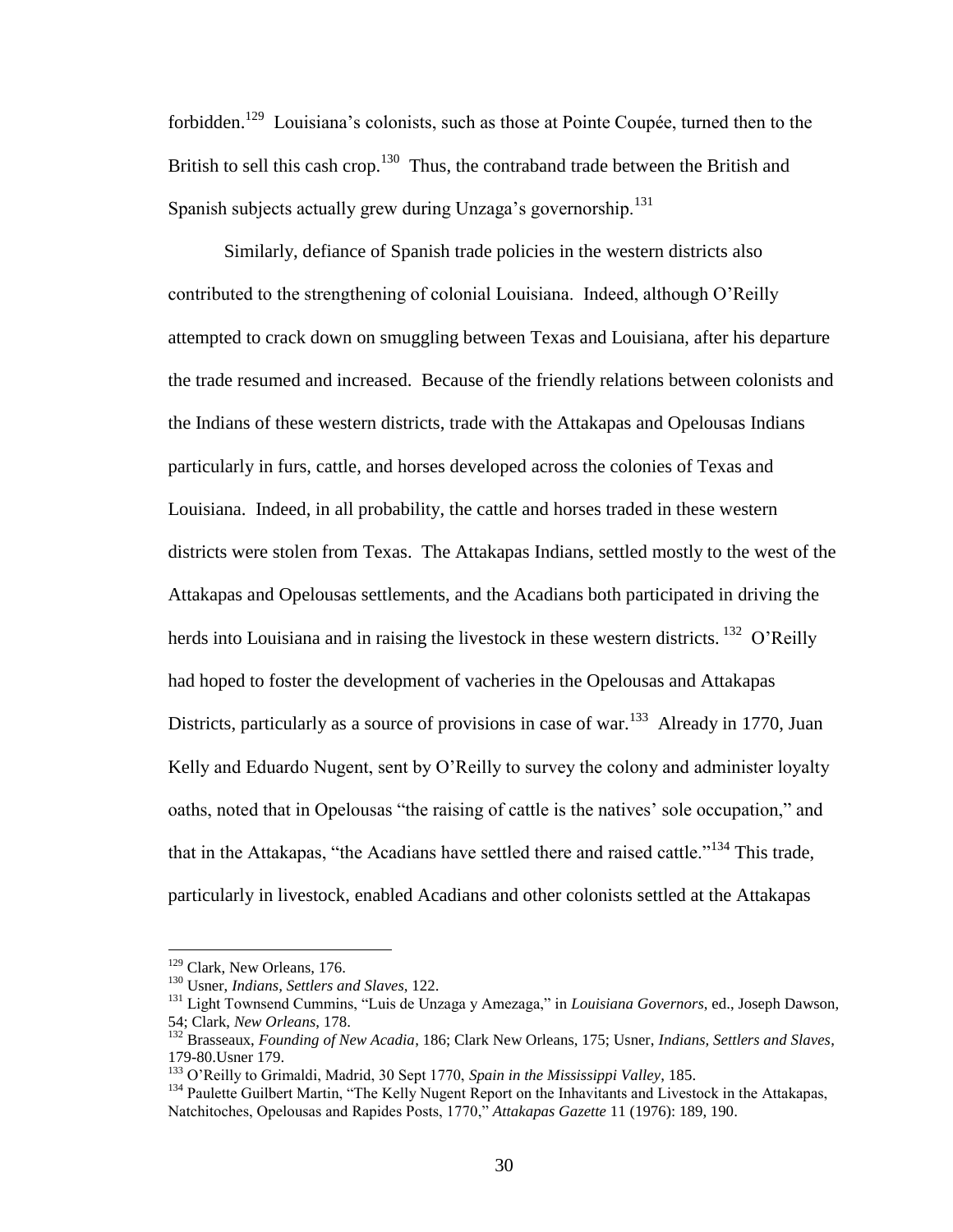and Opelousas posts to develop their own vacheries, which became an important source of beef for the colony during the American Revolution.<sup>135</sup> Thus, at the start of the 1770s, the Acadians in the Opelousas and Attakapas Districts through their illegal trade network were posed to participate in supporting the colony in time of war with beef and livestock.

The vibrant contraband trade of the Lower Mississippi Valley was indeed the "lifeblood" of the colony, but it undercut Spanish commercial policy outright. Further, a considerable portion of the trade took place between Louisiana"s colonists and the enemy across the Mississippi. The nature of the illegal trade in which the Acadians participated thwarted the Spanish efforts to establish a barrier colony. Ironically, the persistence of the illicit trade contributed to the survival and strengthening of the colony such that it enabled Louisiana in the following decade, upon Spain"s entry into the American Revolution to go beyond its intended defensive role and to conquer British West Florida.<sup>136</sup>

Clearly, the reality of life in colonial Louisiana and Acadian resistance prevented the realization of specific Spanish prescriptions for the colony. The financial strains endured by the French and Spanish colonial administrations of the 1760s prevented successful enactment of settlement policy and, in the case of the Spanish, significantly undermined the authority of the colonial government. Louisiana"s colonists expressed their outright opposition to Spanish commercial and defense policy in the Revolt of 1768 that removed Governor Antonio de Ulloa from the colony. While Spanish officials recognized a successful Indian policy as key to success in defending the colony, the

<sup>135</sup> Brasseaux, *Founding of New Acadia*, 123-5; Usner *Indians, Settlers, and Slaves*, 179-80; Gilbert C. Din and John E. Harkins, *The New Orleans Cabildo: Colonial Louisiana's First City Government 1769-1803* (Baton Rouge: Louisiana State University Press, 1996), 192-3; New Orleans Cabildo, *Records and Deliberations of the Cabildo, 1769-1803, transcripts in English* ed. and comp. WPA (1939) reel 1, p 163. <sup>136</sup> Clark, New Orleans, 179.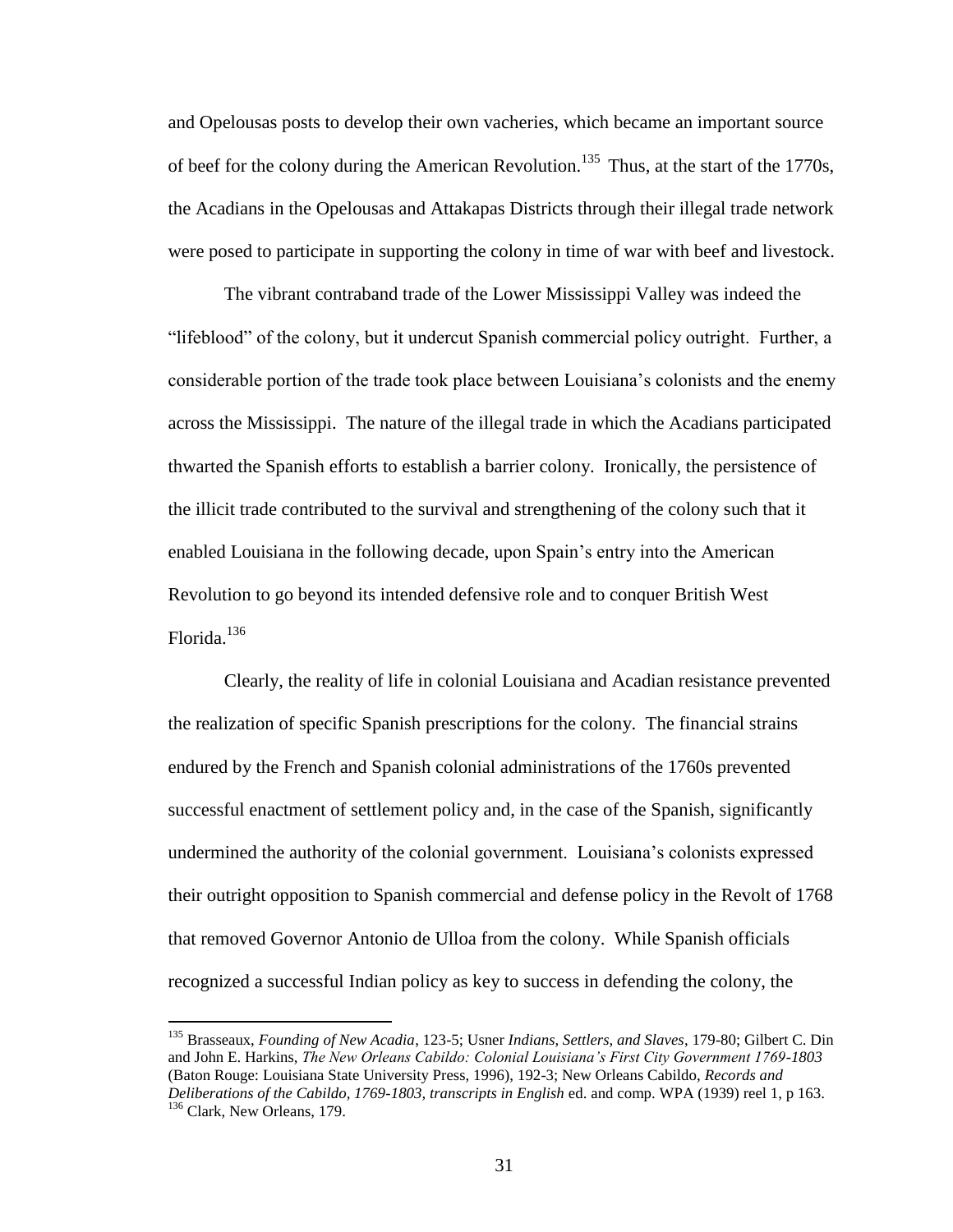proximity of Acadian settlements to neighboring Indian villages and the fear of Indians harbored by Acadians along the Mississippi River complicated alliances. Indeed, the Acadians repeatedly resisted settlement at Ulloa"s strategically placed forts at Manchac and Natchez, so critical to his defense strategy for the colony. Nevertheless, their proximity to the British along the Mississippi fostered an illegal trade that undercut both Spanish defense and commercial policies and the notion that the Mississippi served as a veritable boundary between British North America and the barrier colony of Louisiana.

In attempting to define Louisiana as a barrier, integrate it into the Spanish imperial system, and establish effective defense, Spanish policy did not permit local interests and imperial interests to inform one another. Rather, officials mandated policy that ignored local interests. Consequently, the divergent interests of the Spanish and the inhabitants of Louisiana produced friction. While Spanish officials might dictate policy and attempt to enforce it, the realities of life and survival, combined with the interests of colonists, including the Acadians, inhibited the implementation of the Spanish blueprint for commercial and defense policy. Through the agency of their own persistence and resistance to Spanish imperial plans, the Acadians effected their own settlement and participation in the economy of the colony. The local influence on the implementation of the policy speaks to the strength of Acadian agency and local response to shape the realization of Spanish policy.

In spite of the pervasive contraband trade, O"Reilly"s governorship initiated better relations between the Spanish regime and the Acadian colonists. Rather than accuse the Acadians at Natchez of disobedience and ungratefulness as Ulloa and his subordinates had, O'Reilly acknowledged the legitimacy of the Acadians' objection to the settlement.

32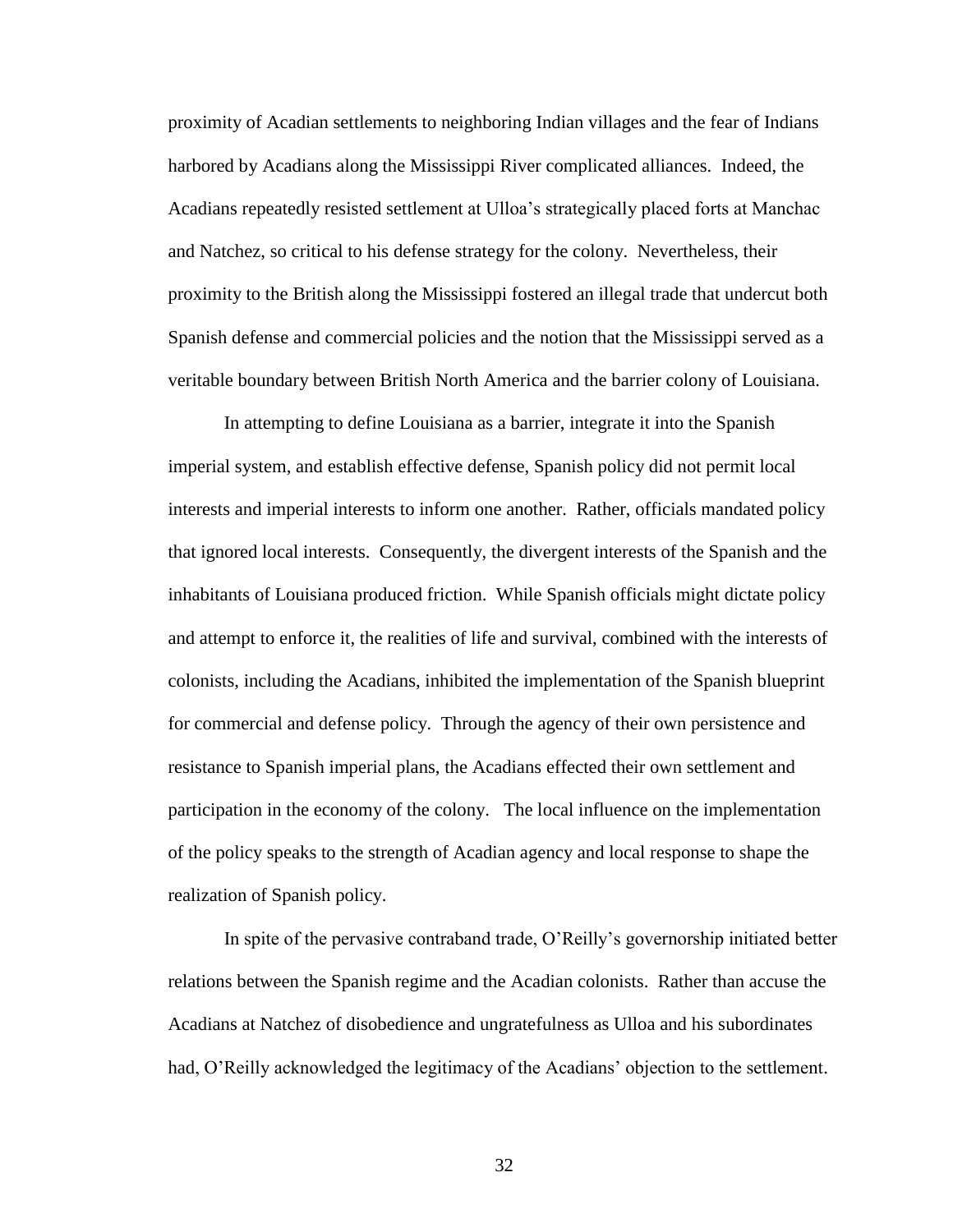He recognized Acadian willingness to relocate at their own expense after having worked the land for two years as proof of their honesty.  $137$  The Acadians for their part chose to take the oath of loyalty to Spain, which indicated a major shift in the Acadians" traditional perception of themselves.<sup>138</sup> They had been self-proclaimed French neutrals whose persistent refusal to take an oath of loyalty to the British had in large part led to their expulsion from Acadia. While Louisiana and its inhabitants underwent an initial shift from French empire to a transitional French and Spanish joint rule to greater incorporation into the Spanish imperial system, the Acadians endured their own transition as a diaspora people setting roots in Louisiana where they continued to develop with the colony. The Acadians in no small part were integrated into the fabric of the colony by 1770. Although they maintained their own identity, they had become and remained critical to the colony"s development.

<sup>137</sup> O"Reilly to Arriaga, New Orleans, 29 December 1769, *Spain in the Mississippi Valley*, 146.

<sup>138</sup> Kinnaird, introduction to *Spain in the Mississippi Valley*, xxi; R. E. Chandler, "Ulloa and the Acadians," *Louisiana History* 21 (1980): 89.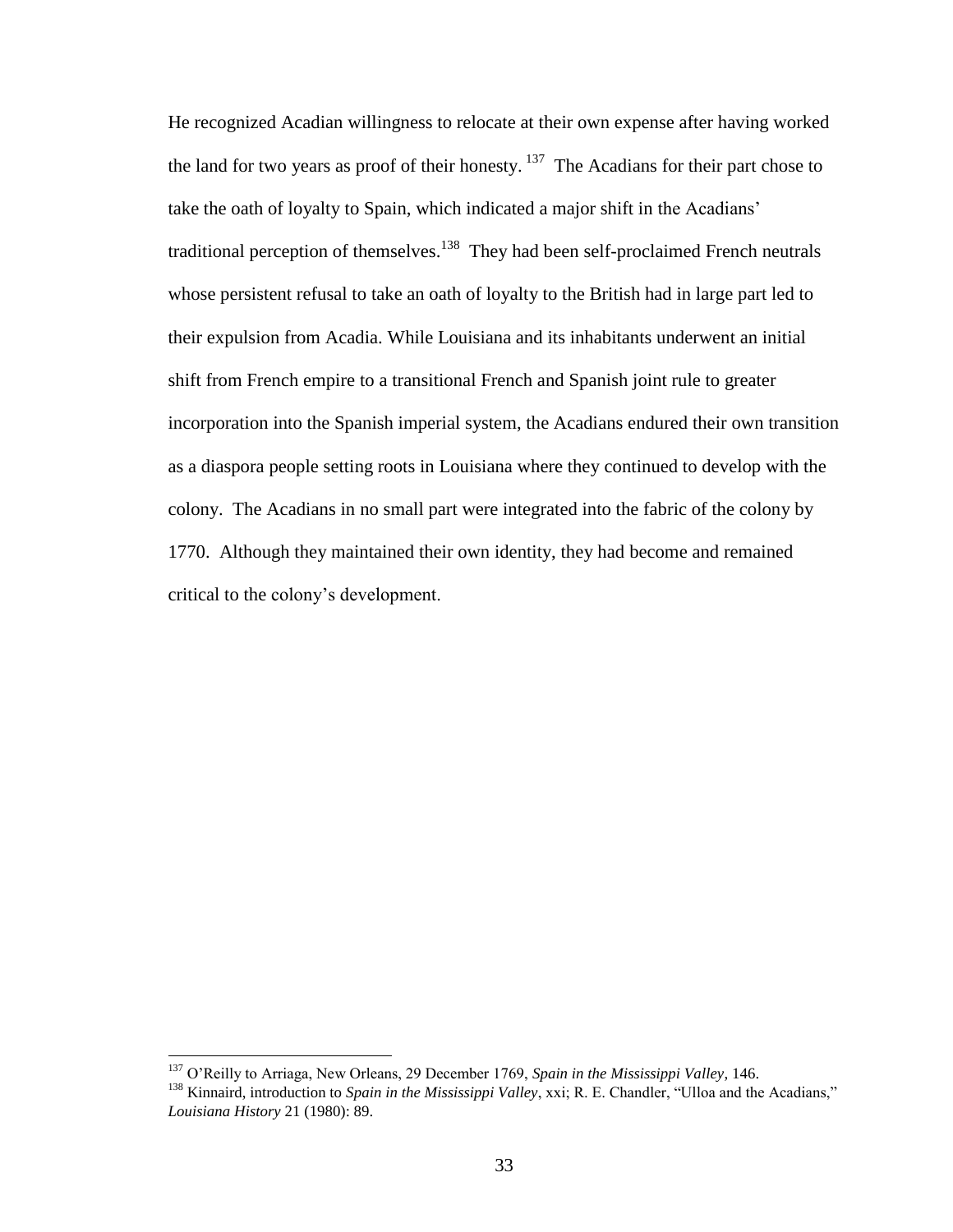#### CHAPTER II

## BRITISH AND AMERICAN MERCHANTS AND EXPANDING TRADE NETWORKS IN THE BORDERLANDS OF THE MISSISSIPPI VALLEY

Spain acquired Louisiana in 1762 to serve as a buffer to protect its more valuable New World holdings from British expansion. When Spain regained East and West Florida after the American Revolution, Spain intended them to serve as buffer colonies as well.<sup>139</sup> While it was perhaps understood to a point that colonists in a borderland might engage in contraband trade with the British, it was also essential to the Spanish Empire that the region remain a buffer zone. British and American trade in the Mississippi Valley and the inability of Spanish officials to prevent or to control it would prove to be the undoing of this Spanish imperial strategy. Between 1765 and 1790, British and American commercial networks expanded throughout the region, both strengthening the Spanish colonies by fitting within the existing frontier exchange network, and challenging Spanish attempts to use Louisiana and later East and West Florida as an imperial border.

British trade practices presented a policy problem for Spanish colonial officials. Following the Seven Years War, the British were able to take control of the former French forts east of the Mississippi. Further, the Treaty of Paris permitted free access to the Mississippi to both Britain and Spain, providing a locus for the opportunistic expansion of British networks of merchants. During these early years of Spanish rule, Spanish officials attempted simultaneously to develop Louisiana as a military buffer and

<sup>&</sup>lt;sup>139</sup> For a study on the economic system of the Lower Mississippi Valley during the French period and during this transitional period, see Usner, *Indians, Settlers and Slaves*. Usner has termed this network of exchanging "goods and services" a "frontier exchange economy"(6-7).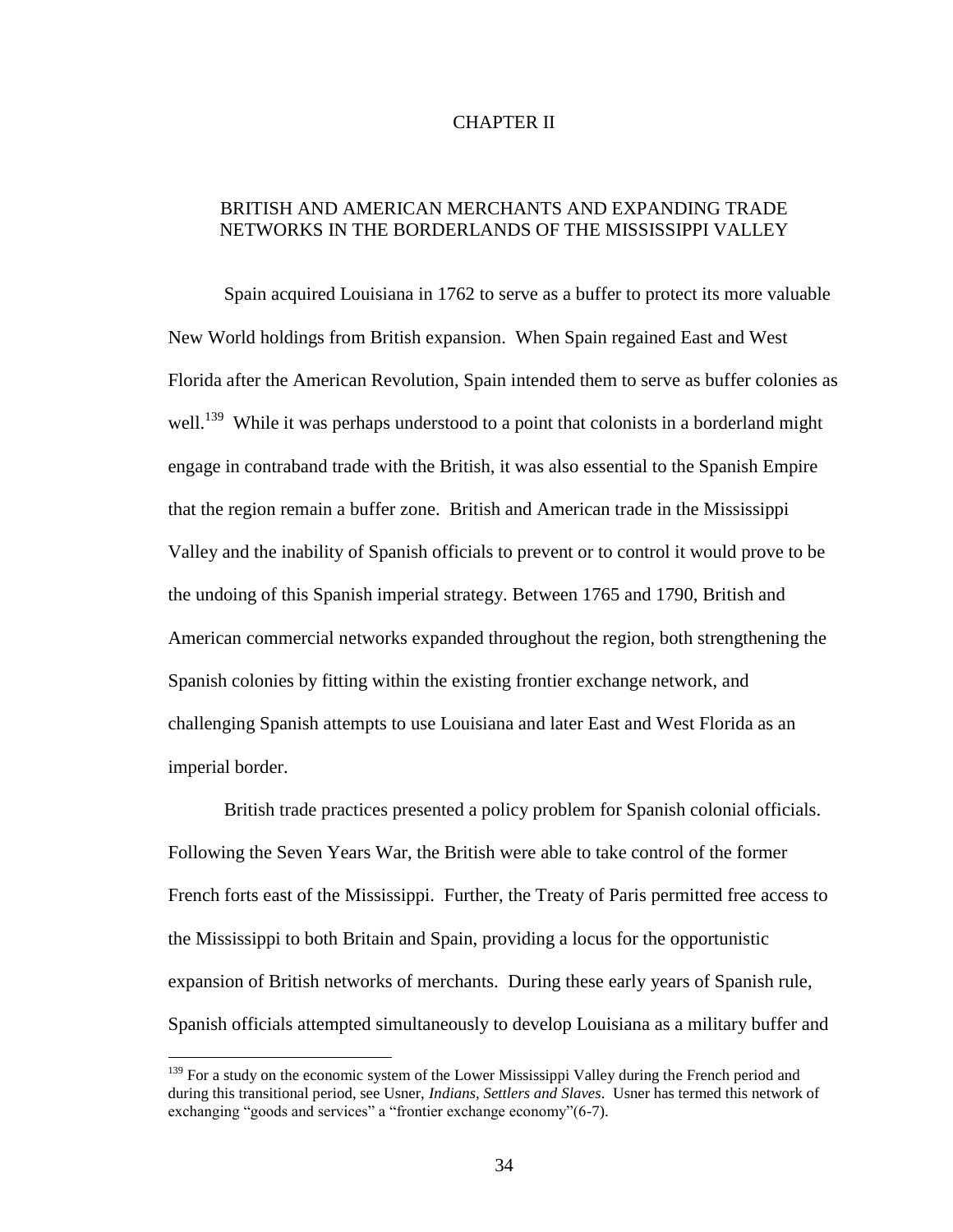to balance the persistent contraband trade between Louisiana colonists and British merchants, traders, and planters. With the coming of the American Revolution, Spain provided aid to the rebelling American colonies and entered the war in an attempt to recover the Floridas and Gibraltar. This pro-American policy, strengthened ties between Spanish North American colonies and the emerging United States. However, following the war, the spread of American settlements through the Ohio River Valley and later along the Cumberland posed a threat to Spanish sense of security. Spanish immigration, defense, and commercial policy reflected this fear both in imperial and local contexts. The sheer numbers of British and Americans involved in trade and settlement throughout the Mississippi Valley increased dramatically between 1765 and 1790 to a level such that it forced the Spanish both to constantly re-evaluate Spanish policies concerning trade, the maintenance of Indian alliances, and immigration as Spain struggled to effectively create a protective ""barrera,"" and to eventually acknowledge the presence of the unwanted commerce.<sup>140</sup>

In short, Spanish commercial policy forbade trade outside of the Spanish Empire and restricted trade among its colonies to certain Spanish ports.<sup>141</sup> On March 23, 1768, Antonio de Ulloa, the first Spanish governor of Louisiana, promulgated Spanish commercial regulations for the first time in the colony.<sup>142</sup> While from a Spanish perspective it seemed a liberal measure to permit Louisiana tp trade with nine Spanish peninsular ports, residents of colonial Louisiana perceived these regulations as a threat to

<sup>&</sup>lt;sup>140</sup> Gilbert C. Din, "Protecting the 'Barrera:' Spain's Defenses in Louisiana, 1763-1779," *Louisiana History* 19(1978).

<sup>&</sup>lt;sup>141</sup> During the 1760s when the Council of the Indies was re-evaluating its governance of the New World, the body granted permission first to Cuba and later Louisiana to trade with nine Spanish peninsular ports. John H. Elliott, *Empires of the Atlantic World* (New Haven: Yale University Press, 2006), 303-4.

<sup>142</sup>"Government Expenses," 1767 and "Regulation of Louisiana Commerce," 23 March 1768, in *Spain in the Mississippi Valley, 1765-94: Translations from the Spanish Archives in the Bancroft Library*, vol 1, ed. and trans., Lawrence Kinnaird, (Washington D.C.: American Historical Association, 1949), 45-50.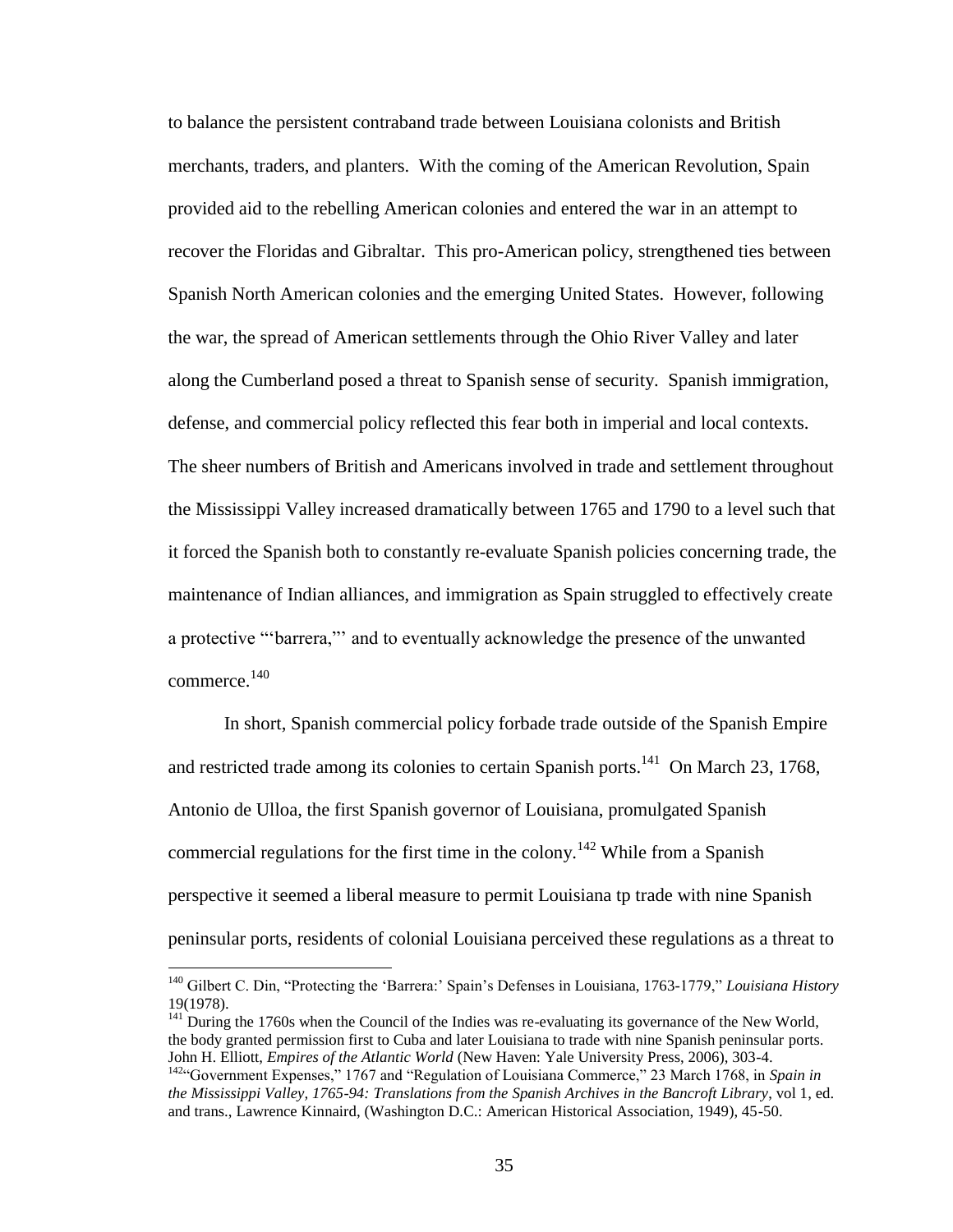their own survival.<sup>143</sup> Rejection of Spanish commercial policy was chief among the complaints of the colonists who expelled Ulloa from New Orleans in late October of 1768.<sup>144</sup> In August 1769, General Alejandro O'Reilly arrived in Louisiana prepared to take the colony firmly into the Spanish realm. He intended to enforce Spanish commercial dominance, expelling the British merchants from New Orleans and issuing new regulations that opened up trade with Cuba.<sup>145</sup> O'Reilly left Louisiana in 1770, leaving his successor, the new governor Luis de Unzaga, to enforce Spanish policy.<sup>146</sup>

Nevertheless, the reality of life in colonial Louisiana reveals that decree policy as they might, Spanish governors and officials could not control trade in the Lower Mississippi Valley. And while Spanish officials looked to Louisiana mostly for strategic value, British merchants and officials almost immediately recognized the region as a potentially fertile economic frontier because of the dearth of manufactured goods, because of restrictive Spanish commercial policy, and because the Mississippi River was a key artery in the deerskin and fur trade.

It was widely accepted that West Florida would benefit the British Empire economically as a base for illicit trade with Spanish colonies.<sup>147</sup> British manufacturers,

<sup>143</sup> John G. Clark, *New Orleans 1718-1812: An Economic History* (Baton Rouge: LSU Press, 1970), 167. <sup>144</sup> "Mémoire des habitans & négocians de la Louysiane, sur l'événement," 29 Oct. 1768, Early American Imprints, http://quod.lib.umich.edu/e/evans/ (Accessed Nov. 30, 2009), 12-14, 17, 54, 77, 81; Clark, *New Orleans*, 167-8; Usner, *Indians, Settlers, and Slaves*, 116; Reinhart Kondert "The German Involvement in the Rebellion of 1768" *Louisiana History* 26 (1985), 384, 388-90; Kinnaird, introduction, and Ulloa to Grimaldi, New Orleans, 26 Oct 1768, *Spain in the Mississippi Valley*, xx, 78-9. For two perspectives on the Revolt of 1768 see John Preston Moore, *Revolt in Louisiana: The Spanish Occupation, 1766-1770*  (Baton Rouge: Louisiana State University Press, 1976), and Carl A. Brasseaux, *Denis-Nicolas Foucault and the New Orleans Rebellion of 1768* (Ruston, La: McGinty Publications, 1987).

<sup>&</sup>lt;sup>145</sup> Gilbert C. Din, *Francisco Bouligny: A Bourbon Soldier in Spanish Louisiana* (Baton Rouge: LSU Press, 1993), 55-6; Clark, *New Orleans*, 173; A few years earlier, O"Reilly had been part of the project to refortify Havana after Spain recovered it following the Seven Years War. Elliott, *Empires of the Atlantic World*, 303.

<sup>146</sup> O"Reilly to Unzaga, April 3, 1770, Havana, *Spain in the Mississippi Valley*, vol1, 165-6.

<sup>&</sup>lt;sup>147</sup> Robin F. A. Fabel, *The Economy of British West Florida, 1763-1783* (Tuscaloosa, AL: The University of Alabama Press, 1988), 75.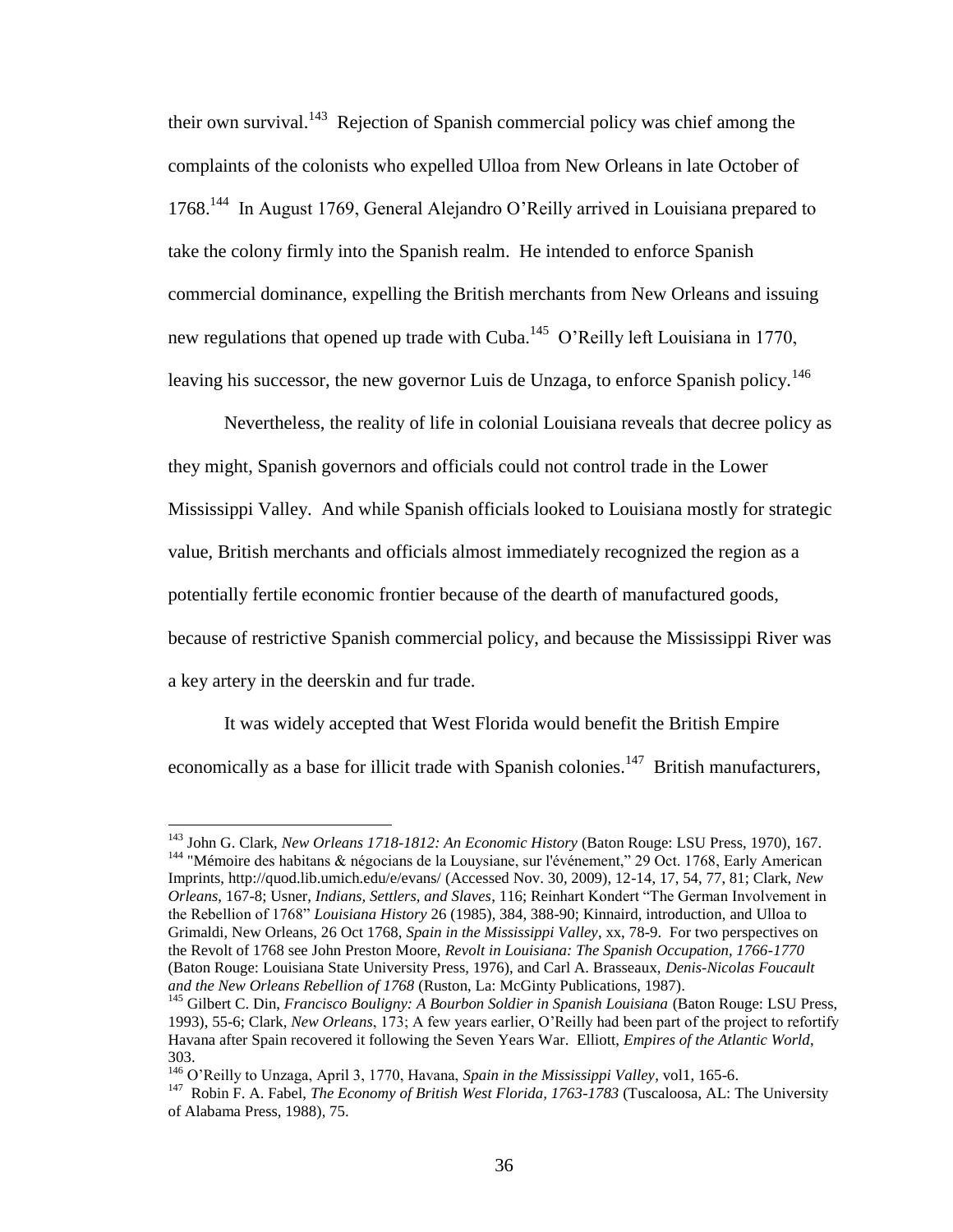including some merchants based in the West Indies, expressed their wish that parliament sanction trade between Spanish colonies and West Florida.<sup>148</sup> The first governor of British West Florida George Johnstone anticipated that Spanish colonists would turn to West Florida to trade when Spain was unable to adequately supply the colony.<sup>149</sup> Indeed, British governors Johnstone and Chester desired that Pensacola be named a free port, like Jamaica, to foster trade with Spanish colonies about the Gulf of Mexico and Caribbean.<sup>150</sup> Additionally, the British had a head start, for they took possession of West Florida in 1763, and settlers began almost immediately to arrive; whereas, the Spanish did not arrive until 1766, and the issue of enlarging and maintaining a colonial population would always be problematic for them.

Because of the confusion following the partition, British merchants gained an early foothold in commerce in the Lower Mississippi Valley. After the Seven Years War, colonial Louisiana underwent a shortage of basic goods such as flour, "arms and ammunition," and specie. $151$  France was unwilling to pour additional resources into this colony only to transfer it to Spain, but the Spanish did not take official possession of the colony until 1769, leaving the colonists to negotiate access to goods by their own means in a moment of political uncertainty. The opportunity that trade with the British along the Mississippi provided for access to goods such as "flour, wine, oil, tools, arms,

<sup>&</sup>lt;sup>148</sup> Ibid., 81.

<sup>149</sup> Johnstone to John Pownall, 4 May 1765, , *Mississippi Provincial Archives,*, 279-80; Weber, *The Spanish Frontier in North America*, 174-5.

<sup>150</sup> "Charles Town, in South Carolina, January 5," March 5, 1767, *Pennsylvania Gazette,* http://www.accessible.com/accessible/preLog (Accessed Oct. 9, 2009); Fabel, *The Economy of British West Florida*, 77.

<sup>151</sup> Clark, *New Orleans*, 160; Brasseaux, *Denis-Nicolas Foucault*,44; Aubry and Foucault to Choiseul-Stainville, New Orleans, 13 May 1765, and Foucault to Choiseul-Stainville, New Orleans 13 May 1765, and Aubry to Choiseul-Stainville, New Orleans, 14 May 1765, *Quest for the Promised Land Official Correspondence Relating to the First Acadian Migration to Louisiana, 1764-1769*, ed. Carl A. Brasseaux, trans. Carl A. Brasseaux, Emilio Fabien Garcia, and Jacqueline K. Voorhies. Annotated by Jacqueline K. Voorhies. (Lafayette, Louisiana: Center for Louisiana Studies, University of Southwest Louisiana,1989), 45, 48, 49-50.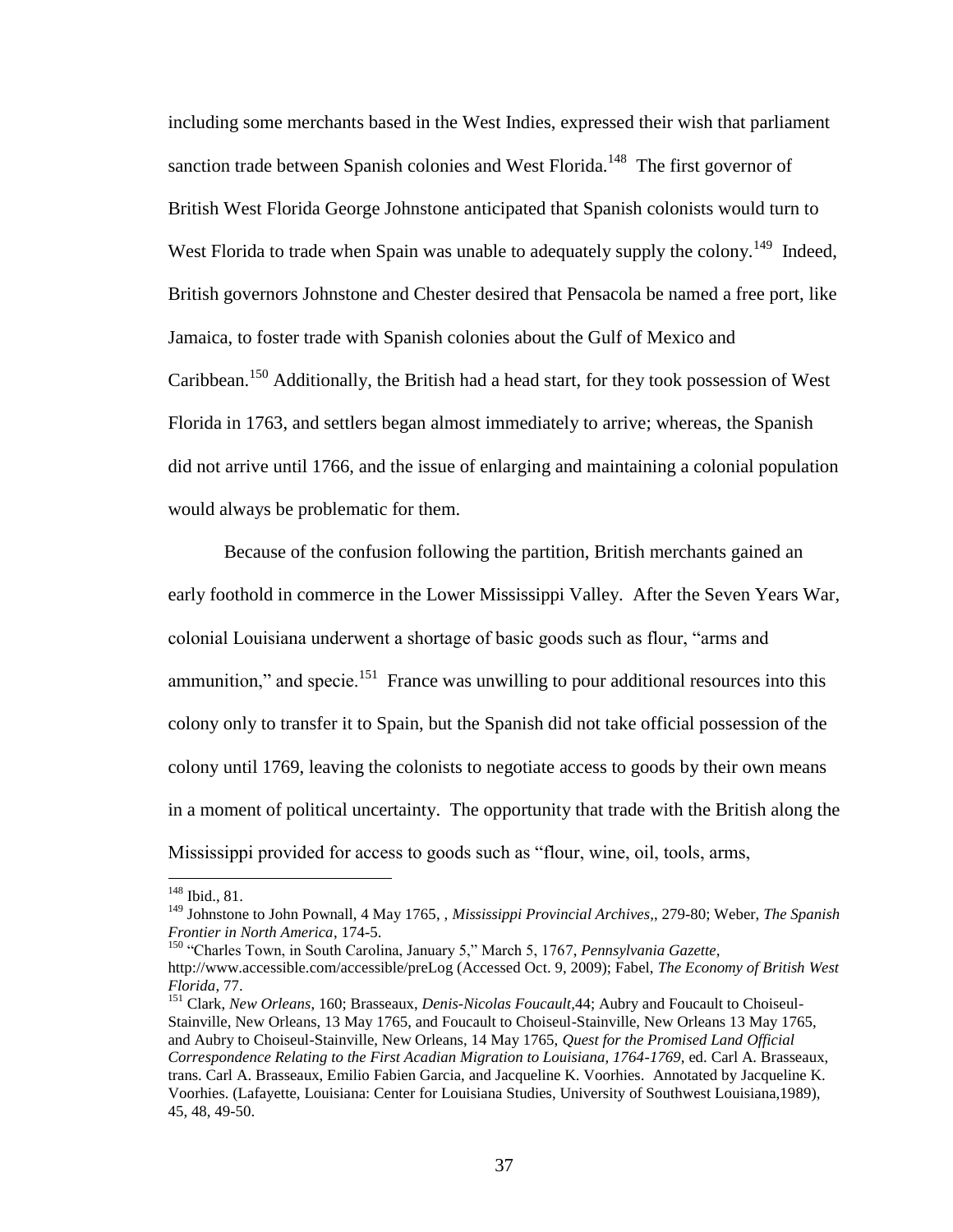ammunition, [and] all kinds of clothing" through the existing system of barter and exchange actually provided some stability to Spanish Louisiana.<sup>152</sup>

Perhaps most significant to engaging the trade networks of the Lower Mississippi Valley was the British post at Manchac, which included a settlement with warehouses.<sup>153</sup> Johnstone identified Manchac as a future commercial center through which the fur trade from the Illinois country might funnel.<sup>154</sup> During the 1760s, the British surveyor and cartographer Thomas Hutchins noted that Manchac"s location situated it perfectly for trade:

this place, if attended to, might be of consequence to the commerce of West-Florida; for it may with reason be supposed, that the inhabitants and traders who reside at Point Coupee, at Natchitoches, Attacappa, the Natchez, on the East side of the Mississippi and above and below the Natchez, at the Illinois, and St Vincents on the ouabashe, would rather trade at this place than at New Orleans, if they could have as good returns for their peltry and the produce of their country.<sup>155</sup>

And during the early 1770s, as the Spanish struggled to establish

themselves and to stabilize colonial Louisiana, British fur traders captured

most of this fur trade.<sup>156</sup>

 $\overline{a}$ 

For their part, colonists of Louisiana were able to provide the British of West

Florida, and the merchants plying the River with raw goods and services. The produce of

<sup>152</sup> Clark, *New Orleans*, 125, 160; Fabel, *The Economy of British West Florida*, 108; quotation O"Reilly to Unzaga, Havana, 3 April 1770, *Spain in the Mississippi Valley,* vol 1, 165. O"Reilly listed the items in demand in Louisiana. In all probability these were among the items that colonists sought in their exchange with British merchants as well.

<sup>153</sup> As Usner notes in *Indians, Settlers and Slaves*, 122 : "the settlement of Manchac, situated a hundred miles above New Orleans on the east bank of the Mississippi, became a pivotal point in the movement of merchandise and produce across the river and between provinces."

<sup>154</sup> Johnstone to Pownall, West Florida, 19 Feb 1765, *Mississippi Provincial Archives,* 273; much of this reasoning was based on the premise that British engineers would be able to open up the Iberville to divert the trade physically away from the port of New Orleans. Although this did not occur, Manchac nevertheless became a hub of British commercial activity in the region.

<sup>155</sup> Thomas Hutchins, *An Historical Narrative and Topographical Description of Louisiana and West-Florida* (Gainsville: University of Florida, 1968), 43,

<sup>156</sup> Clark, *New Orleans*, 177.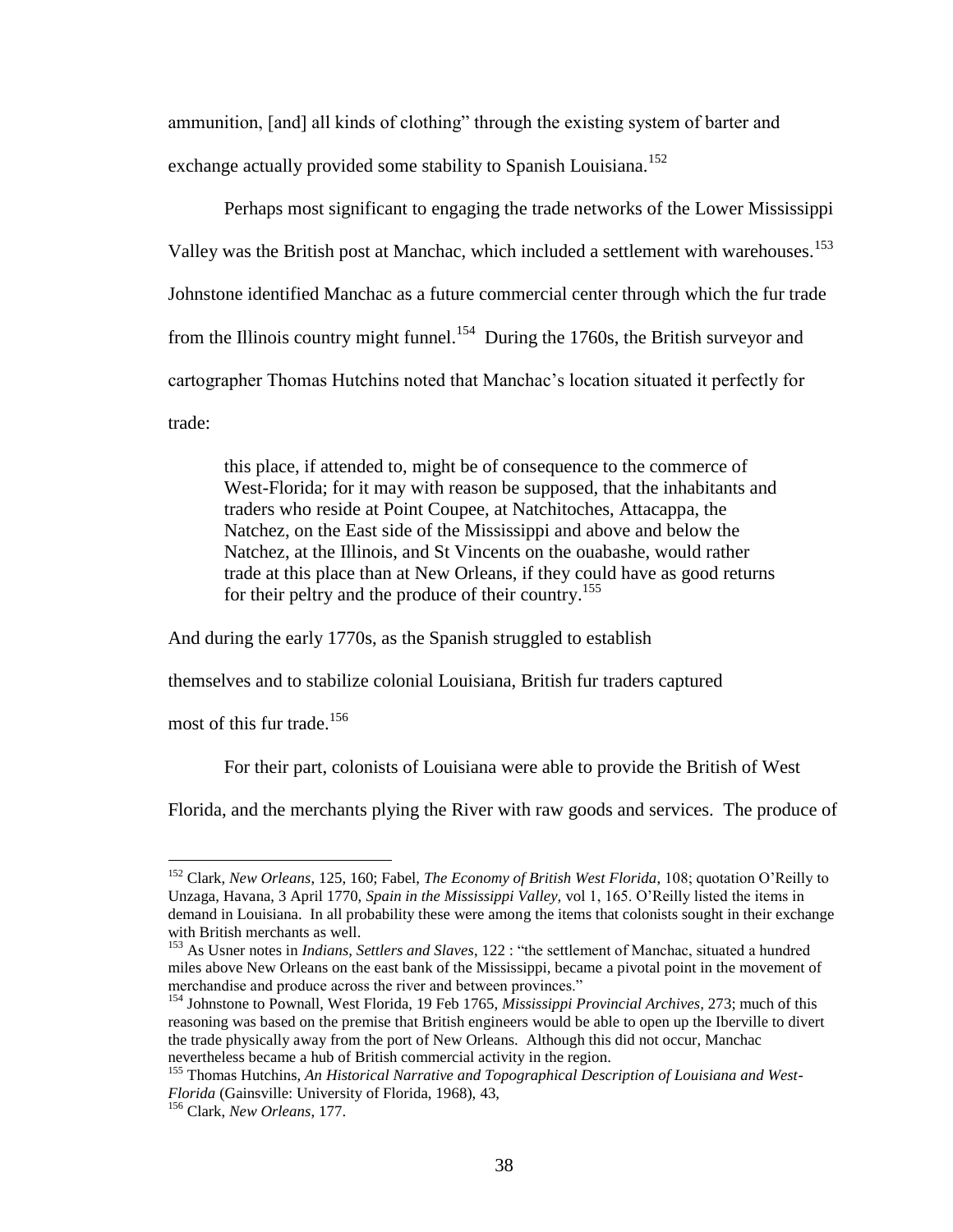Louisiana exported to British markets included "lumber, indigo, cotton, furs, and some corn and rice."<sup>157</sup> At Manchac, colonists, such as those from the nearby Acadian settlements, were able to trade goods such as butter that would spoil long before reaching New Orleans.<sup>158</sup> Ulloa had settled groups of Acadians at St. Gabriel and at St. Louis de Natchez initially by force as part of his defense strategy to place forts and settlements at strategic locations along the Mississippi River.<sup>159</sup> Ironically, Ulloa had created the opportunity for these frontiersmen to engage in contraband trade, and because these outposts were far removed from New Orleans, the colonists turned to the British at the very least out of sheer necessity.

Spanish officials were aware of the increasing British presence at Manchac and of the involvement of Louisiana"s colonists in trade with that post. British goods introduced at Manchac filtered through Natchitoches west into Texas and even New Mexico. O"Reilly had attempted to squelch the contraband trade on the western frontier of Louisiana, but as with his efforts to eliminate the contraband along the Mississippi, he could not stem the long existent trade between Louisiana and Texas.<sup>160</sup> British infiltration into these more western trade networks, particularly the Indian networks, concerned Spanish officials. The British threat was real enough that in 1772, Governor Ripperda of Texas wrote Unzaga about rumors that "Englishmen…were cutting timbers

<sup>157</sup> O"Reilly to Unzaga, Havana, 3 April 1770, *Spain in the Mississippi Valley,* vol 1, 165.

<sup>158</sup> Margaret Dalrymple, ed. *The Merchant of Manchac*, (Baton Rouge: Louisiana State University Press, 1978), 166.

<sup>159</sup> Ulloa to Grimaldi, New Orleans, 19 May 1766, *Quest for the Promised Land*, 65; Din, "Protecting the "Barerra," 188-9.

<sup>160</sup> Clark, *New Orleans,* 175; Usner, *Indian, Settlers, and Slaves*, 133; for more on the Texas-Louisiana border see H. Sophie Burton, "To Establish a Stockyard Farm," *Southwestern Historical Quarterly*  109.1(2005): 98-132 and David LaVere, "Between Kinship and Capitalism: French-Spanish Rivalry in the Colonial Louisiana-Texas Indian Trade," *[Journal of Southern History](javascript:__doLinkPostBack()* 1998 64(2): 197-218*.*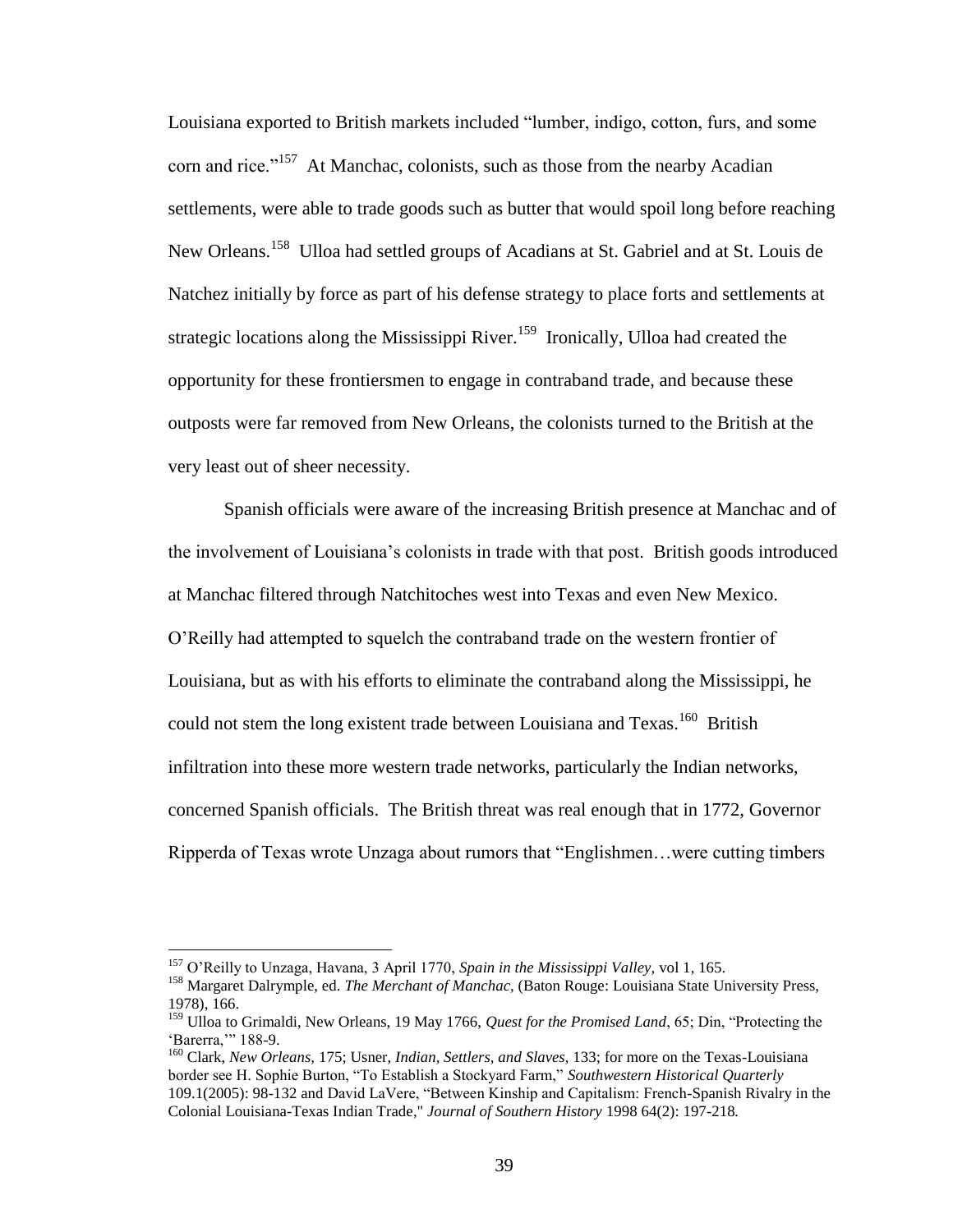for houses" at the mouth of a river along the Gulf of Mexico. Such activity would have paralleled British activity in other Spanish territories about the Caribbean.<sup>161</sup>

Spanish governors could not deny that the contraband trade had an influence on their interests in the New World. In Louisiana, each Spanish governor had to strike a balance between imperial policy and colonial realities. Recognizing that he simply could not suppress the exchange, Ulloa acknowledged the value of the contraband trade to the colony, describing it as "the lifeblood of the colony."<sup>162</sup> His successor was not so lenient. Soon after his arrival in New Orleans, O"Reilly became distressed at the entrenchment of British merchants, lamenting that he "found the English entirely in possession of the commerce of this colony."<sup>163</sup> Shortly thereafter, he expelled the British merchants from New Orleans.<sup>164</sup> In his re-evaluation of Ulloa's defense policy, O'Reilly disestablished Fort St. Louis de Natchez, arguing that "that post, far from stopping illegal trade, would be the best and only means of carrying it on...Our own people are the ones who can and always want to trade illegally, and that post, far from all control and inspection, would be a secure haven, protecting the greed of everyone employed there."<sup>165</sup> Like Ulloa before him, O'Reilly realized that it was often in the colonists' best interest to participate in the contraband trade to negotiate their own survival and profit. In a letter to his successor, Unzaga, O"Reilly observed "that the provisions and goods needed by the people of

<sup>161</sup> Ripperda to Unzaga, San Antonio de Bexar, 9 Sept 1772, *Spain in the Mississippi Valley*, vol 1, 209; Kris Lane, *Pillaging the Empire: Piracy in the Americas, 1500-1750* (New York: M.E. Sharp Inc, 1998), 125.

<sup>162</sup> Clark, *New Orleans*, 166; quote, John Preston Moore, "Antonio de Ulloa," in *Louisiana Governors*, ed. Joseph Dawson (Baton Rouge: Louisiana State University Press, 1990), 46.

<sup>163</sup> O"Reilly to Arriaga, New Orleans, 17 Oct 1769, *Spain in the Mississippi Valley*, vol 1, 104-5.

<sup>164</sup> "Charlestown(South Carolina) December 7," 11 Jan 1770, *Pennsylvania Gazette*(accessed 9 Oct 2009); Clark, *New Orleans,* 173; Fabel, *The Economy of British West Florida*, 89.

<sup>165</sup> O"Reilly to Arriaga, 29 Dec 1769, *Spain in the Mississippi Valley*, vol 1, 146.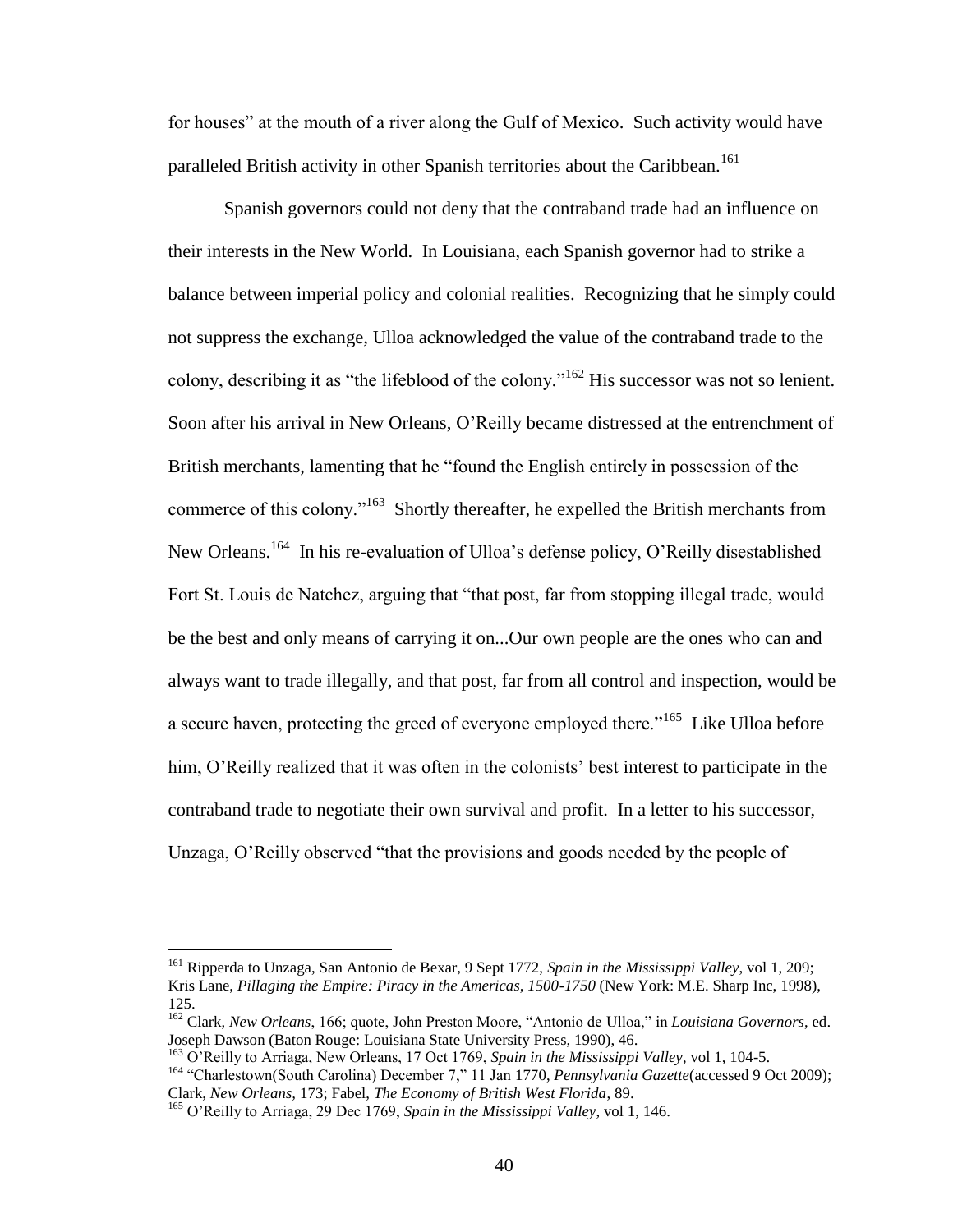Louisiana, can be obtained only in exchange for products of that province."<sup>166</sup> Unzaga permitted the contraband to continue because he could not stop it and because the colony depended upon it.<sup>167</sup>

Trade in flour best illustrates the tension between imperial policy and compromise at the local level. From the time of the Seven Years War, Louisiana suffered from a scarcity of flour, a staple that British trade networks could readily provide.<sup>168</sup> The last French governor Charles Phillipe Aubry, and Spanish governors Ulloa and O"Reilly all relied upon the English to supply the colony.<sup>169</sup> In 1767, Aubry had made the case to Ulloa that "An English vessel coming from Marseille and another from Amsterdam," even though Spanish regulations did not permit it, should be allowed "to stop at the quay of the city to sell their merchandise there… as they carry flour, and oil, soap, and some other things absolutely necessary to the colony."<sup>170</sup>

To complicate matters, colonists often traded their surplus grain to British West Florida merchants. For example, Acadian colonists in the LaFourche District, such as a Mr. Arceneaux, "sold [grain] to the English of Manchac."<sup>171</sup> Because the Spanish had set price controls for grain in New Orleans, the Acadians faired better economically by trading their surplus with the British.<sup>172</sup> During the corn and rice shortage of 1770 Governor Luis de Unzaga bemoaned the fact that "the farmers do not wish to descend to

<sup>166</sup> O"Reilly to Unzaga, April 4, 1770, *Spain in the Mississippi Valley*, 165.

<sup>167</sup> Gilbert C. Din, "Slavery in Louisiana"s Florida Parishes under the Spanish Regime, 1779-1803," in *A Fierce and Fractious Frontier: The Curious Development of Louisiana's Florida Parishes, 1699-2000*, ed. Samuel C. Hyde, Jr., Forard by Hoddniger Carter III, (Baton Rouge: LSU Press, 2004), 62.

<sup>&</sup>lt;sup>168</sup> "Philadelphia, March 19," 19 March 1767, *Pennsylvania Gazette* (accessed 9 Oct 2009). <sup>169</sup> Clark, New Orleans, 164-5, 174-5.

<sup>&</sup>lt;sup>170</sup> Aubry to Ulloa, New Orleans, 16 December 1767, Papeles Procedentes de Cuba legajo 187, reel A[12]. <sup>171</sup> Judice to Unzaga, Lafourch, 23 Jan 1773, Papeles Procedentes de Cuba, Legajo 189A, Folio 470-1.

<sup>172</sup> Carl A. Brasseaux, *The Founding of New Acadia: The Beginnings of Acadian Life in Louisiana, 1765- 1803* (Baton Rouge, LA: Louisiana State University Press, 1987), 131.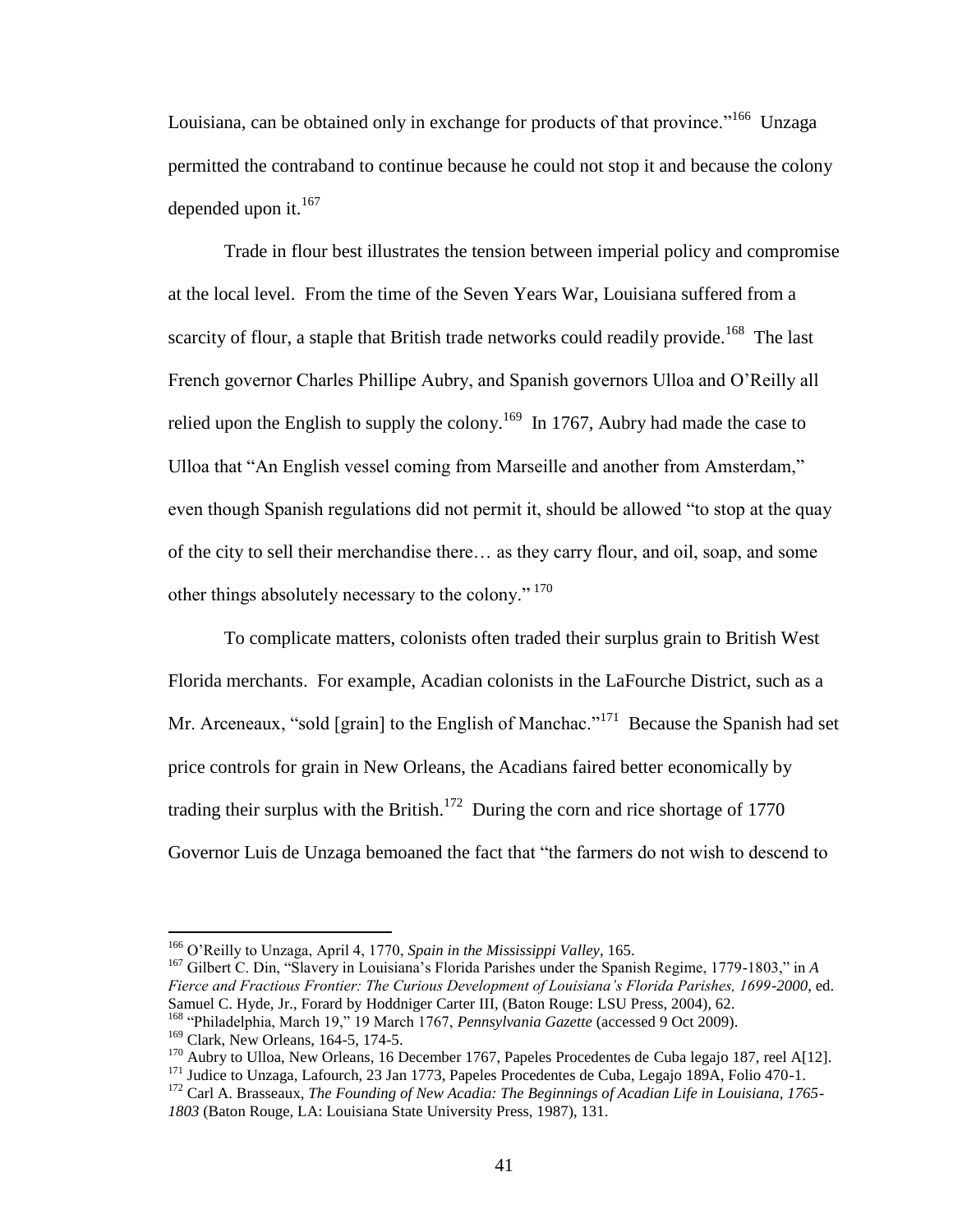sell them."<sup>173</sup> Although Nicolas Verret, the commandant at St. James along the Mississippi River, protested that the residents of his post had not traded the precious grain, he did not convince Unzaga who instructed Verret to inventory the grain on the farms in his district and to send excess grain to New Orleans.<sup>174</sup> In the ensuing decades, colonists continued to engage in their own networks of trade—most of them officially impermissible—as the Spanish authorities continued in their attempts to prevent the activity.

The need for flour created economic ties to the British Atlantic seaboard and to the Upper Mississippi Valley. An unpredictable trade in flour between Illinois and New Orleans had persisted prior to the outbreak of the Seven Years War.<sup>175</sup> From the 1760s on, British trade networks began to fill the void left by loss of trade with France and the diminution of trade with Illinois. Denis-Nicolas Foucault, the exiting French financial director of Louisiana, turned to Livingston, Randel, and Simpson of New York to import 1,200 barrels of flour in  $1767$ .<sup>176</sup> During the Spanish period, trade with British merchants expanded to firms in Philadelphia, Baltimore, and New York.<sup>177</sup> A Northern Irishman who had immigrated to Philadelphia and later traded in the West Indies on behalf of several Philadelphia firms, Pollock became a merchant in his own right while in New

<sup>&</sup>lt;sup>173</sup> Unzaga to Verret, New Orelans, 11 Aug 1770, trans. and ed. Carl A. Brasseaux, "Official Correspondence of Spanish Louisiana, 1770-1803," *Louisiana Review* 7 (1978): 172-3. <sup>174</sup> Ibid., 173-4.

<sup>175</sup> Carl Ekberg, "The Flour Trade in French Colonial Louisiana," *Louisiana History* 37.3(1996): 261-282. <sup>176</sup> Ibid., 280; for more on the Livingston family and trade see Cynthia Kierner, "Family Values, Family Business: Work and Kinship in colonial New York," *MidAmerica* 71.2(1989): 55-64. For more on commerce and New York, see Cathy Matson, "Damned Scoundres' and 'Libertisme of Trade': Freedom and Regulation in Colonial New York"s Fur and Grain Trades," *William and Mary Quarterly* 51.3(1994): 389-418.

<sup>177</sup> Clark, *New Orleans*, 164; Fabel, *The Economy of British West Florida*, 87; "New York, July 23" 30 July 1767, and "Philadelphia, April 7" 7 April, 1768, *Pennsylvania Gazette* (Accessed 9 Oct 2009); For an interpretation of this era in the context of business history, see Thomas Doerflinger "Commercial Specialization in Philadelphia"s Merchant Community, 1750-1791," *The Business History Review* 57.1 (1983): 20-49.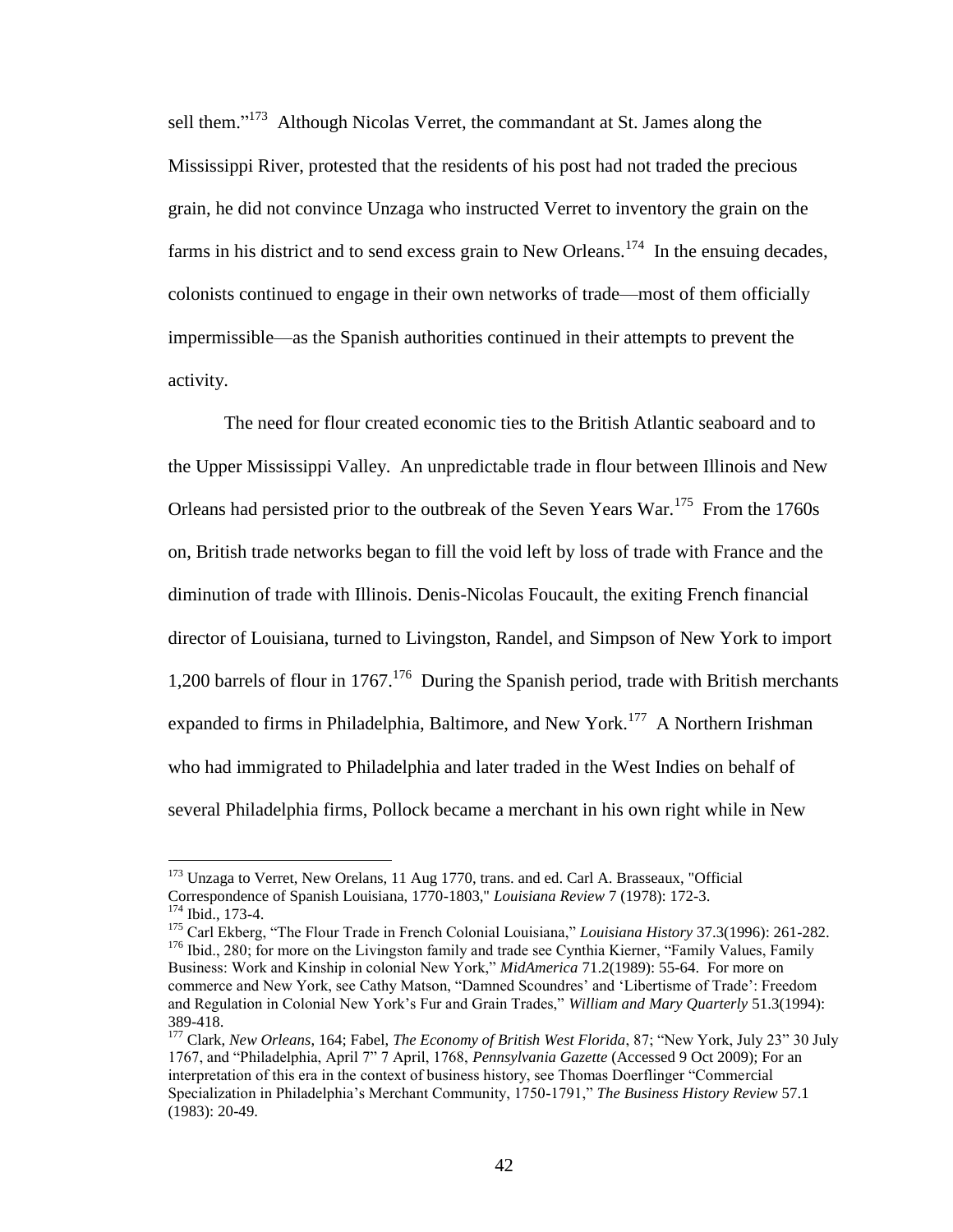Orleans. During O"Reilly"s governorship, Oliver Pollock gained entrance to New Orleans and permission to trade in Louisiana when he offered a supply of flour from Baltimore.<sup>178</sup> Thereafter, Pollock continued to supply flour through trade with Philadelphia merchants Willing and Morris. Pollock obtained two land grants on the Mississippi for Thomas Willing and Robert Morris, which he developed as rice plantations. Willing"s brother James immigrated to West Florida at Pollock"s suggestion to enter a venture with Pollock, an indigo plantation on the Mississippi. <sup>179</sup> Pollock's connections also included Matthew Mather and John Stuart in London.<sup>180</sup> In the 1770s, trade in flour from the Illinois country began to be renewed after the post war turbulence. However, volatile colonial-Indian relations might have resulted in attacks on shipments.<sup>181</sup>

In the years between the partition and the American Revolution, British trade networks extended into the Lower Mississippi Valley and thrived by the mid 1770s. No longer a neglected region, the entire Mississippi Valley became increasingly contested territory, truly making Louisiana a borderland.<sup>182</sup> As the Upper and Lower Mississippi Valley became increasingly economically intertwined, the significance of New Orleans as a port city also grew.<sup>183</sup>

<sup>178</sup> Clark, *New Orleans*, 174; Fabel, *The Economy of British West Florida*, 36; Richard Harrison to Oliver Pollock, New Orleans, 7 July 1778, *Spain in the Mississippi Valley,* vol 1, 294-5 —In 1778, by then an agent for the Continental Congress, Pollock received a letter complaining about a scheme to divert American flour meant for sale in New Orleans to British West Florida. James Alton, "Oliver Pollock, Financier of the Revolution in the West" *Mississippi Valley Historical Review* 1929 16(1): 69. <sup>179</sup>Alton, "Oliver Pollock," 68-9; Light T. Cummins, "Oliver Pollock: An Early Anglo Landowner on the Lower Mississippi, 1769-1824," *Louisiana History* 29.1(1988): 38-41.

<sup>180</sup> Clark, *New Orleans*, 178.

<sup>&</sup>lt;sup>181</sup> Judice to Unzaga, Lafourche, 23 Jan 1773, Papeles Procedentes de Cuba, Legajo 189A, Folio 470-1. <sup>182</sup> David J. Weber, *Spanish Bourbons and Wild Indians* (Waco, TX: Baylor University Press, 2004), 8, n19; Adelman and Aron, "From Borderlands to Borders"," *American Historical Review*, 104 (1999), 815:

<sup>&</sup>quot;We reserve the designation of borderlands for the contested boundaries between colonial domains." <sup>183</sup> Peggy W. Liss and Franklin Knight "Introduction," in Liss and Knight eds., *Atlantic Port Cities:* 

*Economy, Culture, and Society in the Atlantic World, 1650-1850* (Knoxville: University of Tennessee Press, 1991), 3: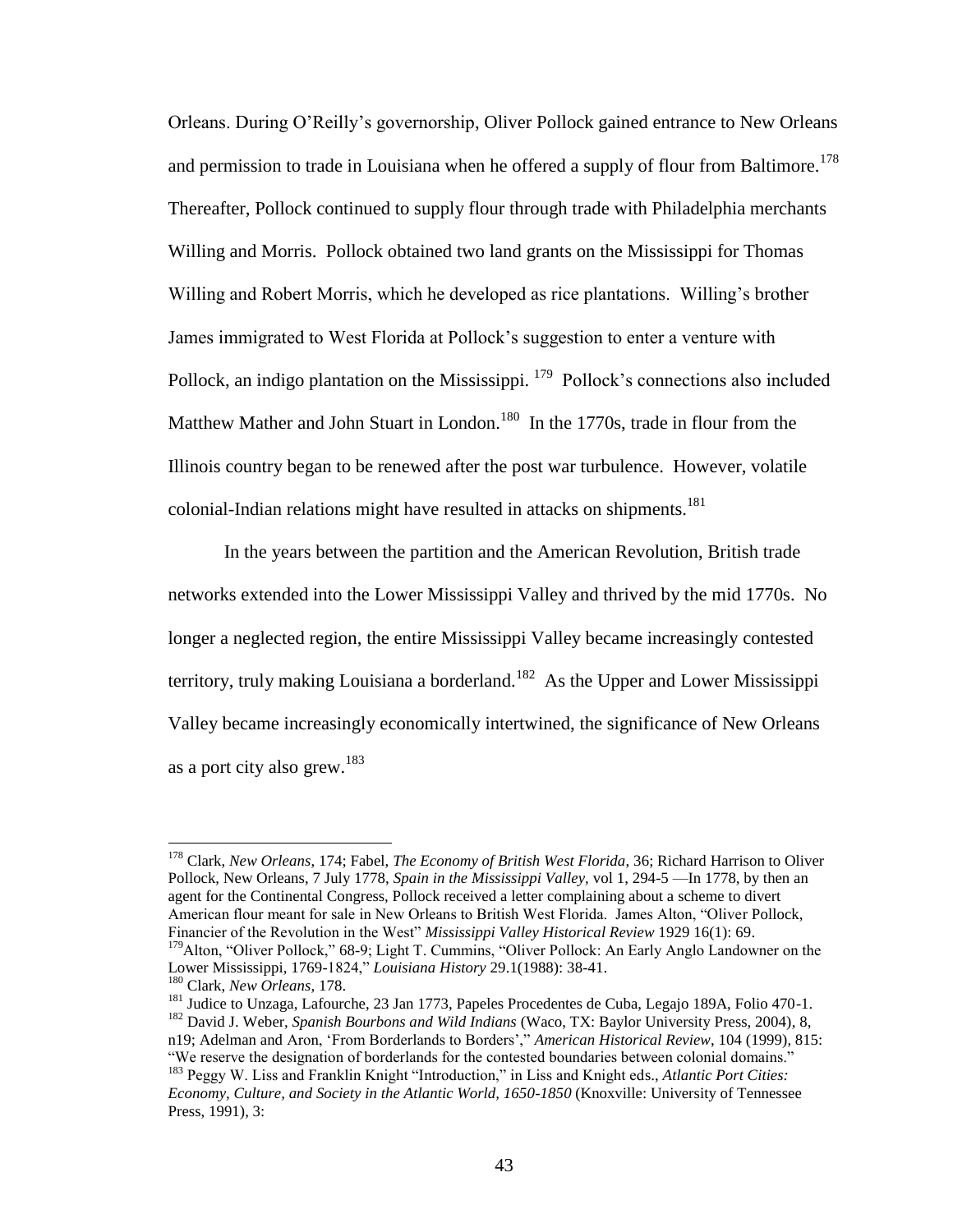With the coming of the American Revolution, Spanish officials reconsidered their policies and strategies for securing Louisiana as a border. In doing so, they altered Spanish imperial commercial and economic policies and began to aid the rebel colonies on the Atlantic. Long before directing military campaigns, the Spanish officials also opened up trade in Louisiana to the French and to additional Spanish ports, hoping to strengthen the colony and divert trade from the British.<sup>184</sup> At the same time, residents of Spanish Louisiana continued to engage British merchants and planters in trade, continuing to undermine Spanish imperial plans.

The appointment of Bernardo de Galvez signified a period of cooperation with the rebel British colonies.<sup>185</sup> Louisiana's profile was elevated somewhat within the Spanish Empire as the colony became a likely base for a strike against British territory in North America.<sup>186</sup>

This war-time contact officially opened New Orleans to distinctly American merchant networks.<sup>187</sup> Captain George Gibson made several trips to New Orleans for gunpowder, which he then transported to Philadelphia, acting in conjunction with the Philadelphia merchants Willing and Morris.<sup>188</sup> Oliver Pollock became an agent for the American Continental Congress and for Virginia and established a trade in gunpowder

<sup>&</sup>quot;With that commerce [between Euro and Am and up sig of port cities], ports and towns had come into their own, connecting their political, economic, and ideational systems to vast if often ill-defined hinterlands."

<sup>184</sup> "Proclamation concerning Louisiana commerce," 21 Nov 1777, *Spain in the Mississippi Valley*, vol 1, 243; Fabel, *The Economy of British West Florida,* 31.

<sup>&</sup>lt;sup>185</sup> For a study of the American Revolution on the Gulf Coast, see J. Barton Starr, *Tories, Dons, and Rebels: The American Revolution in British West Florida* (Gainsville: University Presses of Florida, 1976). <sup>186</sup> Light Townsend Cummins "The Galvez Family and Spanish Participation in the Independence of the United States of America," *Revista Complutense de Historia de America* 32(2006): 182.

<sup>&</sup>lt;sup>187</sup> On cattle trading networks in Texas and Louisiana, see Robert Thonhoff, "Texas and the American Revolution," *Southwestern Historical Quarterly* 98.4(1995): 510-517. For more on American commerce and trade with the Spanish Empire, see Linda Salvucci, "Atlantic Interceptions: Early American Commerce and the Rise of the Spanish West Indies," *Business History Review* 79.4(2005): 781-809.

<sup>188</sup> Unzaga to Navarro, New Orleans, 20 Sept 1776, *Spain in the Mississippi Valley*, vol 1, 234; Fabel, *The Economy of British West Florida,* 97.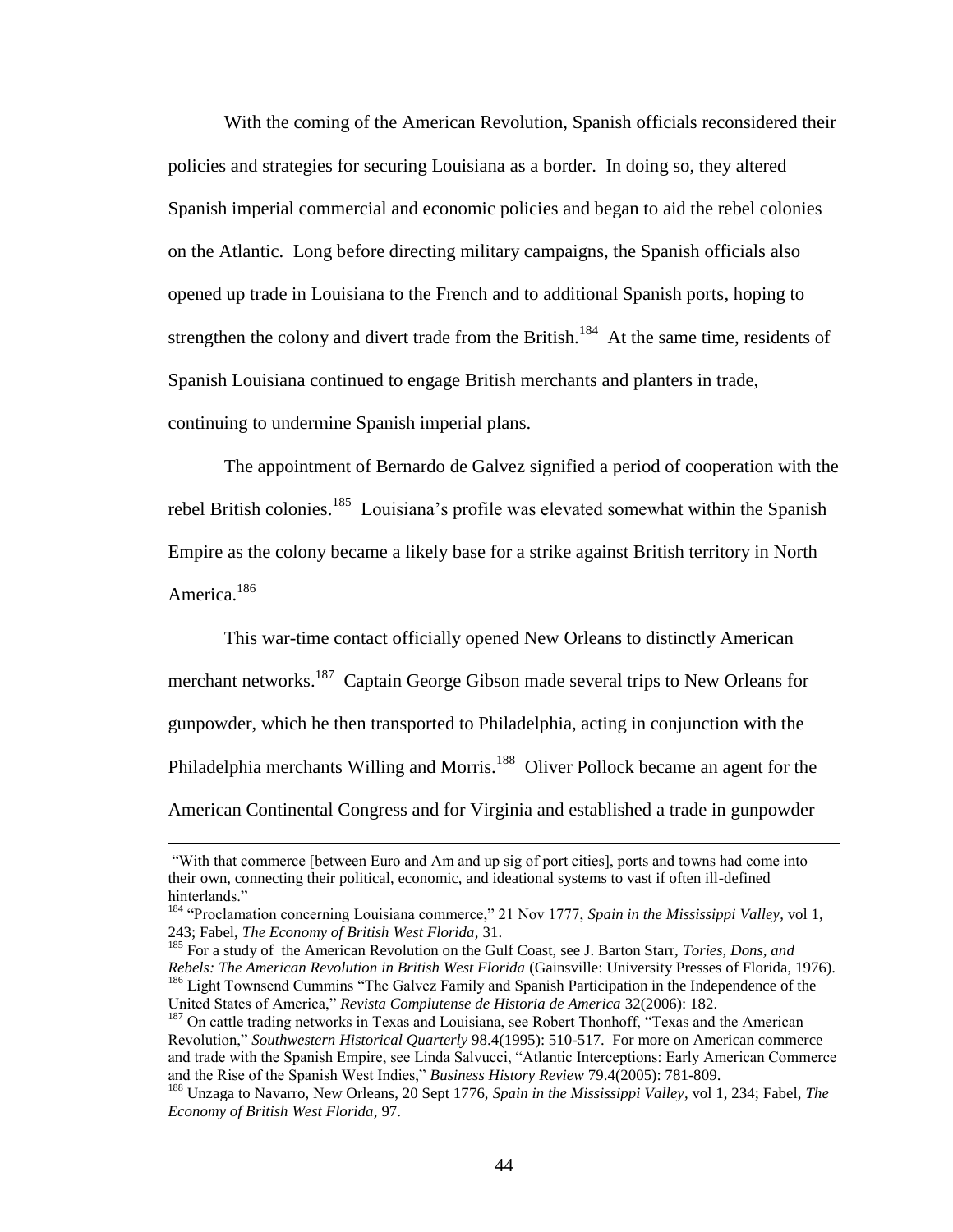with the Spanish as well as trafficking supplies to the Americans at posts in Illinois.<sup>189</sup> Indeed because of the war, merchants such as the Philadelphia based Reed and Forde turned to North American interior waterways to trade with New Orleans. With his operations based in New Orleans, Pollock was able to incorporate trade with British West Floridians such as James Mather, Daniel Clark, Jr., and Benjamin Morgan.<sup>190</sup> Morgan and Mather had a partnership from 1776 until 1783 based out of New Orleans.<sup>191</sup> Planter Daniel Clark, Jr., sometimes of West Florida and sometimes of New Orleans also acted agent for Reed and Forde. Evan Jones, a successful British merchant in New Orleans, for another Philadelphia firm, that of Thomas and John Clifford, which had done business for years with Liverpool, London, Bristol, Antigua, and Barbados.<sup>192</sup> The New York firm of Nicholas Low and Co also sent an agent, Michael O"Conner, to New Orleans, where the latter developed business relations with the influential New Orleans merchant Jean Baptiste Macarty.<sup>193</sup> Clearly, American merchants had also begun to establish their business networks in the Lower Mississippi.

At the same time, colonists of Louisiana continued to engage the British in trade. Two particular incidents shed light on the cargo of British vessels still plying the Mississippi. On April 17, 1777, Galvez ordered the Lower Mississippi swept clear of

<sup>189</sup> Pollock to Piernas, New Orleans, 5 Sept 1780, *Spain in the Mississippi Valley*, vol1, 385; Clark, *New Orleans*, 204-5.

<sup>190</sup> Clark, *New Orleans*, 204.

<sup>191</sup> Dalrymple, *Merchant of Manchac*, 240n.

<sup>192</sup> Dalrymple, *Merchant of Manchac*, n121; Clark, *New Orleans*, 234; "Just imported in the last Vessels from London and Liverpool," 7 May 1761; "Just Imported to be Sold by Thomas Clifford" 20 May 1762; "The Ship Betsy, Seymour Hood Master, Is taking in for Bristol" 31 Oct 1771; "Just Imported to be Sold by Thomas Clifford and Sons," 30 April 1772; "For Bristol, the Ship Betsey" 12 May 1773; "For Bristol, the Ship Sally, A New Vessel," 4 May 1774; and "For Barbados,"24 Jan 1776, *Pennsylvania Gazette* (Accessed 30 Nov 2009).

<sup>&</sup>lt;sup>193</sup> Clark, *New Orleans*, 234; for more on Nicholas Low and Co, see Robert Ernst, "Nicholas Low: Merchant and Speculator in Post-Revolutionary New York," *New York History* 75.4(1994): 356-372.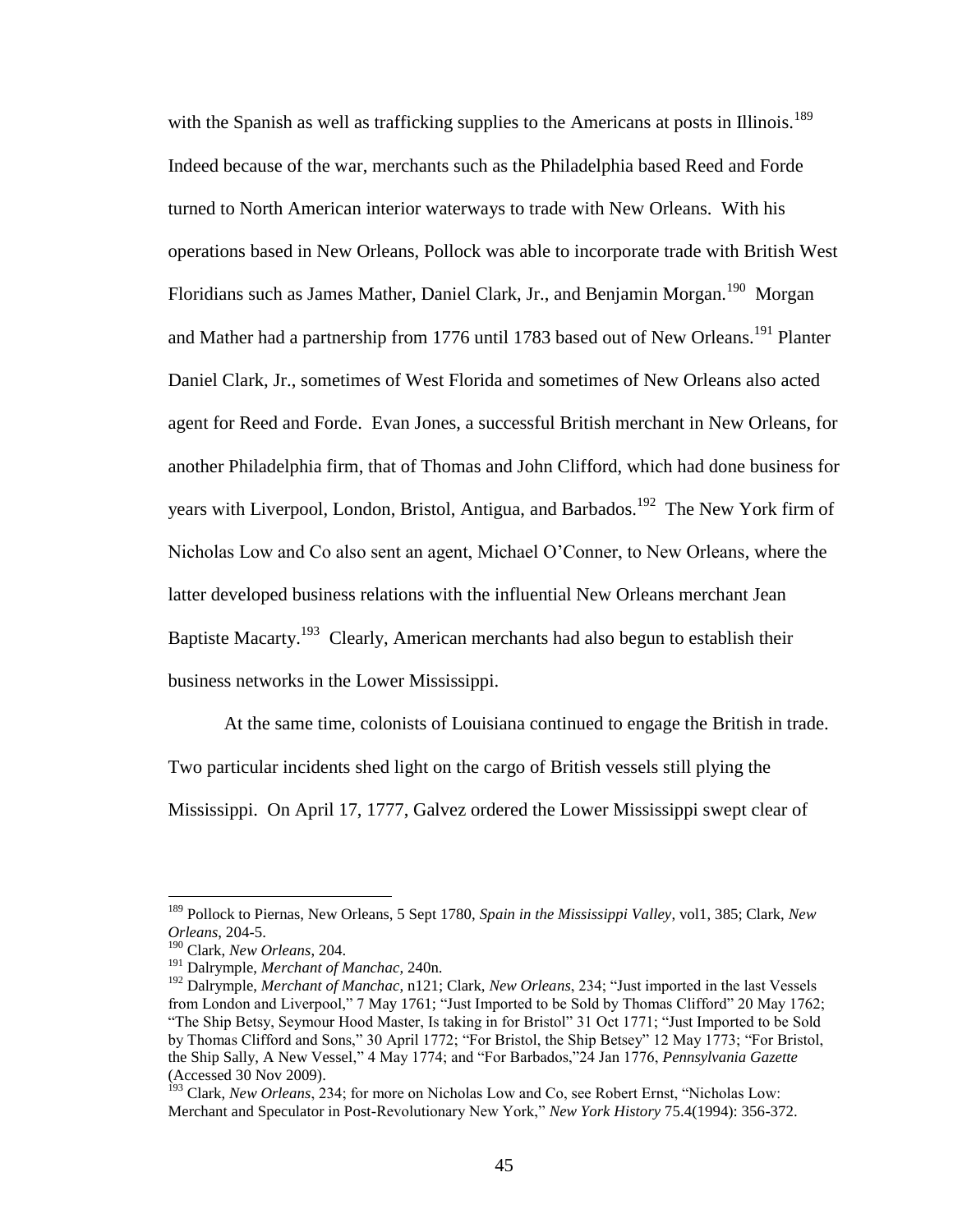British vessels.<sup>194</sup> Then, in early 1778, in descending the Mississippi to New Orleans, James Willing and a party of patriots raided British West Florida plantations and attacked British vessels.<sup>195</sup> These captured 'floating warehouses' and the like carried skins, manufactured goods, and slaves.<sup>196</sup>

Both the 1777 and 1778 incidents uncovered British slave-traders operating along the Mississippi. Galvez turned up at least four slave trading vessels: a ship belonging to Morgan and Mather; the *Hercules* and *Camille* belonging to the firm of George and Robert Ross; and the *Sally* belonging to David Ross. Willing"s capture of cargo belonging to both Ross firms implicated them again in the slave trade the following year.

The British had begun importing slaves to the Lower Mississippi Valley as early as 1766, and nearly a ship per month in 1776 entered the mouth of the Mississippi carrying slaves, including two ships that Mather owned, the *Beggar's Bennison* and the *Swallow*.<sup>197</sup> Louisiana colonists turned to British merchants to supply them with slaves as there existed virtually no legal avenue within the Spanish system for them to obtain slaves from outside of the colony until the war years. Most, if not all of these vessels taken in the 1770s, had obtained slaves in Jamaica before setting sail for the Mississippi.<sup>198</sup>

<sup>194</sup> Fabel, *The Economy of British West Florida*, 97.

<sup>195</sup> Galvez to Villiers, 5 March 1778, and Willing to Galvez, 24 March 1778, *Spain in the Mississippi Valley*, vol 1, 256, and 260-4; John Campbell to Galvez, 12 March 1778, Papeles Procedentes de Cuba, Legajo 191, Folio 133-4.

<sup>196</sup> "Declaration of Stephen Shakespeare, his ship Rebecca" and Willing to Galvez, 24 march 1778, *Spain in the Mississippi Valley,* vol 1, 276 and 263; Fabel, *The Economy of British West Florida,* 31, 97, 108. <sup>197</sup> Jean Pierre LeGlaunec, "Slave Migrations in Spanish and Early American Louisiana: New Sources and New Estimates," *Louisiana History* 46.2 (2005): 190; *Trans-Atlantic Slave Trade Database*, ship id numbers 75123, 78194, http://www.slavevoyages.com, (Accessed 23 nov 2009); Gilbert C. Din, *Spaniards, Planters, and Slaves: the Spanish Regulation of Slavery in Louisiana, 1763-1803*, (College Station, TX: Texas A&M University Press, 1999), 40. For a study of the slave trade to the Lower Mississippi, see also Gwendolyn Midlo Hall, *Africans in Colonial Louisiana: The Development of Afro-Creole Culture in the Eighteenth Century* (Baton Rouge: LSU Press, 1992).

<sup>198</sup> Fabel, *The Economy of British West Florida,* 97-8, 107.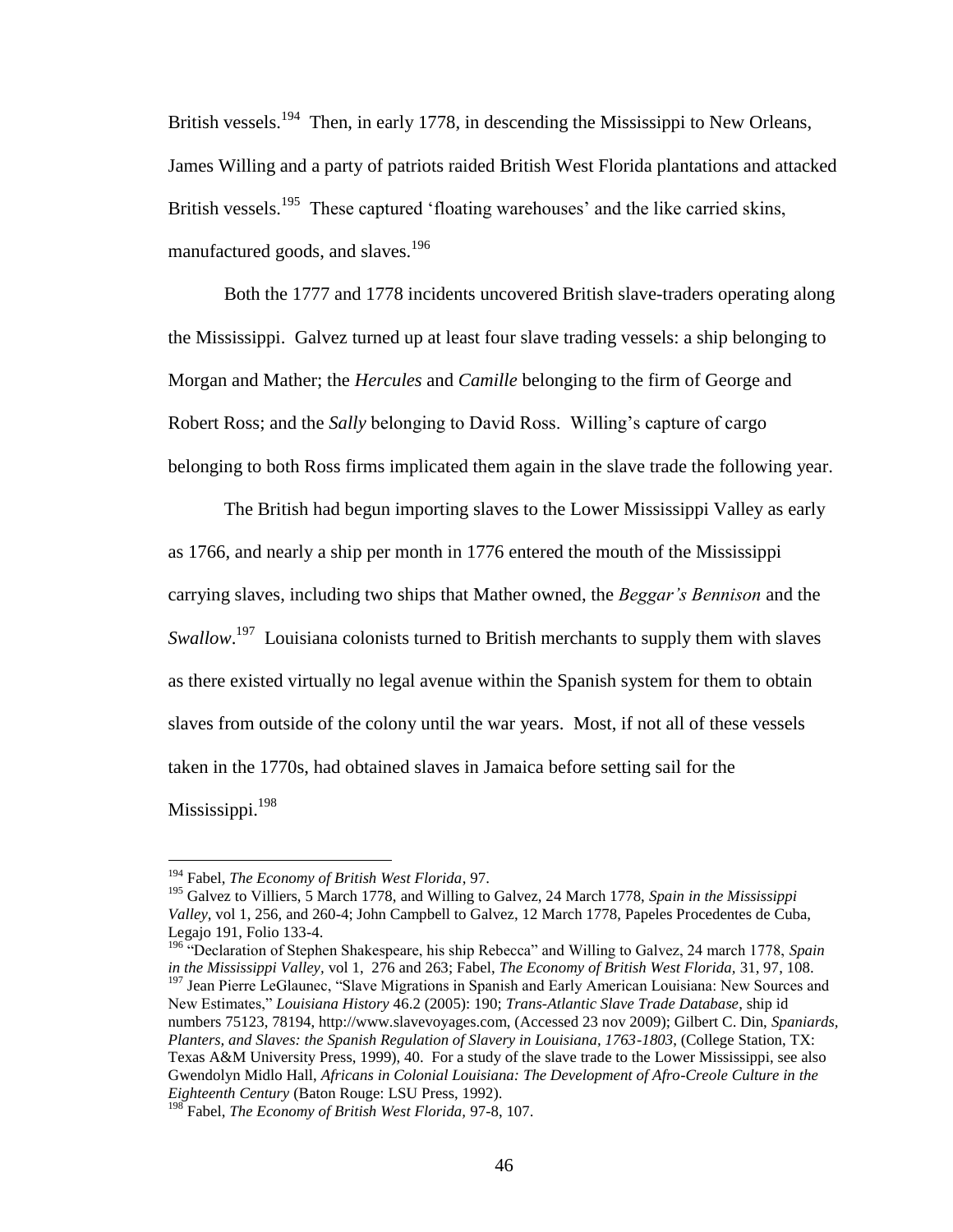Jamaica had been a key port for British slave-traffickers to the Lower Mississippi Valley from the 1760s forward. The Rosses had long participated in this contraband in human cargo. As early as April of 1767, Robert Ross wrote Antonio de Ulloa offering his services: "Some of the principal merchants in the slave trade at Jamaica, having advised me to inquire whither my Negroes, and what number of them, would be wanted at New Orleans…expressing at the same time a desire to contract for the supply of them."<sup>199</sup> Ross did business with the Bristol—Kingston merchants Lewbridge Bright and David Duncomb.<sup>200</sup> Some West Florida planter merchants outfitted vessels with goods and slaves in Jamaica before sailing to the Mississippi where they would sell some of their cargo to finance the establishment of a plantation in West Florida. London merchant Edward Codrington sent slaves to the gulf coast and Mississippi from Jamaica over the course of the 1770s. Bradley and Harrison was another slave-trading firm engaged in the traffic between Jamaica and the Mississippi. $^{201}$  Through the 1790s, Jamaica remained a key "entrepôt" for many slaves taken by traders to the Gulf Coast with perhaps as many as sixteen vessels reaching Louisiana from Jamaica between 1772 and 1776, such as the *Philip*, which reached the Mississippi in  $1776$ <sup>202</sup>

<sup>&</sup>lt;sup>199</sup> Robert Ross to Ulloa, 29 April 1767, Papeles Procedentes de Cuba, Legajo 187A, Reel 1 [9]; for more on Robert Ross see Jack D.L.Holmes "Robert Ross" Plan for an English Invasion of Louisiana in 1782," *Louisiana History* 5.2(1964):161-77.

<sup>200</sup> Fabel, *The Economy of British West Florida*, 101; David Duncomb to Lowbridge Bright, Bristol, 19 June 1790, *Bright-Meyler PapersA Bristol-West India Connection, 1732-1837* (Oxford: Oxford University Press, 2007): 542-553. These papers provide insight into trade between Bristol and Jamaica. *Trans-Atlantic Slave Trade Database*, ship id numbers 17632, 17886, 17643, 17766, 17822, 17859, (Accessed 5 Dec 2009).

<sup>201</sup> Fabel, *The Economy of British West Florida,* 32, 33, 105.

<sup>202</sup> LeGlaunec, "Slave Migrations" 188, 190; *Trans-Atlantic Slave Trade Database*, voyage number 24791 (accessed 23 Nov 2009).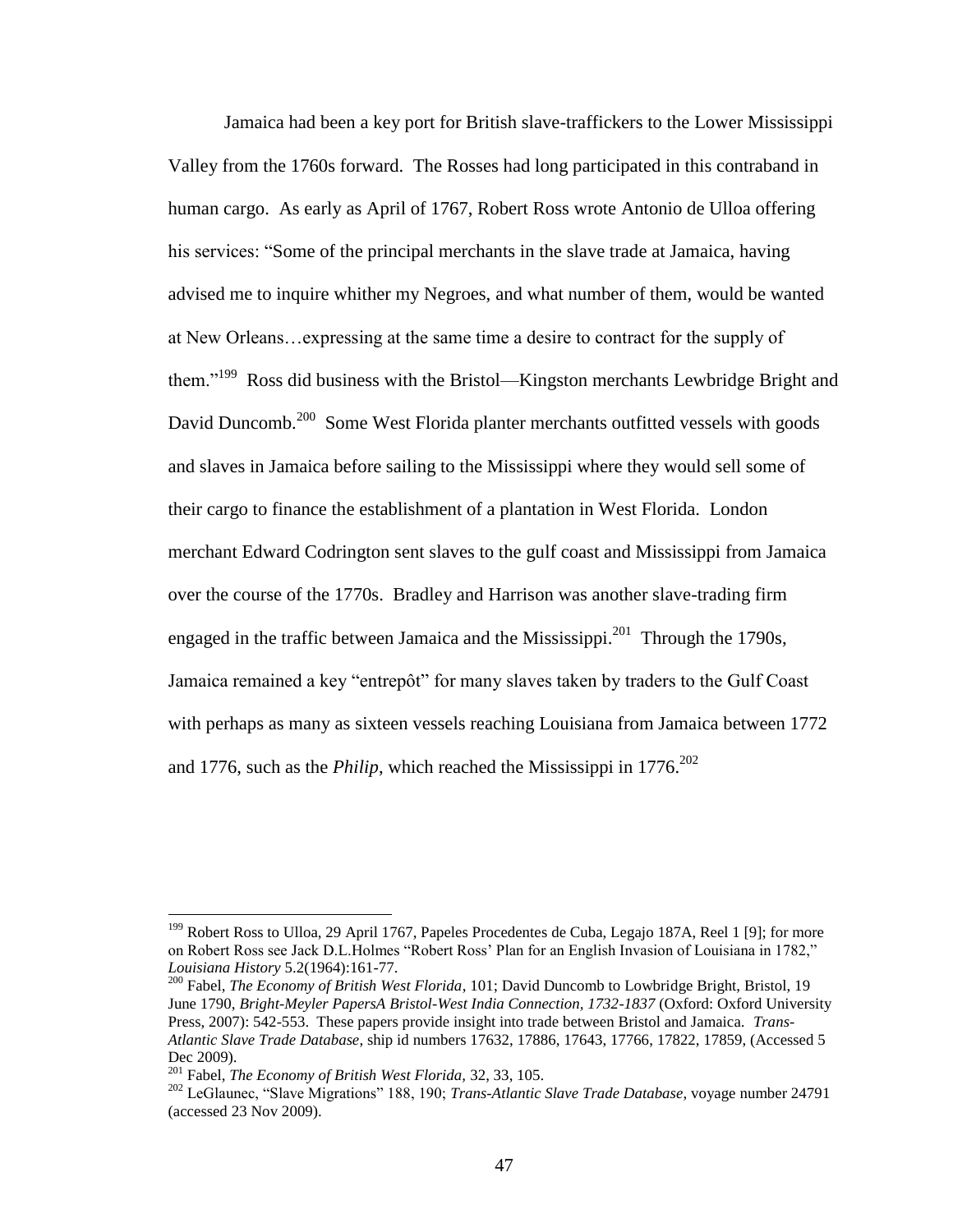Many of these merchants had direct ties to West Florida. John Bradley owned land at Natchez, where he was a local trader beginning in  $1767$ <sup>203</sup> George Harrison, Bradley's partner, was himself a merchant at Manchac.<sup>204</sup> The Scottish brothers and merchants Robert, George, and David Ross all had land grants in West Florida and traded slaves throughout the region, at posts such as Pensacola, Natchez, Point Coupée, and New Orleans.<sup>205</sup> Merchant John Fitzpatrick and Planter William Dunbar were smallerscale, West Florida resident slave traders, middlemen in the larger trade for firms those of the Ross brothers.  $206$ 

Spain officially entered the American Revolution in 1779. Lead by Bernardo de Galvez, Spanish troops, including Louisiana militia, secured East and West Florida for the crown.<sup>207</sup> Despite their economic ties to British merchants, traders, and planters, Louisiana colonists participated in the Gulf Coast campaigns that ended the British regime in the region.<sup>208</sup> The colonists had relied upon British goods for survival and upon the British slave trade to bolster the labor force and thus the economy of Louisiana, all illegal activities in the eyes of Spanish policy-makers. However, ironically, the contraband trade that had inserted itself into the frontier exchange economy of the region

<sup>203</sup> Dalrymple, *Merchant of Manchac*, 47n; Ulloa to Grimaldi, New Orleans, October 6, 1768, *Spain in the Mississippi Valley*, vol 1, 71.

<sup>204</sup> Dalrymple, *Merchant of Manchac*, 106n.

<sup>205</sup> Ibid., 216, 221, 295; Hall, *Africans in Colonial Louisiana*, 280; Fabel, *The Economy of British West Florida,* 106; Act of Sale Petro Lartigue to William Dunbar, 28 July 1787, Act of Sale John Fitzpatrick to Hubert Rowell, 14 July 1787, and Inventory of Jacob Nash, 23 Dec 1789, *West Florida Papers*, reel 1, 142, 218, 462;

<sup>206</sup> Dalrymple, *Merchant of Manchac,* 215, 216; William Dunbar, *Life, Letters and Papers of William Dunbar* (Jackson: Press of the Mississippi Historical Society, 1930), 9 Feb 1777, 44; 4 Sept 1777, 50; 12 Dec 1777, 55; 21 Dec 1777, 56; 4 Jan 1778, 57; Act of Sale, David Ross to James Smith, *Pintado Papers,* reel 4, container 5.

 $207$  See Cummins, "The Galvez Family," 188-191.

<sup>&</sup>lt;sup>208</sup> For more on the Spanish regiments involved in the campaigns see King Robinson, "Sustaining the Glory: Spain"s Melting Pot Army in the Lower Mississippi Valley, 1779-1781," *Southeast Louisiana Review* 1(Fall 2008):5-23.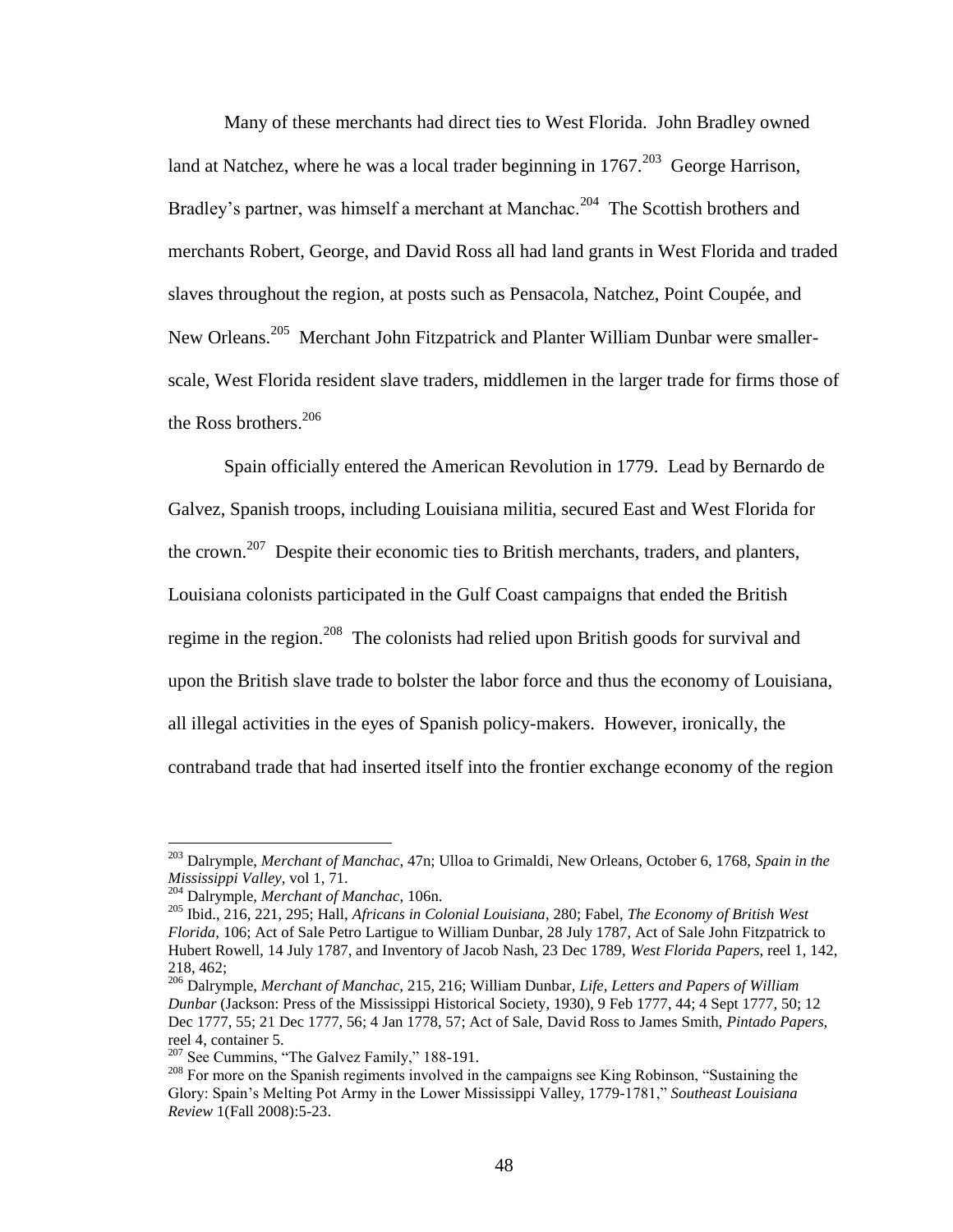may very well have enabled the Louisiana militia and leaders to succeed in their defeat of the British during the military campaigns.

With these latest geopolitical shifts, the Americans, Spanish officials, and residents of the Spanish borderlands grappled with ways to negotiate a new balance of power in North America. Two central problems arose for the Spanish in their continued and persistent attempt to create a barrier out of Louisiana and the Floridas. Firstly, Spanish officials recognized that the borderlands Indians, such as the Creek, were their most essential allies in acting as a buffer against American expansion. Secondly, the Americans had begun during the war to request free navigation of the Mississippi.

Alliance with the Creek required a trade in manufacture goods that the Spanish Empire simply could not provide. The British firm of Panton, Leslie and Co lobbied to fill the void. William Panton, like other British loyalists, had fled South Carolina and Georgia for safe haven in Florida.<sup>209</sup> The role that Panton proposed to play required the expansion of his own operations from East Florida to the Gulf Coast. Panton argued that his firm could aid the Spanish in "supplying of the wants and needs of the Indians" because "our capital and credit, together with that of our connections in England, are fully adequate for the purpose and object proposed."<sup>210</sup> In his letter to Jose de Galvez, East Florida Governor Zespedes argued that the business connection between Panton and

<sup>&</sup>lt;sup>209</sup> Panton's partners included John Leslie, Thomas Forbes, Charles McLatchy, and William Alexander. William S. Coker, *Indian Traders of the Southeastern Spanish Borderlands: Panton, Leslie & Company and John Forbes & Company, 1783-1847* (Gainsville: University of Florida Press, 1986), ix-x; see also Wilbur Henry Siebert, *Loyalists in East Florida, 1774 to 1785; the Most Important Documents pertaining thereto* (Deland: Florida State Historical Society, 1929) 2 vols. For the exodus of loyalists to the Bahamas and West Indies, see vol 1, 182-210.

<sup>210</sup> Panton to Zespedes, attached to Zespedes to Galvez, St. Augustine, 16 Aug 1784, *Spain in the Mississippi Valley*, vol 2, 114-5.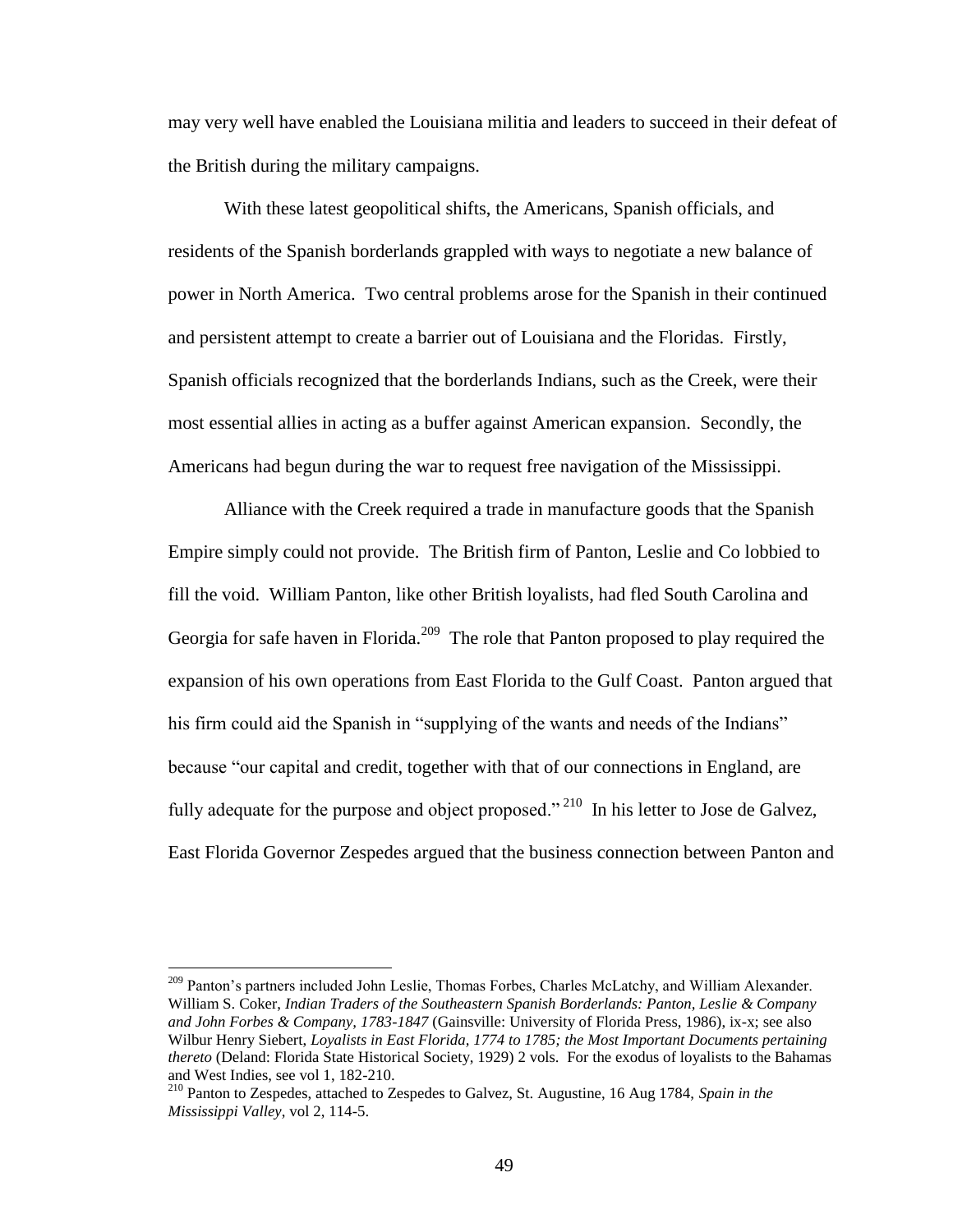the Creek leader Alexander McGillivray would also serve Spanish interests.<sup>211</sup> Panton and McGillivray"s hostility toward the Americans further cemented their alliance and commitment to preventing the Americans from tapping into the fur trade.

Over the course of the 1780s, Panton, Leslie and Company secured a de facto monopoly that strengthened economic ties between the Spanish borderlands and the British Atlantic. Panton, Leslie and Co had long established ties with merchant houses throughout the British Atlantic with whom they continued to do business after the American Revolution.<sup>212</sup> Even company warehouses were not restricted to continental North America, for the most important warehouse was at Nassau, as was the company headquarters.<sup>213</sup> At first, the West Floridian firm Mather and Strother also competed for the Indian trade but withdrew after the initial enforcement of the 1787 Commercial Regulations.<sup>214</sup> As the Spanish increasingly favored Panton, Leslie and Co, John Miller, previously a merchant at Manchac and associated with Mather and Strother, attempted to challenge the dominance of the firm by engaging in contraband himself off the Gulf Coast from his base in Nassau.<sup>215</sup> Indeed, Nassau was an important port for the trade with the Indians. It had become something of a refuge for loyalists, including Panton, as

<sup>211</sup> Zespedes to Galvez, 16 Aug 1784, St Augustine, *Spain in the Mississippi Valley*, vol 2, 108-9; Coker, *Indian Traders,* 24: McGillivray probably met Panton through his father John McGillivray father, himself a Scottish Indian trader, perhaps as early as the 1760s.

<sup>212</sup> Coker, *Indian Traders,* 71.

<sup>&</sup>lt;sup>213</sup> J. Leitch Wright, Jr "The Queen's Redoubt Explosion in the Lives of William A. Bowles, John Miller and William Panton," in William S. Coker and Robert Rea, eds., *Anglo-Spanish Confrontation on the Gulf Coast during the American Revolution* (Pensacola: Gulf Coast History and Humanities Conference, 1982), 187; other warehouses were located at St. Marks at Apalachee, on the St. John"s River, and on the Mississippi; Coker, *Indian Traders,* 124, 126; Gail Saunders, *Bahamian Loyalists and their Slaves* (Hong Kong: Macmillan Publishers, 1983), 37.

<sup>214</sup> Coker, *Indian Traders*, 73, 80; Zespedes to Galvez, 16 August 1784, St Augustine, *Spain in the Mississippi Valley*, vol 2, 111.

<sup>215</sup> Coker, *Indian Traders*, xi, 115; Wright, "The Queen"s Redoubt Explosion," 187-8: In 1786, Lord Dunmore became governor of Nassau and began collaborating with Miller and Bowles in schemes to remove the Spanish from the Floridas and at the very least to profit from the Indian trade. For a connection between Dunmore and Robert Ross, see Holmes, "Robert Ross" Plan," 164.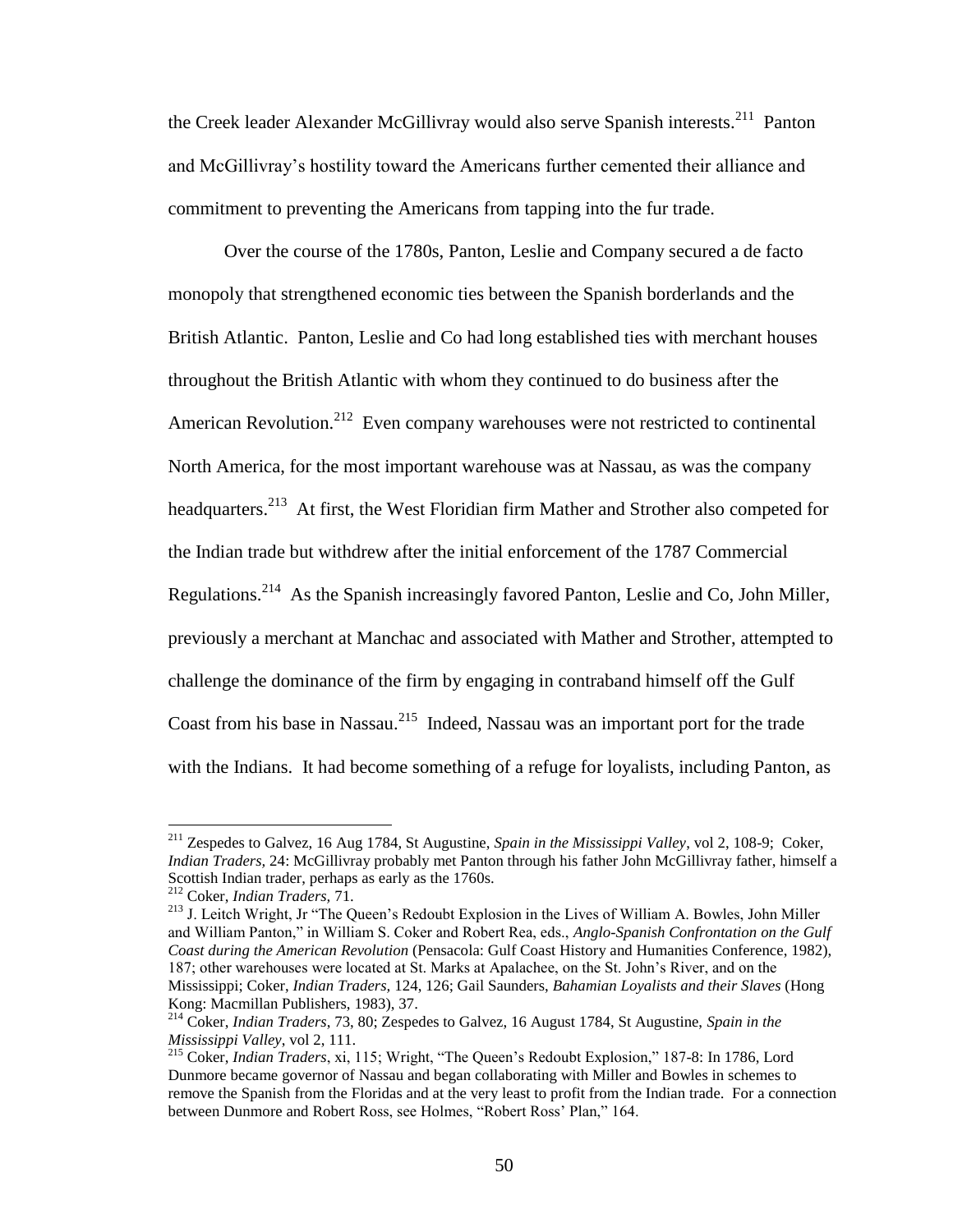well as men such as William Augustus Bowles and John Miller, enemies and rivals of Panton. Miller employed Bowles to trade with the Indians. For Bowles, who had lived among the Lower Creek, this improved his chances of creating a confederacy of sorts among the Southeastern Indians.<sup>216</sup> However, the Spanish authorities turned increasingly to Panton, Leslie and Co to handle the Indian trade.<sup>217</sup> Thus, British loyalist merchants became officially integrated into the Spanish system. No longer did they solely have to resort to contraband, although the rivals of Panton, Leslie and Co did just that.

Meanwhile, American pressure to open the Mississippi persisted. During the Revolution, correspondence between Revolutionary leaders, such as Patrick Henry and Thomas Jefferson, and Bernardo de Galvez, revealed the intertwinement of alliances and commercial interests.<sup>218</sup> The magnitude of American westward expansion, especially along waterways such as the Ohio and Cumberland, began to escalate dramatically. While Britain had sought after the Seven Years War to contain its colonists and to prevent their settlement beyond the line decreed by the Proclamation of 1763, the United States supported such development. Rogue states, adventurers, and filibusterers also entered the mix, challenging the sovereignty of the Spanish holdings and of the United States. The developing and constantly growing demographic and economic pressure forced the Spanish to reconfigure their policies, both at the imperial and at the local level in the potentially turbulent borderlands. In 1784, Spain closed the Mississippi to the Americans, for Spain"s policy toward the United States had taken a more hostile turn

<sup>&</sup>lt;sup>216</sup> Wright, "The Queen's Redoubt Explosion," 182, 189; For more on Bowles and his operationis in the American Southeast, see Jane Landers, *Creoles in the Age of Revolutions* (Harvard University Press, 2010), 100-109.

<sup>217</sup> Coker, *Indian Traders*, xi.

<sup>&</sup>lt;sup>218</sup> Quotes, Henry to the Governor of Louisiana, Williamsburg, 20 Oct 1777; Henry to the Governor of Louisiana, Williamsburg, 14 Jan 1778; Rutledge to Galvez, Charles Town, 23 jan, 1778; Jefferson to Galvez, Williamsburg, 8 Nov 1779; *Spain in the Mississippi Valley*, vol 1, 241-2, 248-250, 250, 362.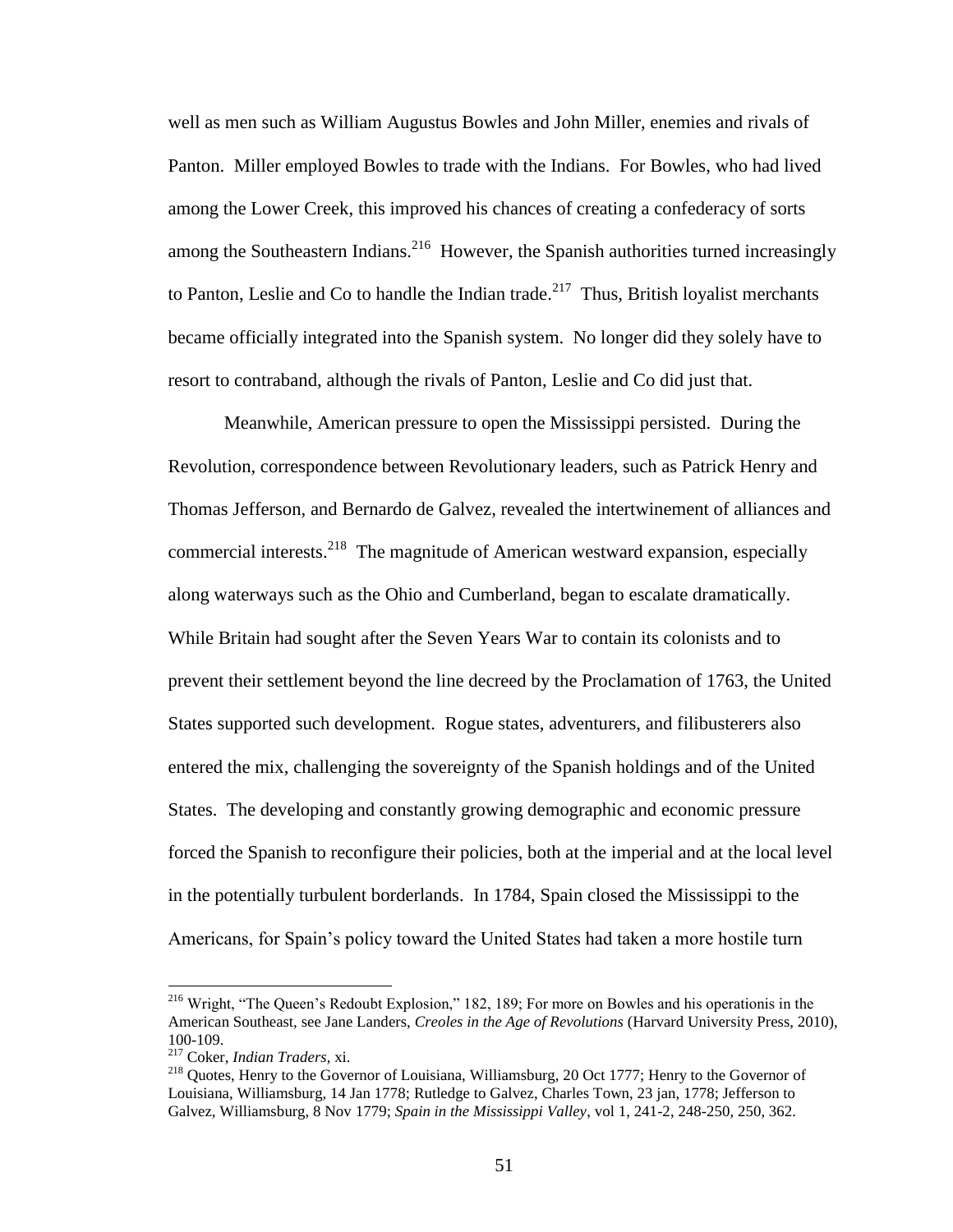after the Treaty of Versailles as the United States became the new territorial enemy to the North and East.<sup>219</sup>

In 1787, anticipating a possible war with Britain, Spanish policy makers began to favor the Americans again. They allowed American shipments to come to New Orleans and incorporated American settlers into defense designs.<sup>220</sup> Indeed, on April 20, 1790 Miro officially "permitted to every good Inhabitant to come down  $\&$  settle ... His most gracious Majesty generously grants the inhabitants of these Districts the trade with this town, & so they will be able to bring down Pelletry, tobacco, flower, provision, & every other produce of their country."<sup>221</sup> In short, Spain also hoped to profit from the expanding American economy. News reached the Atlantic seaboard of the "general and uninterrupted trade has taken place between the inhabitants of that country [Kentucky] and those of the Spanish settlement at New Orleans."<sup>222</sup> By the close of 1790, reports reached New Orleans of boatload after boatload of goods and settlers coming down the Mississippi River. Mostly flatboats, often from Kentucky and Pennsylvania, these vessels carried tobacco, meat, furs, bearskins, lime, tallow, lard, candles, saddles, whiskey, and of course flour.<sup>223</sup>

By 1790, therefore, Spanish East Florida, West Florida, and Louisiana employed British loyalists to supply their Indian trade, attempting to hold the Americans at bay, at

<sup>&</sup>lt;sup>219</sup> Gilbert C. Din, "The Immigration Policy of Governor Esteban Miro in Spanish Louisiana," *Southwestern Historical Quarterly* 73(1969-1970): 161.

<sup>220</sup> Ibid., 162; Din "Proposals and Plans for Colonization in Spanish Louisiana, 1787-1790," *Louisiana History* 11(1970): 197.

<sup>221</sup> "Miro"s Offer to Western Americans," 20 April 1789, *Spain in the Mississippi Valley*, vol 2, 270; this again could arguably fit with the Bourbon aim for maximizing imperial profit.

<sup>&</sup>lt;sup>222</sup> "Winchester, March 18," 1 Jan 1789, *Pennsylvania Gazette,* (Accessed 9 Oct 2009).

<sup>223</sup> See the following documents in *Spain in the Mississippi Valley,* vol 2: Grand Pre to Miro, Natchez, 12 March 1790, (313); Grand Pre to Miro, 14 April 1790, 323-4; Grand Pre to Miro, 22 April 1790, 326-327; Grand Pre to Miro, 24 April 1790, 328-9; Grand Pre to Miro, 16 May 1790, 342-4; Grand Pre to Miro, 25 May 1790, 345-348; Act of Sale Israel Dodge to Don Joseph Vasquez, 1789, and Power of Attorney of Israel Dodge to Seth Lewis, *West Florida Papers*, Reel 1, 416-419, Fo 51, and p 514.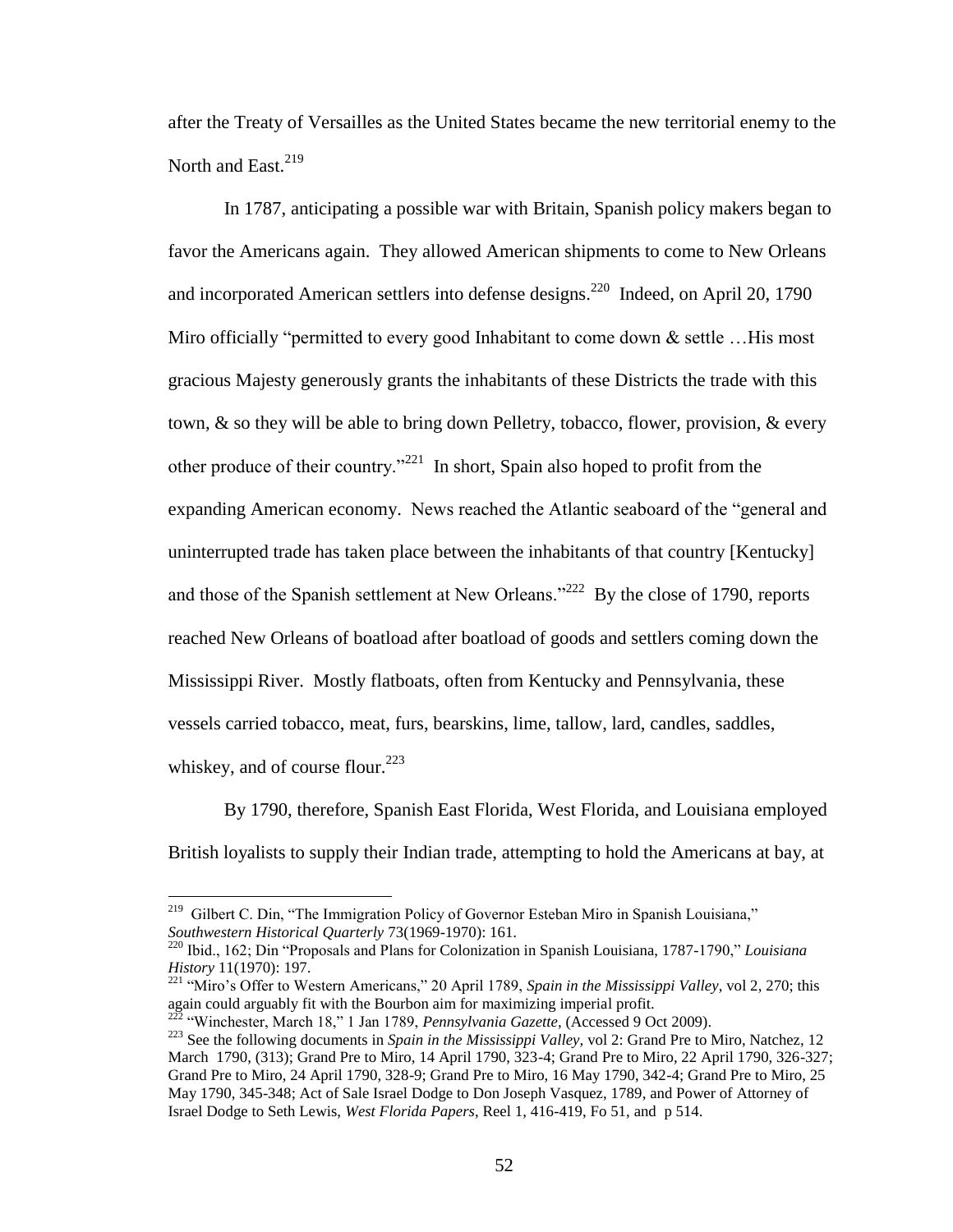the same time as these Spanish colonies incorporated Americans into trade, immigration, and defense strategy.

Between 1765 and 1790, the frequent geopolitical shifts affecting the Lower Mississippi Valley forced nearly constant re-evaluation of Spanish commercial and defense policies at the same time as these shifts created a very fluid moment for residents of the region to negotiate their own balance of power. The conflict between expanding British and American trade networks and Spanish imperial policy reveals the tension between imperial defense, colonial interests, and commerce, as well as the disconnect between imperial policies and realities of negotiating survival and alliances at the local colonial level. During the second half of the eighteenth century, these trade networks increasingly linked the Gulf Coast and New Orleans and their hinterlands to the British Atlantic at the same time as American networks of trade strengthened commercial connections through the waterways of the interior North America. While the trade included such basic commodities as flour and ammunition and the traffic of African slaves, because of the export of furs and the ever mounting American interest in bringing frontier surplus to market, Spanish officials and American settlers, merchants, and politicians became increasingly aware of the strategic importance of the port of New Orleans. The previously neglected Mississippi Valley had become a borderland with internationally recognized strategic and economic value.

53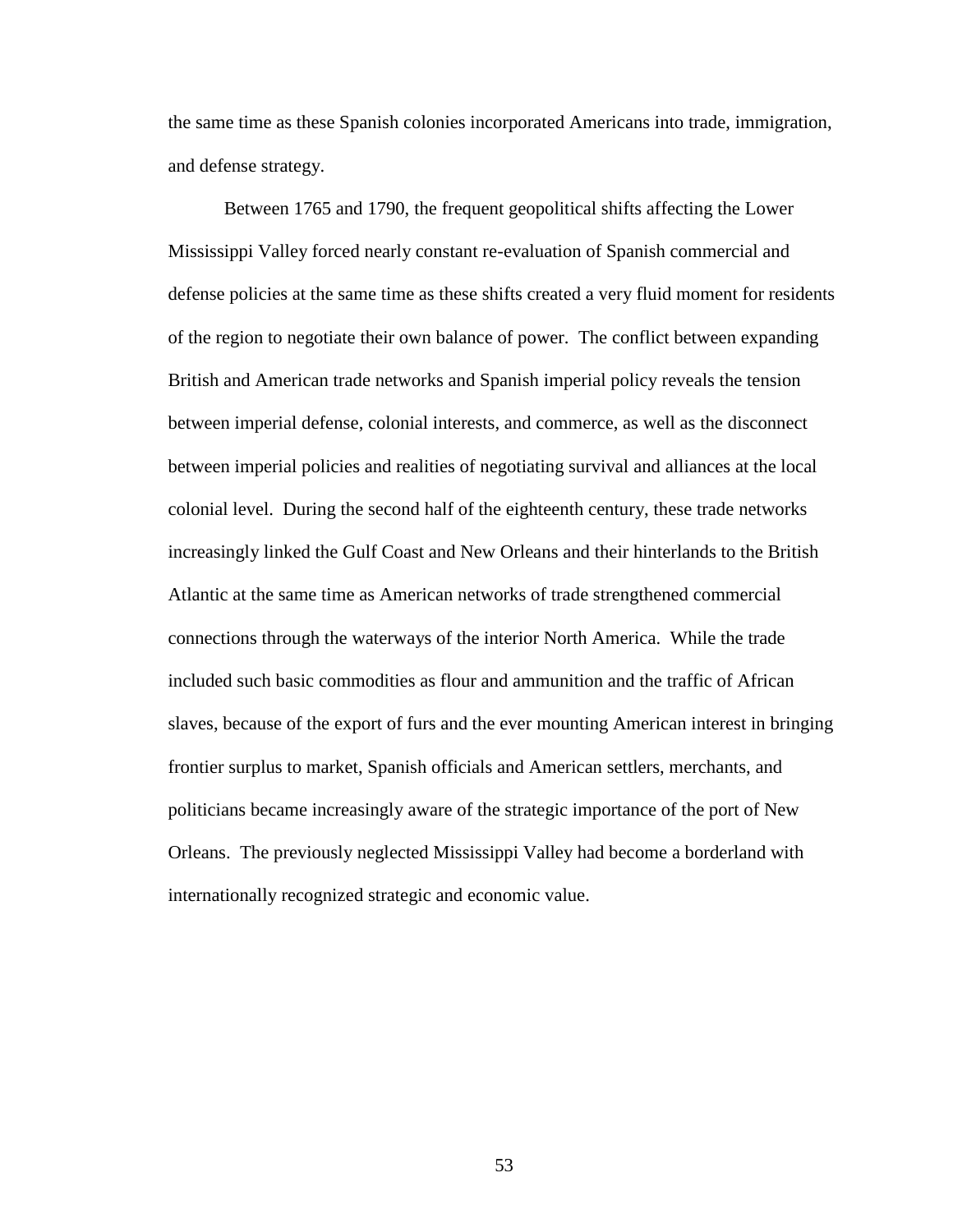#### BIBLIOGRAPHY

- Ancelet, Barry, Jean, Jay D., Edwards, and Glenn Pitre. *Cajun Country*. Jackson, MS: University Press of Mississippi, 1991.
- Brasseaux, Carl A. *Denis-Nicolas Foucault and the New Orleans Rebellion of 1768*. Ruston LA: McGinty Publication Series, Louisiana Tech University, 1987.
- Brasseaux, Carl A. *The Founding of New Acadia: The Beginnings of Acadian Life in Louisiana, 1765-1803*. Baton Rouge: Louisiana State University Press, 1987.
- Brasseaux, Carl A. "A New Acadia: The Acadian Migration to South Louisiana, 1764- 1803." *Acadiensis* 15 (1985): 123-32.
- Brasseaux, Carl A. "Opelousas and the Alabama Immigrants 1763-1766." *Attakapas Gazette*. 14 (1979): 112-115.
- Brasseaux, Carl A. ed. *Quest for the Promised Land : Official Correspondence Relating to the First Acadian Migration to Louisiana, 1764-1769*. trans. Carl A Brasseaux, Emilio Fabien Garcia, and Jacqueline K. Voorhies. Annotated by Jacqueline K. Voorhies. Lafayette, La.: Center for Louisiana Studies, 1989.
- Brasseaux, Carl A. *"Scattered to the Wind": Dispersal and Wanderings of the Acadians, 1755-1809*. Louisiana Life Series. Lafayette, LA: The Center for Louisiana Studies, University of Southwestern Louisiana, 1991.
- Burton, H. Sophie. "To Establish a Stockyard Farm," *Southwestern Historical Quarterly*  19.1 (2005): 98-132.
- Chandler, R.E. "Odyssey Continued: Acadians Arrive in Natchez." *Louisiana History* 19 (1978): 446-63.
- Chandler, R. E. "The St. Gabriel Acadians: The First Five Months." *Louisiana History* 21 (1980): 287-96.
- Chandler, R.E. "Ulloa and the Acadians." *Louisiana History* 21 (1980): 87-91.
- Chandler, R.E. "Ulloa"s Account of the 1768 Revolt." *Louisiana History* 27 (1986): 407-437.
- Clark, John G. *New Orleans 1718-1812: An Economic History.* Baton Rouge: LSU Press, 1970.
- Coker, William S. *Indian Traders of the Southeastern Spanish Borderlands: Panton, Leslie & Company and John Forbes & Company, 1783-1847* Gainsville: University of Florida Press, 1986.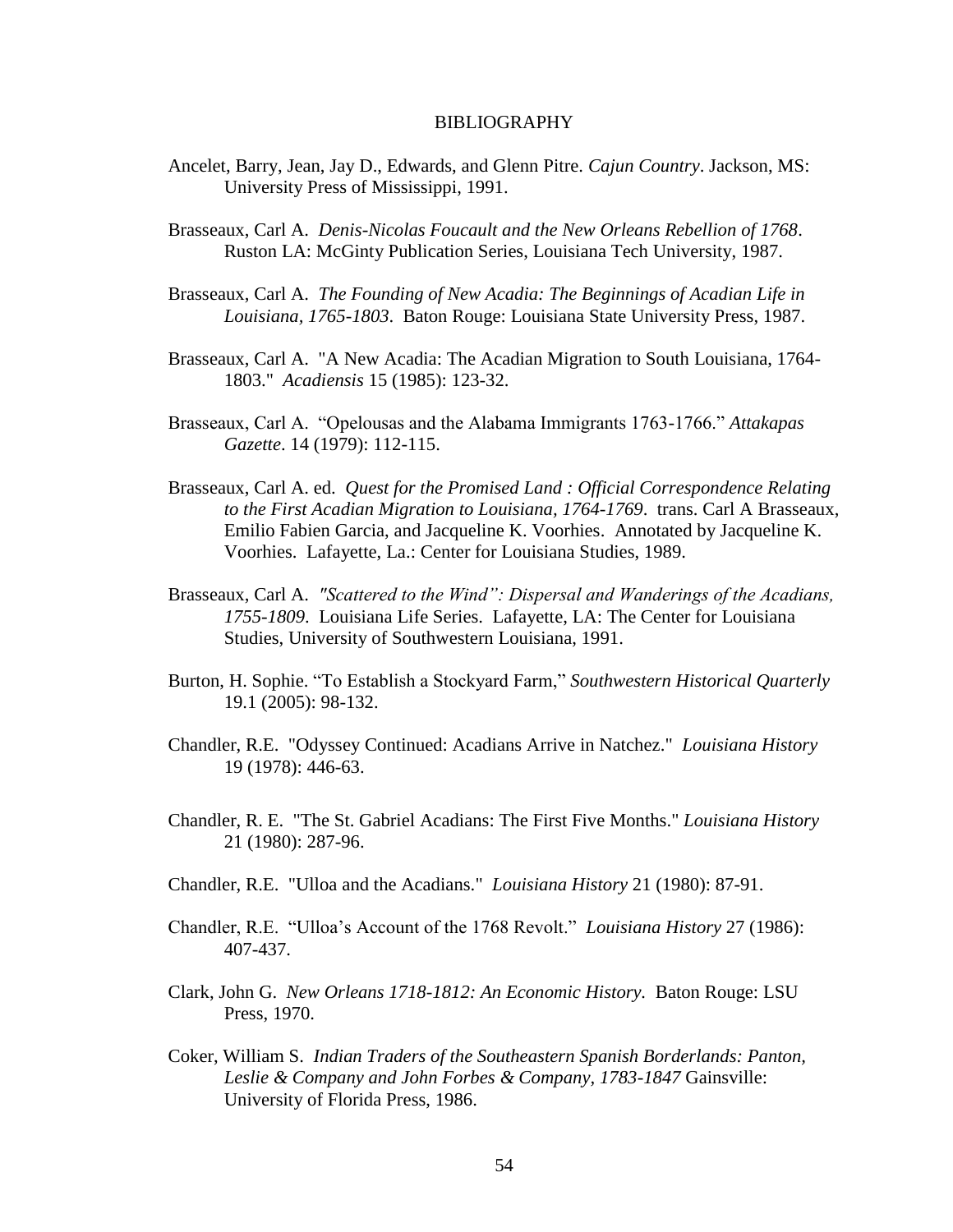- Conrad, Glenn R. ed. *The Cajuns: Essays on Their History and Culture*. 3 ed. Lafayette, LA: Center for Louisiana Studies, University of Southwest Louisiana, 1983.
- Margaret Fisher Dalrymple, ed. *The Merchant of Manchac*, (Baton Rouge: Louisiana State University Press, 1978)
- Dawson, Joseph G., III, ed. *Biographies of Louisiana's Governors*. Baton Rouge: Louisiana State University Press, 1990.
- Din, Gilbert C. *Francisco Bouligny: A Bourbon Soldier in Spanish Louisiana.* Baton Rouge: LSU Press, 1993.
- Din, Gilbert C. "The Immigration Policy of Governor Esteban Miro in Spanish Louisiana." *Southwestern Historical Quarterly* 73 (1969-1970): 155-75.
- Din, Gilbert C. "Proposals and Plans for Colonization in Spanish Louisiana, 1787-1790." *Louisiana History* 11 (1970):197-215.
- Din, Gilbert C. "Protecting the "Barrera": Spain"s Defenses in Louisiana, 1763-1779." *Louisiana History* 19 (1978): 183-213.
- Din, Gilbert C. *Spaniards, Planters, and Slaves: the Spanish Regulation of Slavery in Louisiana, 1763-1803.* College Station, TX: Texas A&M University Press, 1999).
- Din, Gilbert C., and John E. Harkins. *The New Orleans Cabildo: Colonial Louisiana's First City Government 1769-1803* Baton Rouge: Louisiana State University Press, 1996.
- Doerflinger, Thomas."Commercial Specialization in Philadelphia"s Merchant Community, 1750-1791," *The Business History Review* 57.1 (1983): 20-49.
- Dorman, James H. "America and the Americas: Louisiana's Cajuns." *History Today* 34 (1984): 38-42.
- Dorman, James H. *The People Called Cajuns: An Introduction to an Ethnohistory*. Lafayette, LA: The Center for Louisiana Studies, University of Southwest Louisiana, 1983.
- Dunbar, William. *Life, Letters and Papers of William Dunbar.* Jackson: Press of the Mississippi Historical Society, 1930.
- Elliott, John H. *Empires of the Atlantic World.* New Haven: Yale University Press, 2006.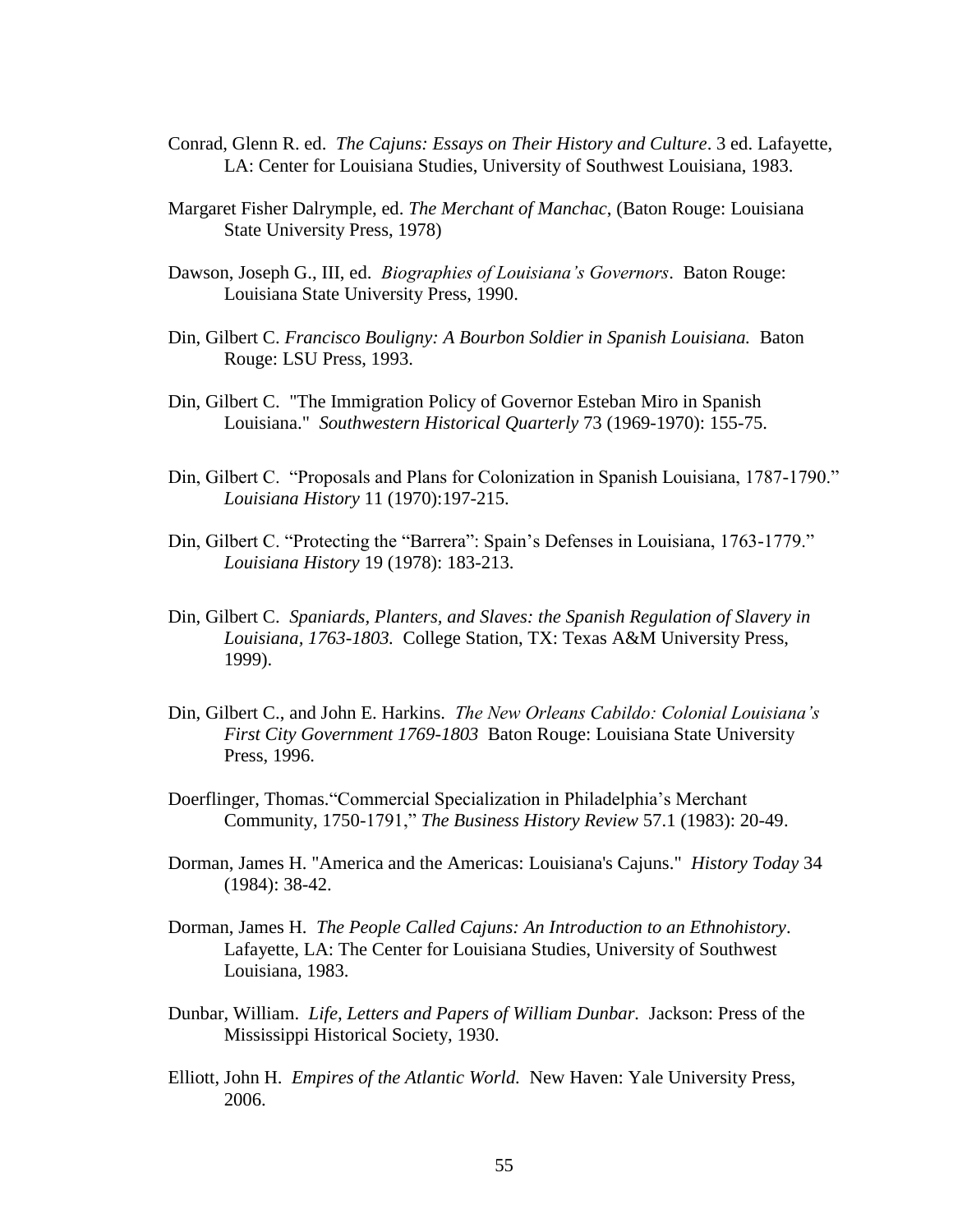- Ernst, Robert. "Nicholas Low: Merchant and Speculator in Post-Revolutionary New York." *New York History* 75.4(1994): 356-372.
- Fabel, Robin F. A. *The Economy of British West Florida, 1763-1783*. Tuscaloosa, AL: The University of Alabama Press, 1988.
- Faragher, John Mack. *A Great and Noble Scheme: The Tragic Story of the Expulsion of the French Acadians from Their American Homeland.* New York: W.W. Norton & Company, 2005.
- Griffiths, Naomi E.S. "Acadian Identity: The Creation and Recreation of Community." *Dalhousie Review* 73 (1993): 325-349.
- Griffiths, Naomi E.S. *The Acadians: Creation of a People*. New York: McGraw Hill Ryerson Ltd., 1973.
- Griffiths, Naomi E.S. *From Migrant to Acadian: A North American Border People, 1604-1755*. Montreal & Kingston: McGill-Queen's University Press, 2005.
- Hall, Gwendolyn Midlo. *Africans in Colonial Louisiana: The Development of Afro-Creole Culture in the Eighteenth Century.* Baton Rouge: LSU Press, 1992.
- Hesse, Donald A. *Indians of Louisiana*, A Research Paper, Department of Sociology. Southwestern Louisiana Institute, 1955.
- Hill, Roscoe R. *Descriptive Catalogue of the Documents Relating to the History of the United States in the Papeles Procedentes de Cuba Deposited in the Archivo General de Indias at Seville*. Washington, D.C.: Carnegie Institute of Washington, 1916.
- Holmes, Jack D. L. "Robert Ross" Plan for an English Invasion of Louisiana in 1782." *Louisiana History* 5.2(1964):161-77.
- Hutchins, Thomas. *An Historical Narrative and Topographical Description of Louisiana and West-Florida.* Gainsville: University of Florida, 1968.
- Kierner, Cynthia. "Family Values, Family Business: Work and Kinship in colonial New York." *MidAmerica* 71.2(1989): 55-64.
- Kinnaird, Lawrence. ed. *Spain in the Mississippi Valley, 1765-94: Translations from the Spanish Archives in the Bancroft Library*. 3 vols. Washington D.C.: American Historical Association, 1949.
- McDermott, John Francis. ed. *The Spanish in the Mississippi Valley, 1762-1804*. Urbana, IL: University of Illinois Press, 1974.